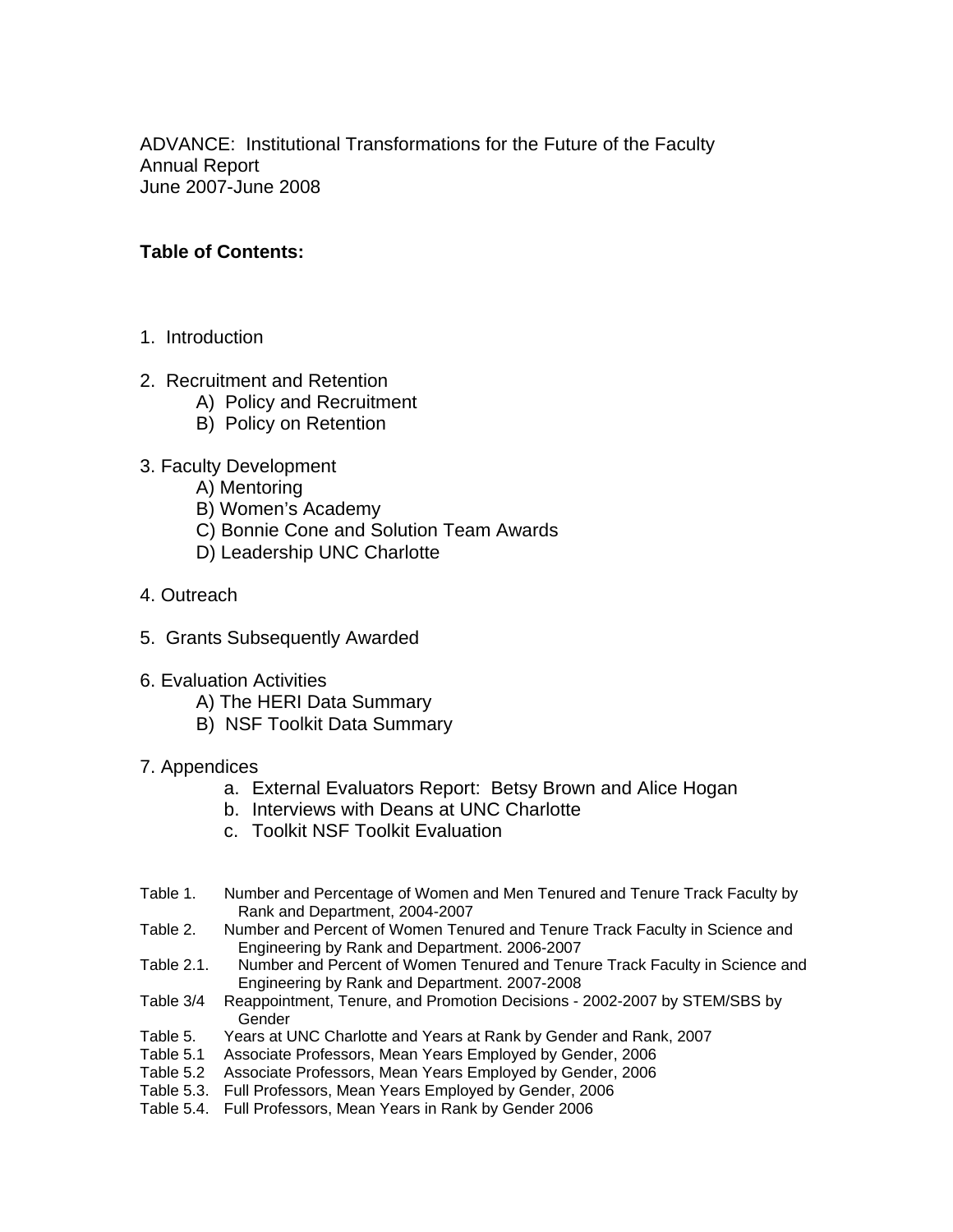- Table 6. Voluntary, Non-Retirement Attrition, by Rank and Gender 2003-2006
- Table 7. New Hires in Tenure Track Positions in STEM and SBS by Department by Gender, 2004-2007
- Table 8. Faculty in Administrative Positions 2005 2008 by Gender
- Table 8.1. Faculty Defined as Distinguished or Titled 2004-2006
- Table 9.1 Mean Salaries by Gender, Rank and Year 2004-2006
- Table 10. 1 Research Space (square feet) by Rank and Gender, 2007
- Table 10.2 Office Space (square feet) by Rank and Gender, 2007
- Table 11. Median Start-Up Funding for Faculty Hired at Assistant Level by Gender 2001-2006

### **1. Introduction**

The ADVANCE Institutional Transformation Project was designed to address the specific needs of gender equity at the University of North Carolina at Charlotte. The aims of the grant are to increase the recruitment, retention and promotion of women in the STEM disciplines, notably science, technology, engineering and mathematics.

We report here on project activities occurring since our last annual report, June 1<sup>st</sup> 2007, which includes the last quarter of project Year One and three quarters of project Year Two.

During Year 2 of the University of North Carolina Charlotte's NSF ADVANCE Institutional Transformation for the Future of the Faculty Award, we have made significant strides in the recruitment, retention and advancement of women in the STEM disciplines.

In the fall of 2006, (the inception of the grant), 27.7% of the Assistant Professors and 33% of the Associate Professors hired were women, for a total of six new STEM women faculty. In 2007, five additional women were hired. They constituted 18.8% of the Assistant Professors and 40% of the Associates hired in STEM. For 2008-2009, 40% of new tenured/tenure-track positions in STEM were women (6 males and 4 women).

In 2006 all four women who were eligible for tenure and promotion were successful. This number includes one women in the Social and Behavioral Sciences. In 2007, 5 women were eligible and received tenure. While these nine women have added to the diversity of their departments, 22 men were promoted and tenured during the same period. In 2006-2007 one male and one female were promoted to Full Professor. In 2007-2008, 10 STEM men and women applied for promotion to Full professor. One woman was promoted and a second was denied.

The data on recruitment and promotion and tenure indicate the need for the broad based approach to institutional transformation that we are engaged in with the help of the ADVANCE Program. At this point, our proposed initiatives are in place and we are evaluating their effectiveness. For example, we have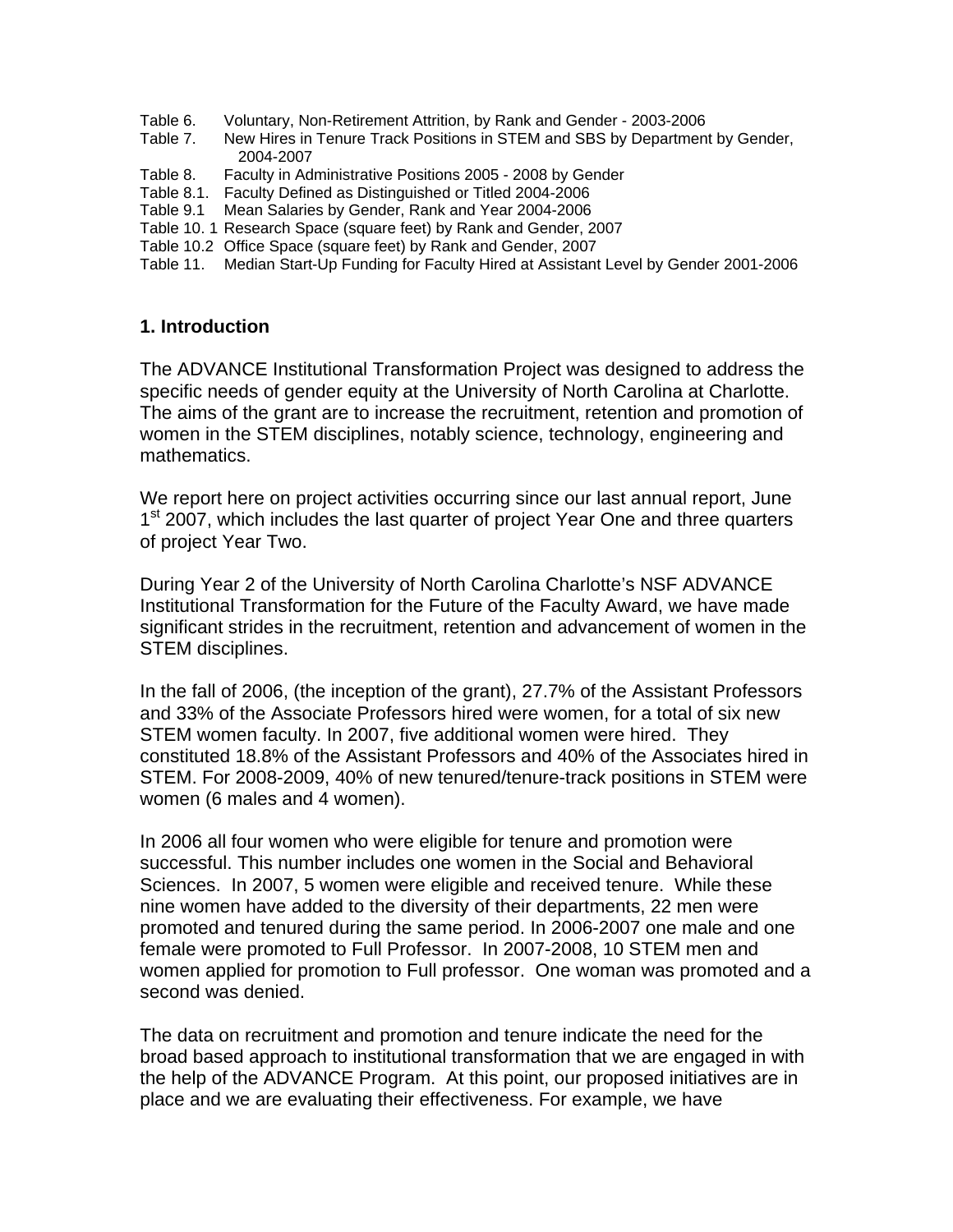conducted recruitment workshops for search committees to emphasize best practices and ways to avoid cognitive biases. This summer we are undertaking a study of the recruitment process to begin to track the use of some of these practices and strategies for recruitment. More details on evaluation are presented below.

The ADVANCE Leadership Team has met monthly to discuss progress and policies. In addition, this committee has guided and implemented the project's initiatives. As of writing this report all of our initiatives are in place and are reaching their target audience.

The external examiners, Dr. Betsy Brown from North Carolina State University, and Alice Hogan, former program director for ADVANCE, traveled to UNC Charlotte in late January to assess our program. They met with the ADVANCE Leadership Team, the Chancellor, Leadership UNC Charlotte, the participants in the Competitive Awards program, the Dean of the College of Engineering, the Chairs of STEM departments, and members of the Women's Academy. They also attended a meeting of the Committee on the Future of the Faculty. The internal evaluation team presented much of the material that they have collected to the external examiners. We have appended the external evaluation report to this annual report. The observations of the external evaluators have guided our approach to Year 3.

### **2. Recruitment and Retention.**

Policy and recruitment continues its focus in two major areas. A) Faculty recruitment seminars of which focus on unconscious bias, university diversity goals, places to seek underrepresented candidates, how to conduct interviews that facilitate gender equity and the hiring process itself. In 2007-2008 we held three such workshops for search committee members and department chairs. B) The continued efforts of the Committee on the Future of the Faculty.

### **Policy Changes**

### A). Recruitment

The Committee on the Future of the Faculty's purpose is to review policies, processes and practices at UNC Charlotte that might impede the recruitment, retention and full professional development of women faculty members, especially those in the STEM disciplines.

 The committee strongly recommends the creation and maintenance of a dual career program. The members also argue for the appointment of an ombudsperson and coordinator of equity issues, which would be associated with the ADVANCE office. The responsibilities of this position would include the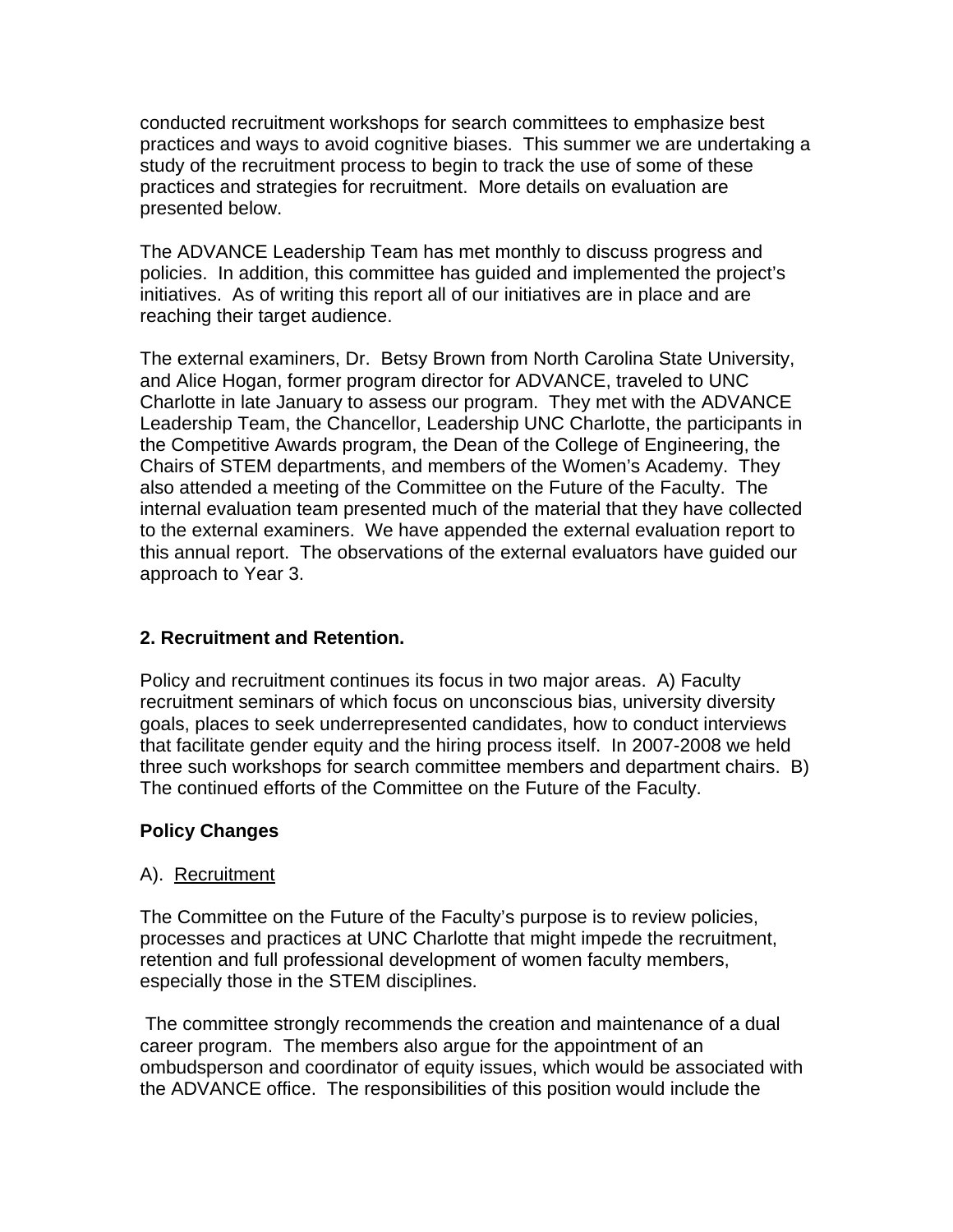coordination (training, monitoring) of a board of faculty equity advisors. They have focused on issues such as best practices in conducting equitable searches and reviews, and methods to increase the diversity of the applicant pool. The have considered ways to conduct unbiased reviews of applications and RPT portfolios. In addition they have formulated procedures which would improve the ways in which diverse applicants on campus may be interviewed. They have suggested methods which would ensure that unbiased discussions are conducted to formulate hiring and RPT recommendations. Chairs would be responsible to communicate to search committees the university's diversity goals in relation to the hiring and recruiting process. The committee also recommends the creation of flexibility in faculty appointment structures as well as instituting extensions for tenure and review periods.

Such recommendations demand oversight and evaluation. Deans and academic department chairs and directors would be accountable for increasing the representation of traditionally underrepresented groups in faculty and administrative positions. Further, incentives would be provided to units that succeed in diversifying their faculty at all ranks.

### B). Retention

The Future of the Faculty committee recommends the establishment of a midcareer mentoring program. In addition the committee proposes that more options and tracks be developed such as a research-intense track; a service-intense track; a teaching intense track. There should be clear expectation and evaluation criterion for each track. In order to facilitate retention, climate needs to be assessed and improved to encourage a more inclusive culture and community. There needs to be a specific articulation of the benefits of promotion from Associate Professor to Full Professor. The committee recommends that salary compression be reassessed. Moreover, it is recommended that for each successful transition in rank that to a specific salary increase be instituted.

These specific policies and procedures related to recruitment and retention have been sent to Dr. Joan Lorden, the Provost and Vice Chancellor for Academic Affairs, for her consideration. In turn, she has distributed these recommendations to the deans, chairs and the faculty governance committee charged with issues of faculty employment. The first report on increasing flexibility in the pre- tenure period has been reviewed by the Faculty Employment Status Committee (FESC) of the Faculty Council. Recommendations from the FESC for modifications of the Committee on the Future of the Faculty proposals have been returned to the CFF for consideration. Overall, however, the FESC had a positive response to the proposed changes. The second report has now been given to the FESC for review.

Although further review is required prior to approval and implementation, the FESC and other groups who have received these recommendations have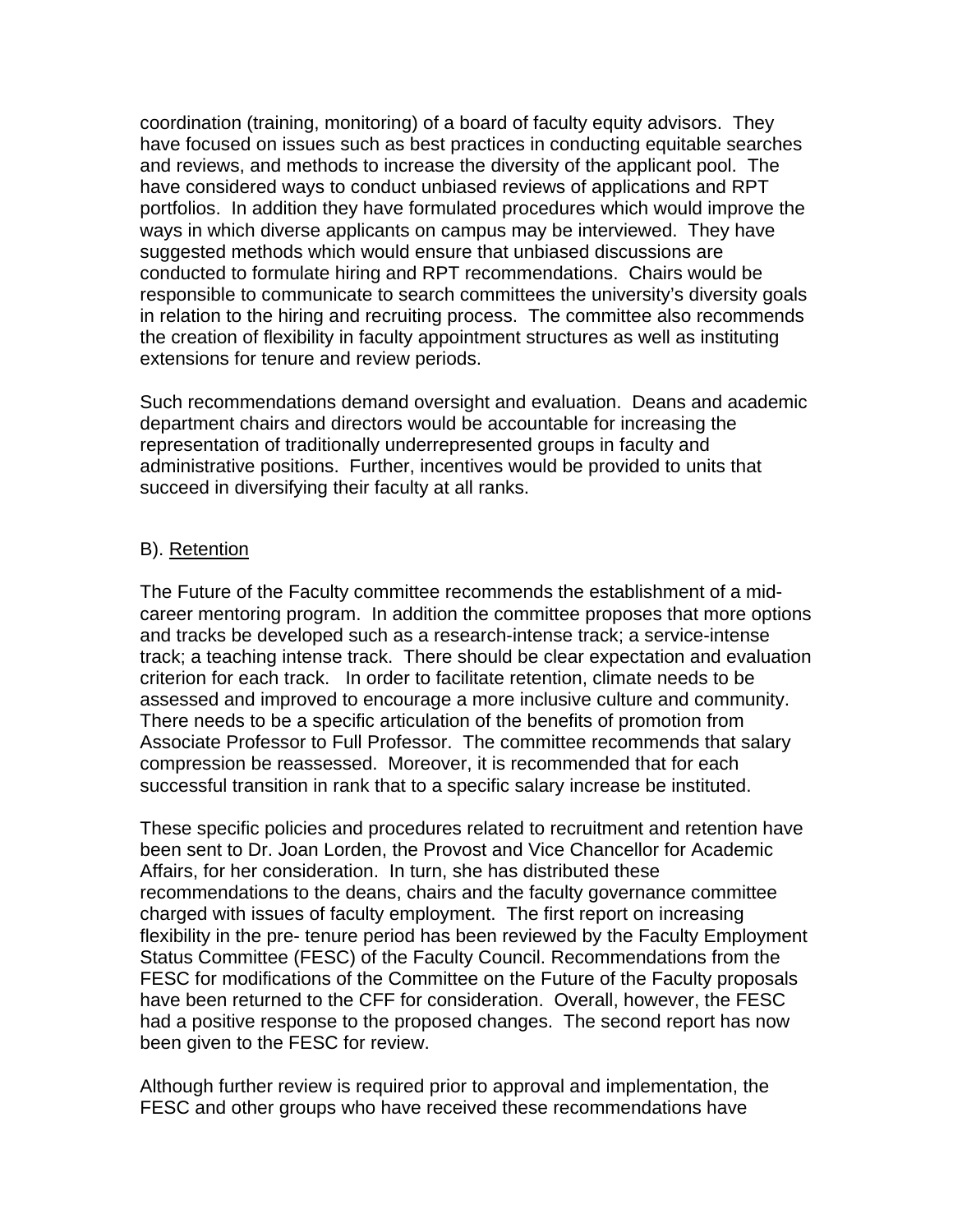increased their knowledge about optimal practices related to recruitment, retention and promotion. We have also added the chair of the FESC to the Committee on the Future of the Faculty, to increase the connection between ADVANCE and the faculty governance structure. We anticipate that the CFF's recommendations will be acted on by the Faculty Council in 2008-09.

One of the recommendations that arose out of the Committee on the Future of the Faculty was the development of a negotiations tool to reduce the advantage of particularly effective negotiators (who are not usually women candidates) and to ensure that important information is covered. The tool prompts the candidate and hiring official (usually the chair) to cover a broad range of topics, including salary, start-up, teaching load, space, service expectations, annual and periodic review processes.

### **3. Faculty Development**

There are four major components of the faculty development program. A) The Mentoring Program. B) The Women's Academy. C) Bonnie Cone Fellowships and Solution Team Awards. D) Leadership UNC Charlotte.

### A). Mentoring

This university-wide initiative is open to all men and women entering the faculty across all disciplines. Any faculty in the STEM disciplines who are not in the College of Arts and Science are accepted if they have been at UNC Charlotte for less than 3 years. At present we have 46 mentor/mentee pairs.

At the recommendation of our external examiners, we are in the process of establishing a mentoring program that caters to mid-career women faculty. UNC Charlotte ADVANCE has conducted a study of all STEM women who hold the rank of Associate Professor. Our goal was to identify barriers women face in moving from associate to full professor and to identify strategies that might help remove these barriers and thus increase the promotion rates for women in STEM. Our research methodology consisted of focus groups and surveys. There are currently 37 women associate professors in the 10 STEM departments on campus and all were invited to attend one of eight focus groups led by two ADVANCE faculty members and to complete a survey. Both the focus groups and surveys asked participants about perceived barriers to their advancement, as well as the types of resources and strategies that might assist them with their advancement. The purpose was to guide the development of a mid-career mentoring program that would fit the diverse needs of the targeted women. Results showed that 40% of associate professors in STEM did not understand the criteria for promotion to full professor used by their department or college; 50% have not received regular feedback/guidance from their Chair on their progress toward full; 25% feel that there are gender disparities in service and/or teaching demands placed on faculty; and half indicated they would not be able to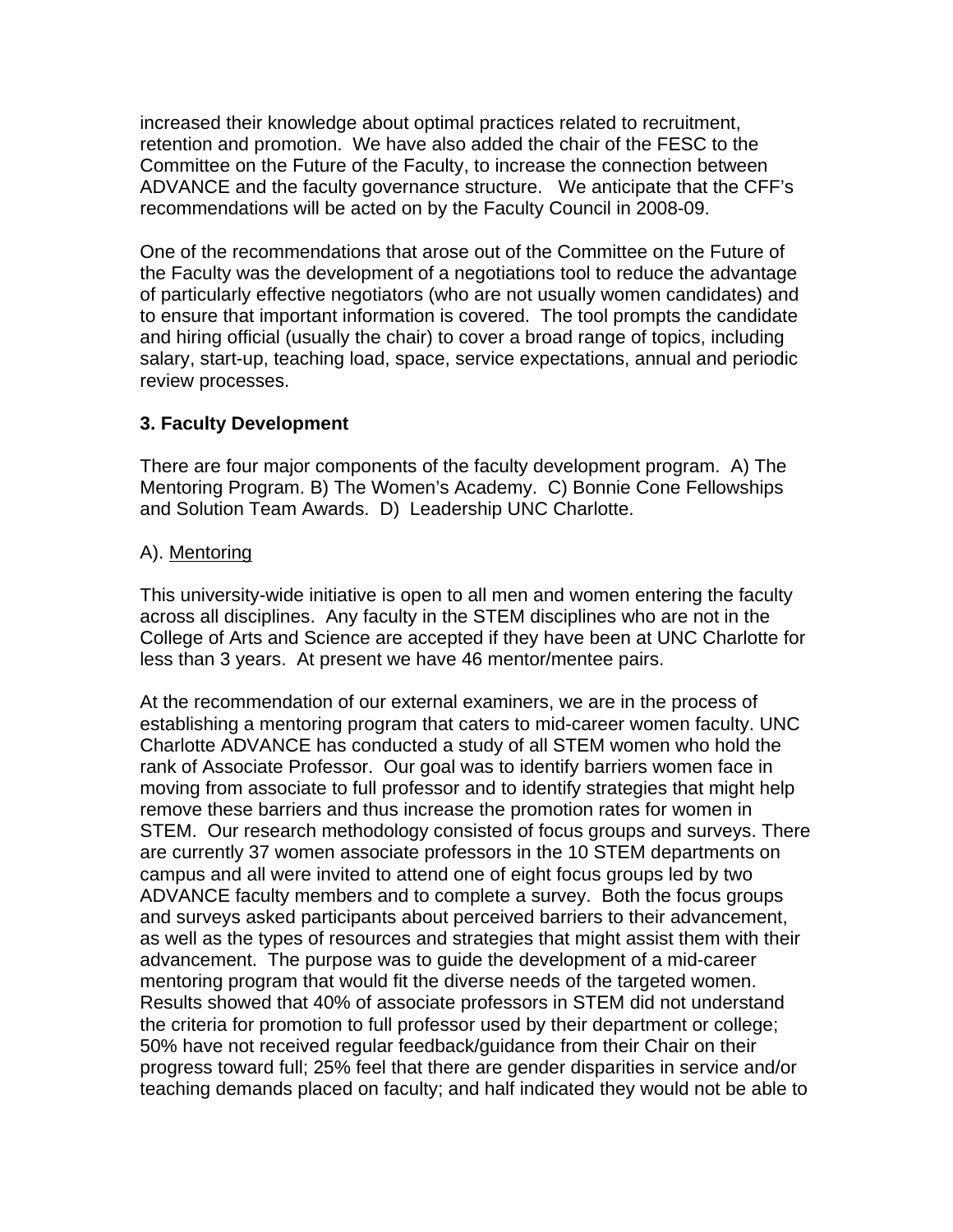devise an effective plan for promotion. We are currently using these results to develop a customized mid-career mentoring program that we intend to implement in the fall. This will entail working with the Colleges and departments on the criteria and standards for promotion.

In 2008-09, Dr. Kelly Zellars from the Department of Management will join the project to study the mentoring program. This is Dr. Zellars' research area and she is interested in understanding the factors that lead to satisfaction of mentors and mentees and program effectiveness.

### B). The Women's Academy

The Women's Academy met its aims for the year. It fostered academic dialogue in the form of two Speaker's Series. The first one, the Women in Science Speakers Series, is department based. This matching program allows departments to request funding for leading female scientists in their academic fields. The second component is a STEM and University wide speaker's series, where experts in gender issues speak to target and campus wide audiences. This has encouraged discussion on gender issues. In collaboration with the Center for Professional and Applied Ethics, the Women's Academy and the ADVANCE Program hosted Dr Anne Fausto-Sterling (Brown University). Dr. Anne Fausto-Sterling was also the keynote speaker for the Southeastern Women's Studies Association meeting (SEWSA), which was held at UNC Charlotte. The work of the ADVANCE program was publicized through this partnership. The Women's Academy has provided skill set workshops and seminars, for example on negotiation and strategies for increasing women's influence in the workplace. The Women's Academy has introduced measures to reduce the isolation of women in STEM departments and of incoming faculty, for example, by hosting a brunch where incoming faculty met with their cohort and were introduced to more senior STEM faculty.

### c). Bonnie Cone Fellowships and Solutions Team Awards

The Bonnie Cone Fellowship is awarded to individual applicants. This year we received 15 submissions, of which seven were successful. Awards requested included summer salary, childcare costs, conference attendance, travel to facilities which would allow researchers to analyze data or receive mentoring, graduate student support and technical assistance. These fellowships have two purposes. First, we want to provide flexible support to young women to help them overcome the work/life stresses that we detect in our surveys of faculty. Second, by letting women self-select the kinds of support they need, we will be gathering data on the kinds of interventions they consider most important and that lead to positive outcomes in promotion and tenure.

Our external reviewers were impressed with the impact of the Bonnie Cone awards and recommended extending them to mid-career women to help them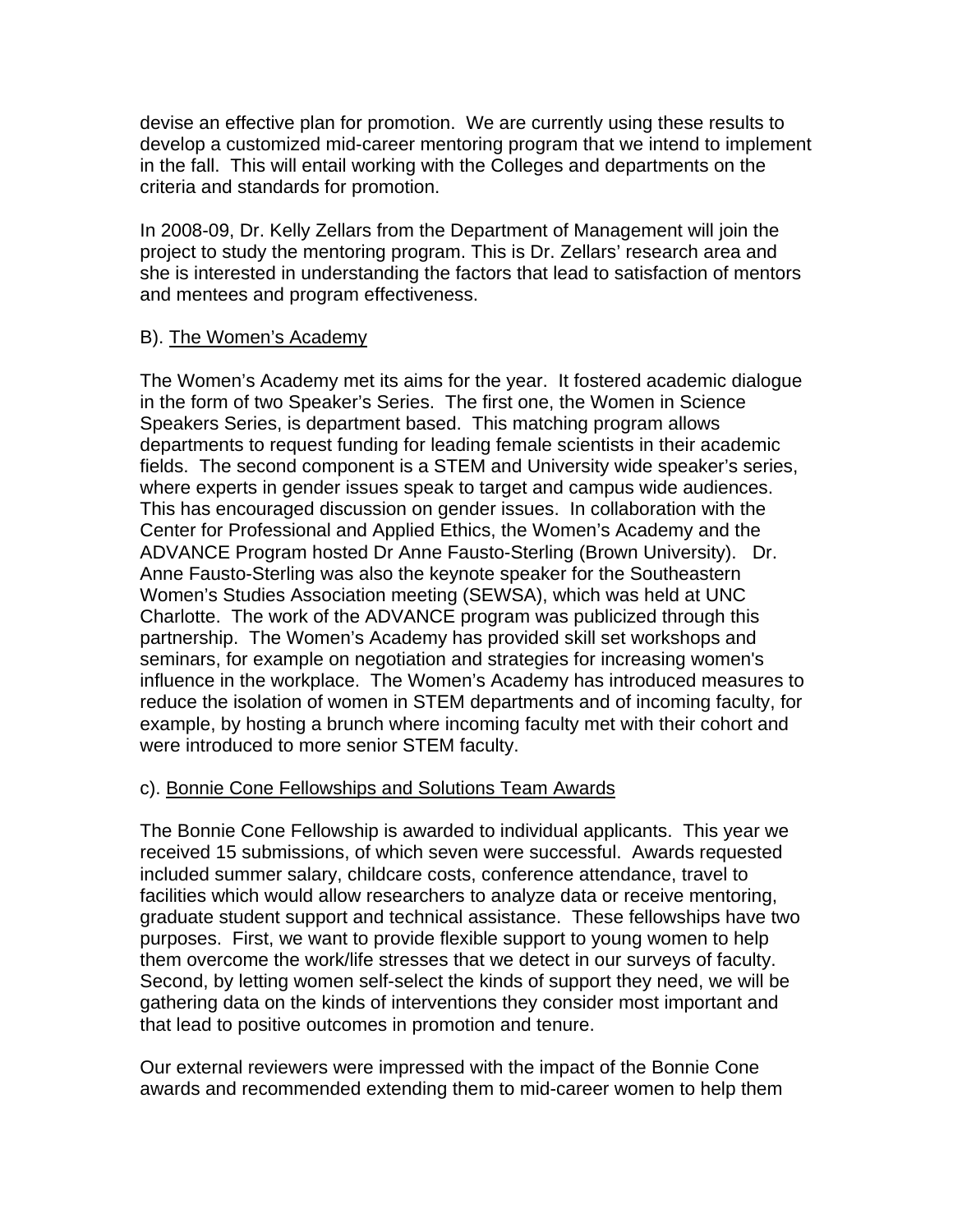make the transition to full professor. The Mid–career Bonnie Cone Fellowship will allow women to develop new avenues of research or build on existing research.

The departments and units who were awarded Solutions Team Grants in the 2006-2007 academic year spent their awards in 2007-2008. These departments have engaged in a variety of activities to promote and retain female faculty. Engineering Technology, for example, ran a speaker's series in which leading female engineers were invited to showcase their work and meet with women and men in the department at UNC Charlotte. The College of Computing and Informatics provided funds for female faculty to attend conferences where they presented papers and met with leading scientists in their fields of expertise. CCI also sponsored a table at the Grace Hopper Celebration of Women and Computing Conference.

The Department of Psychology was the only recipient of a Solutions Team Award this year. They have contracted with the Kirby Resource Group to evaluate the climate and culture of the Psychology department. These results of this survey will be used to guide the department as it seeks to improve the climate for women and the outcomes of recruitment and retention initiatives for women and women faculty of color.

### D). Leadership UNC Charlotte

UNC Charlotte has made significant strides in increasing the presence of women in senior administrative positions. For example, 1 female was listed as a Provost/ Associate and Assistant Provost in 2005-2006, but by 2006-2007 the number had increased to 2, while the number of men remained constant at 3. In 2005-2006, only 6 women were Deans or Associate or Assistant Deans. In 2007-2008 the number had increased to 10, while the number of men remained constant at 13. There has been fluctuation in the number of women department chairs. In 2005-2006 the number of female chairs was 11. This number declined to nine by 2007-2008. The number of male department chairs increased from 32 to 33 over the same period. UNC Charlotte has actively recruited female chairs for 2008-2009. In terms of the Directors of Centers, the numbers of females have remained constant at 3 from 2005-2006 through 2007-2008 as have men Directors, of which there are 7.

In order to facilitate dynamic leadership, UNC Charlotte has run a monthly workshop (8 sessions) for department chairs and emerging leaders. This workshop was not restricted to the STEM disciplines but open to all departments at UNC Charlotte. Not only has this workshop fostered a sense a community amongst leaders, it has facilitated a dialogue over many aspects of leadership. Ultimately this will help to establish and enhance connections between faculty and administrators and create and sustain a positive climate that will facilitate the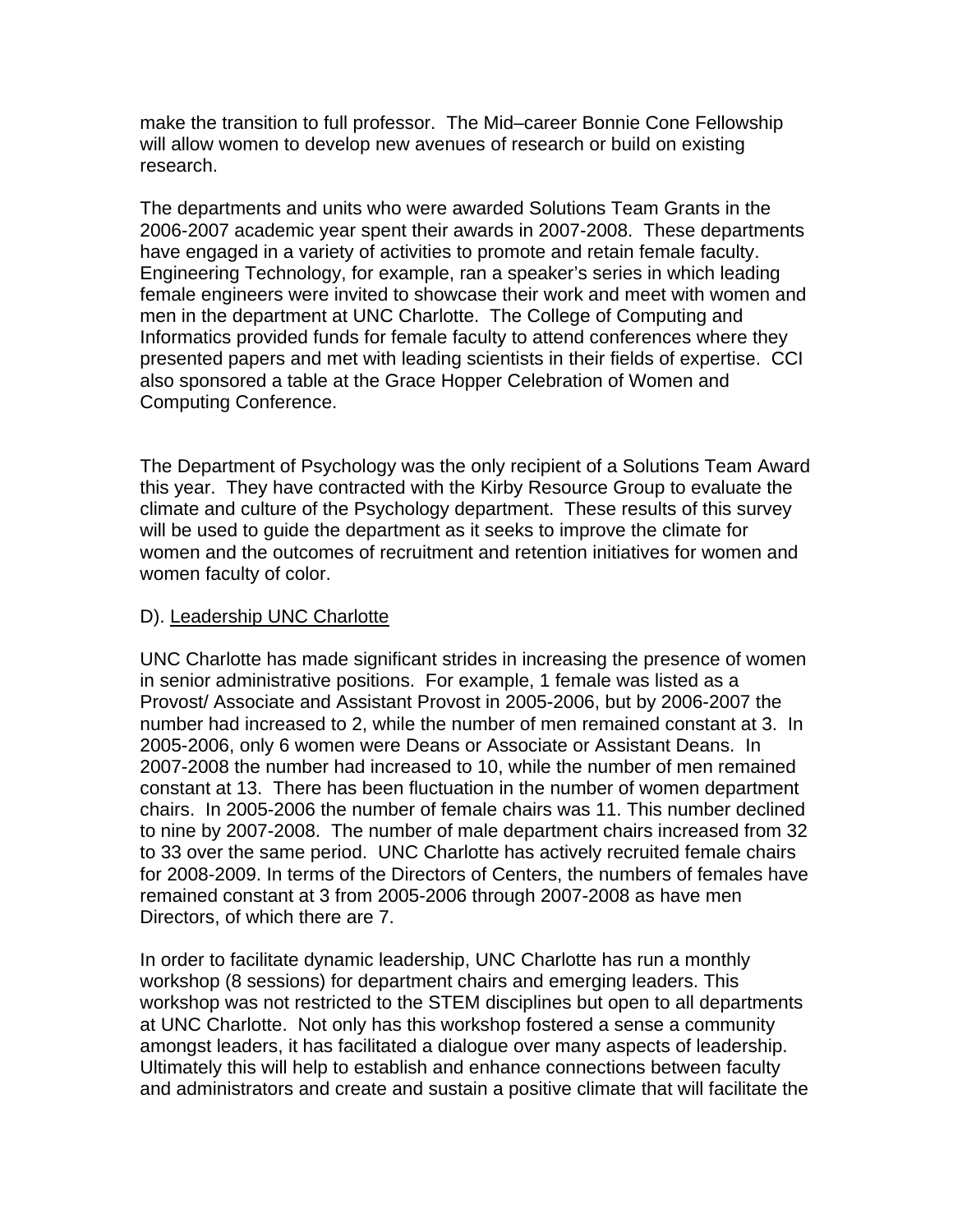recruitment, retention and advancement of women in STEM disciplines and other disciplines on campus. The format emphasized case studies and discussion. Topics included recruitment, evaluation, leadership and planning, mentoring, communication, managing staff, and negotiation. A mix of internal and external facilitators led discussions. The response of participants was positive. We will evaluate the program in more detail over the next several months, but based on feedback from the first leadership class, we will recruit a second cohort and plan "reunion" opportunities for the first cohort.

Chairs of departments have also been included in numerous other activities, for example, when diversity and mentoring specialist JoAnn Moody was invited to UNC Charlotte she ran special workshops for all chairs of departments. Chairs and Departmental Diversity Officers were also invited to a roundtable discussion lunch with featured speaker Dr. Anne Fausto-Sterling of Brown University. We have made a concerted effort in the past year to increase the participation of men in ADVANCE sponsored events. Two male department chairs were included as panelists with Dr. Fausto-Sterling and approximately equal numbers of men and women participated in the Leadership program.

### **4. Outreach Activities**

Outreach activities have been numerous and varied. ADVANCE has supported workshops on Ethics in Scholarly Publications and advanced topics in NIH grant submissions. These have been open to all faculty and attended by both men and women. ADVANCE has also hosted Plagiarism 101, an audio conference.

We have hosted speakers and workshop facilitators such as Anne Fausto-Sterling, a leading biologist who has written on gender and biology; JoAnn Moody, diversity and mentoring facilitator; Lisa Rashotte, a gender specialist; and Sarah Laschever, who has written extensively on women and negotiation. These programs have engaged broad institutional audiences.

We have published two newsletters with a campus wide distribution. There have also been three articles placed in the Campus News on ADVANCE initiatives and the goals of ADVANCE. We have printed and distributed mentoring brochures for incoming faculty.

Dr. Lorden, the PI of the ADVANCE Grant, was interviewed along with Dr. Jan Cluny of NSF, and Dr. Teresa Dahlberg, the PI for the STARS Alliance and a member of the ADVANCE Leadership Team, for our local NPR affiliate, WFAE. The issues discussed pertained to the position of women in relation to science and education.

Dean Karen Schmaling, the Chair of the Committee on the Future of the Faculty and a member of the ADVANCE Leadership Team, and Dr. Yvette Huet-Hudson, a member of the ADVANCE Leadership Team, attended the LEAD National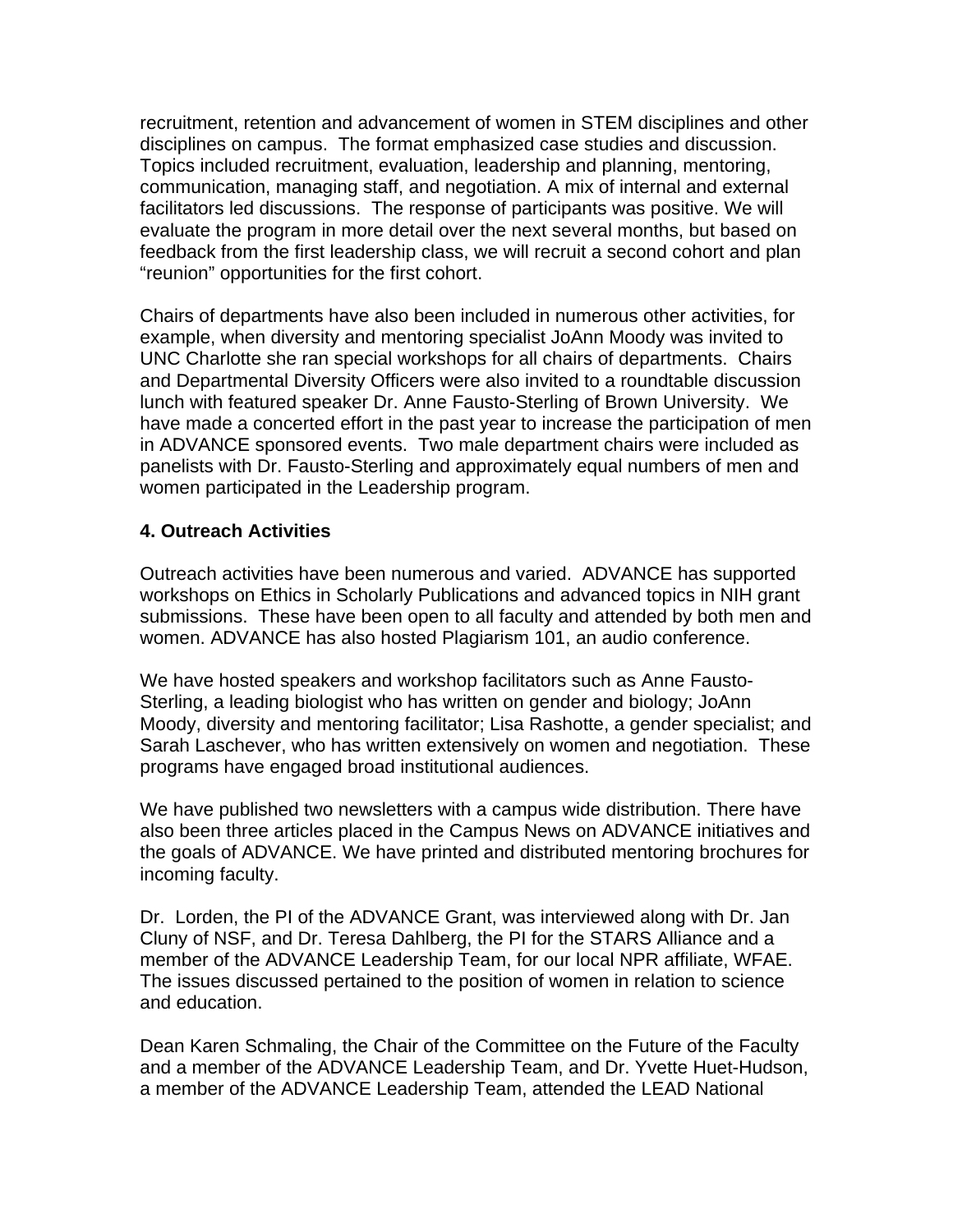Workshop (Leadership Excellence for Academic Diversity) in 2007 at the University of Washington.

The Department of Communications has collaborated with ADVANCE through both their undergraduate and graduate programs. An undergraduate laboratory class has developed a "Women in Science" series, which will be featured on our website. The graduate class has completed a communications plan for the ADVANCE program, much of which will be implemented in the coming year.

### **5 Grants Subsequently Awarded**

Best, Jennifer. Duke University Sub-contract Award (\$10,300): *EMPOWER: Engaging Motivation for the Prevention of Weight Regain* (Research Associate)

### **6. Evaluation Activities**

The Evaluation Team, consisting of Dr. Roslyn Mickelson, Dr Arnie Cann, and graduate student Stephanie Southworth, have been engaged in four major data collection and analysis activities during the reporting period. First, they have collected data and prepared tables 1-11 of the ADVANCE toolkit. Second, UNC Charlotte has participated in several national surveys of faculty, including the UCLA Higher Education Research Institute (HERI) survey. Since we have data from three successive administrations of this survey, the Evaluation Team has done a longitudinal analysis of questions relevant to climate and experience for the STEM faculty. Third, the Evaluation Team has interviewed all of UNC Charlotte's Deans and the Provost regarding their perceptions of the status of gender equity on campus prior to the ADVANCE grant, analyzed the interviews and produced a written a report on the findings. Prior to the start of the ADVANCE grant, UNC Charlotte participated in the COACHe Survey of Early Career faculty. This survey, which asks about the important issues of the clarity of tenure policies, criteria, and standards, as well as issues of climate, will be repeated in the coming year.

### A. The HERI Data Report

The data show that UNC Charlotte, like many universities, has a small percentage of women in STEM disciplines, especially those non-SBS STEM departments. The low numbers become even more evident in the higher ranks (associate and full professors). The trend over the past three years is relatively flat, with the percentages of women at all levels increasing slightly. Over the three years examined, the changes in the percentage of women at each rank in non-SBS STEM disciplines were: assistant professors (+1.6%), associate professor (+3.7%), full professors (+2.6%). In the SBS STEM areas, the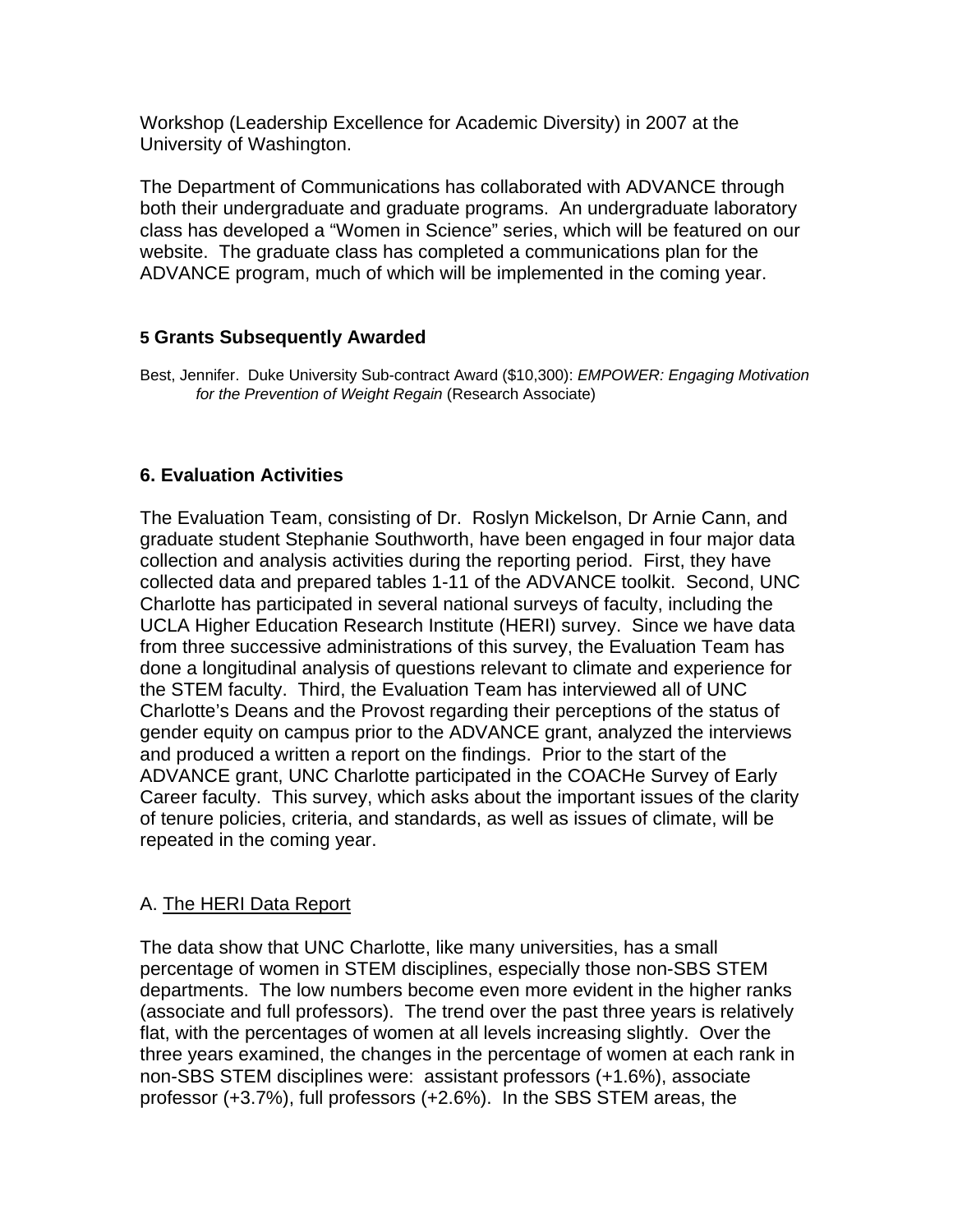changes are comparable, except at the assistant level: assistant professors (+6.8%), associate professor (+2.6%), full professors (+3.2%).

The absence of more senior women does not appear to be due to a differential impact of the tenure process or voluntary attrition. Women were not less likely to be promoted either to the associate or the professor levels (years 2002-03 through 2006-07). Similarly, data on voluntary, non-retirement attrition show no evidence of higher attrition among women (2003-04 through 2006-07).

In the last four years, there has been an increase in the rate of hiring of women at the associate level that exceeds the current percentages of women at that level in the non-SBS STEM areas. The numbers are still small (3 new associate level women), but, relative to the number of men hired at that level, it does suggest efforts to increase the relative numbers of senior women.

Bearing in mind that there are low numbers of women at the associate and full professor levels, there is no indication that women spend a longer period of time at the associate level than do men. Thus, it is possible that the associate level women are moving toward promotion to full professor, but lack the time to reach this transition. Women at the full professor level are, for the most part, recent additions to this group. Except for one area (Engineering), where the numbers or quite small, women have fewer years at that rank than do men.

In the STEM fields, the absence of senior women is reflected in the fact that there is only one woman who holds a Distinguished or Titled Chair. The number of women in administrative positions has remained essentially even over the last three years. It does appear that new positions at the Dean/Associate/Assistant Dean level are being filled by women, since the number of women has increased from 6 to 10, even as the number of men in these positions has remained stable (13).

The data on salaries are difficult to evaluate without considering variables like time at rank, department, and actual performance. A detailed analysis of salaries was conducted by the Office of Institutional Research during the past year. These data were provided to the deans at the time that salary adjustments were recommended and adjustments were made for a number of faculty. The final analyses of these data to determine the impact on female faculty has not been completed.

Finally, the data on support for faculty do not indicate any bias based upon gender. There are no clear differences in office space, research space, or funding of research start-up packages associated with gender. The small numbers of women in some categories, and the potential variability in space or funds needed across different research areas, make it difficult to group the data to make comparisons based on larger samples.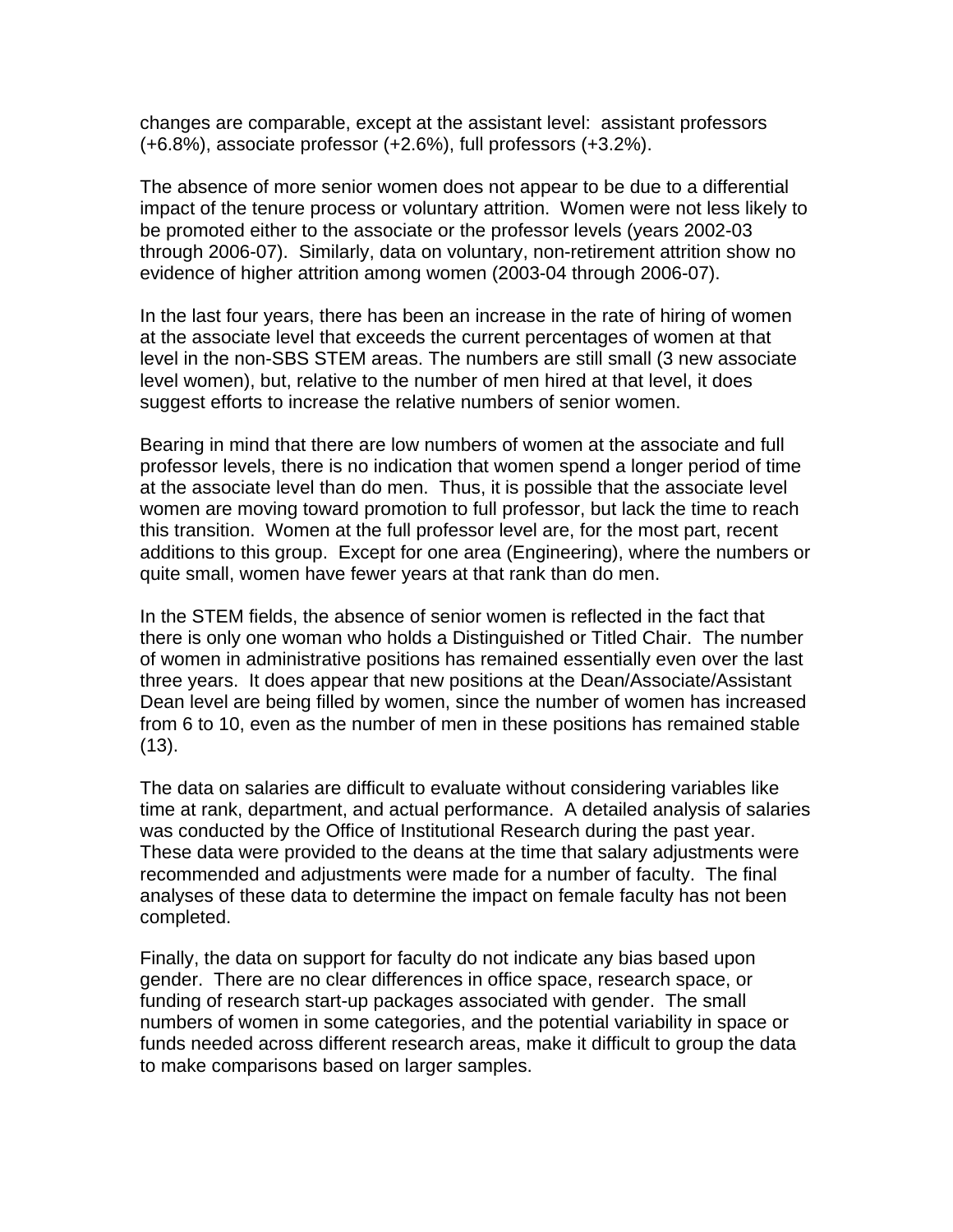Overall, the data based on objective indicators do not reveal any clear evidence of bias in the careers of women in the STEM disciplines at UNC Charlotte. This does not mean that there are not more subtle factors operating to make the experiences of men and women different. The self reports of women, as reflected in the data collected in the HERI surveys, suggest that they do feel greater pressures from demands outside the workplace, and that they experience gender discrimination at work more than do men. Although ultimately it will be important to change the objective indicators (higher percentages of women at all levels, and across faculty and administrative positions), there must be attention to the subjective experiences of women to insure that success can be readily achieved.

### B). NSF Toolkit Evaluation Summary of Baseline Data for ADVANCE Evaluation

The attached Tables contain the data that are recommended for evaluations according to the "Toolkit for Reporting Progress Toward NSF ADVANCE Institutional Transformation Goals" (January, 2005). Tables 1 through 8 are numbered to be consistent with the Toolkit examples, and the additional Tables, not specified in the Toolkit, are numbered consecutively beginning with Table 9. The data represent a baseline period of at least 3 years, and in some cases up to 5 years.

### Interpretation

The data suggest that UNC Charlotte, like many universities, has a small percentage of women in STEM disciplines, especially those non-SBS STEM departments. The low numbers become even more evident in the higher ranks (associate and full professors). Table 1 suggests that the trend over the past three years is relatively flat, with the percentages of women at all levels remaining essentially the same. Over the three years examined, the changes in the percentage of women at each rank in non-SBS STEM disciplines were: assistant professors (+1.6%), associate professor (+3.7%), full professors (+2.6%). In the SBS STEM areas, the changes are comparable, except at the assistant level: assistant professors (+6.8%), associate professor (+2.6%), full professors (+3.2%). The data for the most recent year (2006-2007) are presented separately in Table 2.

The absence of more senior women does not appear to be due to a differential impact of the tenure process or voluntary attrition. Table 3/4 (combining information from Toolkit Tables 3 and 4) does not indicate women were less likely to be promoted either to the associate or the professor levels (years 2002- 03 through 2006-07). Similarly, Table 6 shows no evidence of higher attrition among women (2003-04 through 2006-07).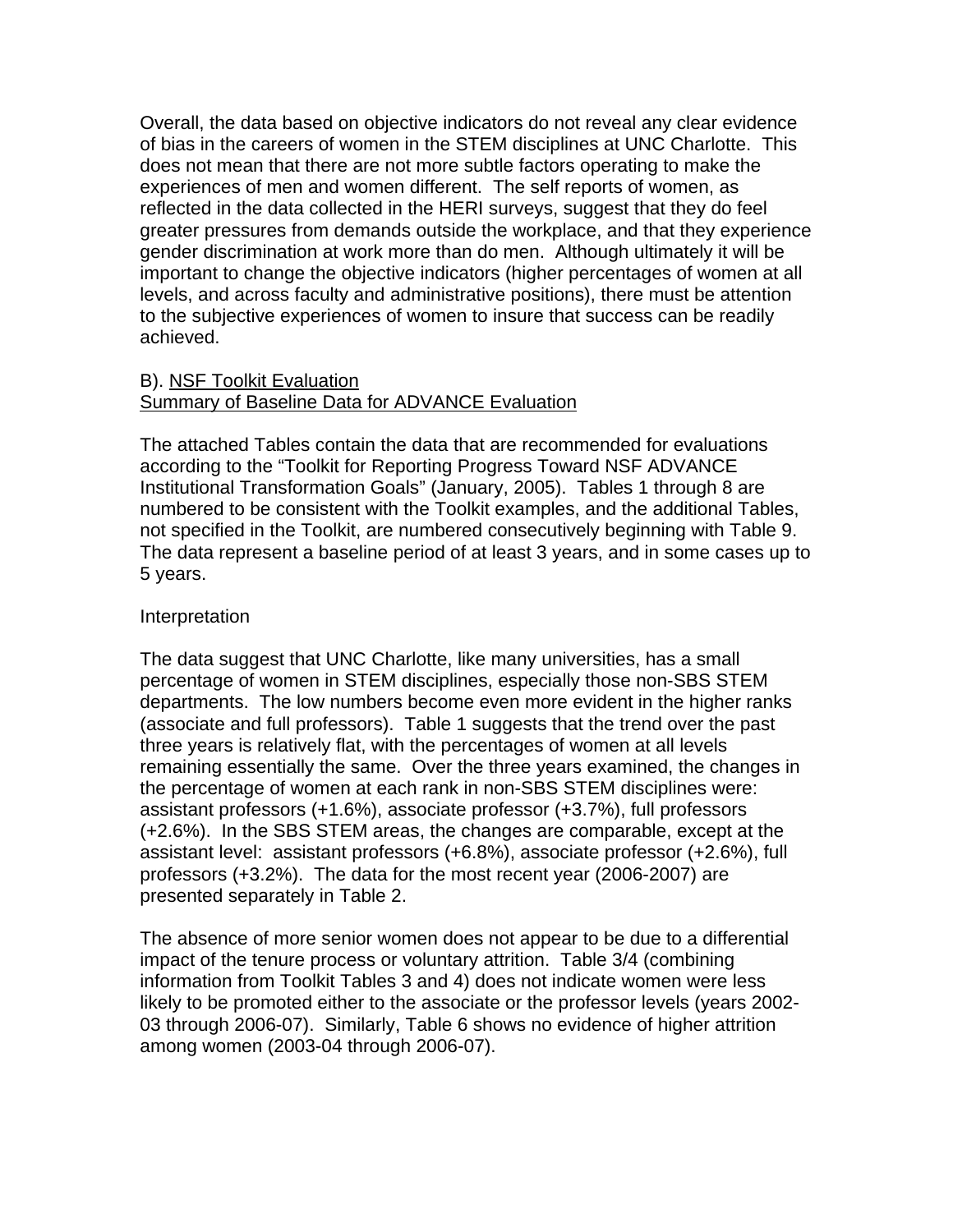The new hires (Table 7) over the last 4 years show that in the non-SBS STEM areas there has been a rate of hiring women at the associate level that exceeds the current percentages of women at that level. The numbers are still small (3 new associate level women), but, relative to the number of men hired at that level, it does suggest efforts to increase the relative numbers of senior women.

Examining years in rank (Table 5), one must be very cautious about drawing conclusions due to the low numbers of women at the associate and full professor levels. With this in mind, however, Table 5.2 does indicate that in most areas women have not spent more time in rank at the associate level than have men. Thus, it is possible that the associate level women are moving toward promotion to full professor, but lack the time to reach this transition. Table 5.4 shows clearly that the women at the full professor level are, for the most part, recent additions to this group. Except for one area (engineering), where the numbers are quite small, women have fewer years at that rank than do men.

The data in Tables 8 and 8.1 parallel the findings from other areas. In the STEM fields, the absence of senior women is reflected in the fact that there is only 1 woman who holds a Distinguished or Titled Chair. The number of women is administrative positions (Table 8) has remained essentially flat over the last three years. It does appear that new positions at the Dean/Associate/Assistant Dean level are being filled by women, since the number of women has increased from 6 to 10, even as the number of men in these positions has remained stable (13).

The data on salaries (Table 9) are difficult to evaluate without considering variables like time at rank, department, and actual performance. A detailed analysis of salaries will be conducted at some point during the grant period, but none has been attempted at this point.

Finally, the data on support for faculty do not indicate any bias based upon gender. Tables 10.1, 10.2, and 11 do not reveal clear differences in office space, research space, or funding of research start-up packages associated with gender. The small numbers of women in some categories, and the potential variability in space or funds needed across different research areas, make it difficult to group the data to make comparisons based on larger samples.

Overall, the data based on objective indicators do not reveal any clear evidence of bias in the careers of women in the STEM disciplines at UNC Charlotte. This does not mean that there are not more subtle factors operating to make the experiences of men and women different. The self reports of women, as reflected in the data collected by HERI, suggest that they do feel greater pressures from demands outside the workplace, and that they experience gender discrimination at work more than do men. Although ultimately it is the objective indicators (higher percentages of women at all levels, and across faculty and administrative positions) that will be important to change, there must be attention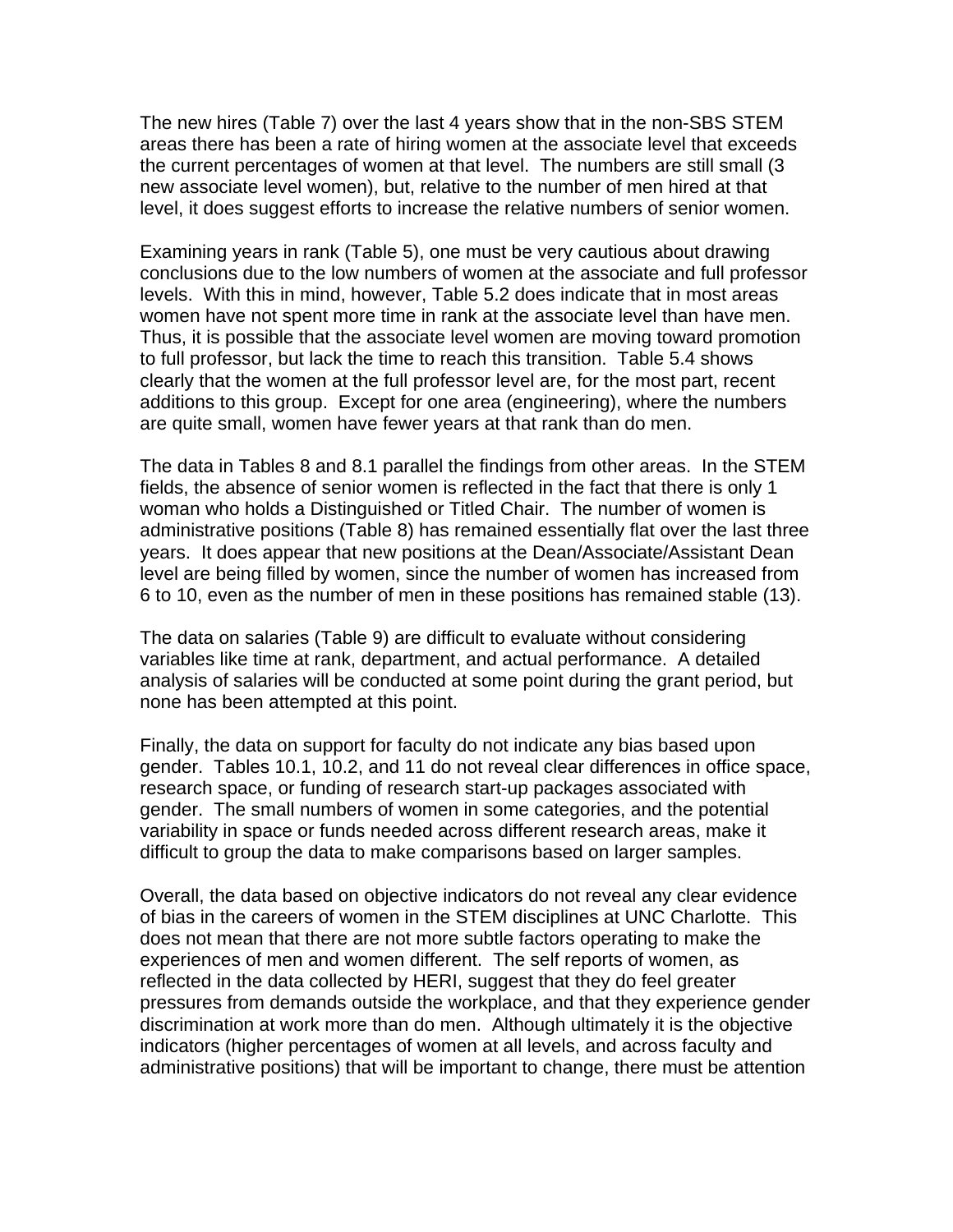to the subjective experiences of women to insure that success can be readily achieved.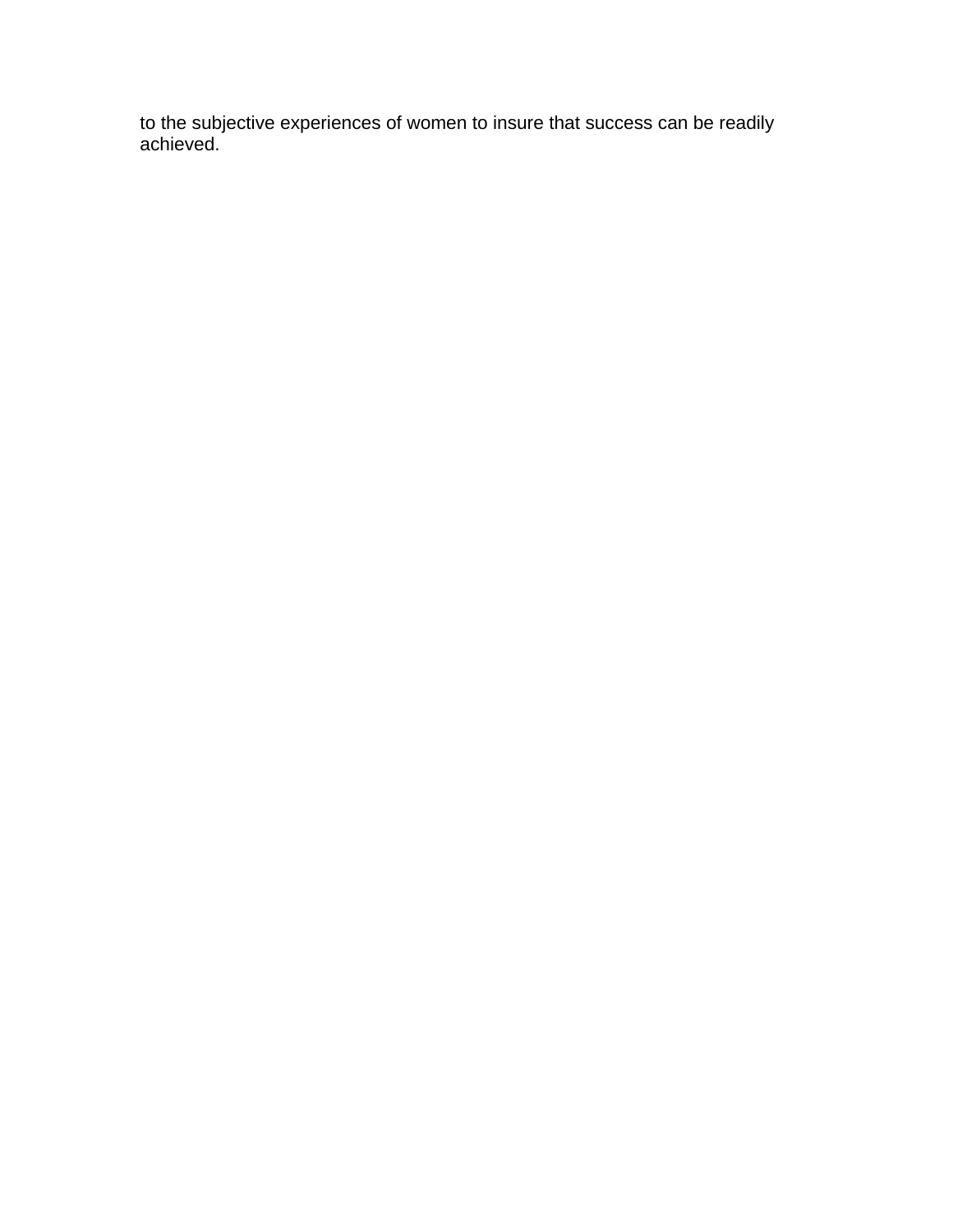### Appendix A

### **External Evaluation of UNC Charlotte NSF ADVANCE Institutional Transformation Award**

### **Alice Hogan, Chief Administrative Officer Asian University for Women Support Foundation**

### **Betsy E. Brown, Special Assistant to the Provost North Carolina State University**

### **January 24-25, 2008**

The external evaluators met with representatives of key UNCC ADVANCE initiatives as well as related administrative and faculty representatives and senior University leadership. (See attached schedule.) On the whole, the evaluators found that UNC Charlotte has made progress in implementing the programs proposed in its ADVANCE application. The evaluators made several recommendations for strengthening administrative effectiveness and budget management of the grant, and for engaging a wider group of faculty as allies of the project.

Goals of the grant:

- 1) increasing the number of women faculty interviewed and hired in STEM disciplines.
- 2) increasing the number of women faculty retained and promoted in STEM disciplines
- 3) ensuring equity in climate, salary, workload, and other areas
- 4) increasing the number of women in leadership positions
- 5) monitoring institutional transformation

### I. Progress in Program Development:

Committee on the Future of the Faculty

The evaluators found the organization and activities of the Committee on the Future of the Faculty effective. The Committee had studied existing policies, procedures, and structures in order to determine how they might be more effective in helping UNC Charlotte achieve its ADVANCE goals. The evaluators found the Committee members to be broadly representative of the University's faculty and administration and both thoughtful and pragmatic in their recommendations.

The Committee has sent two memoranda (September 6 and November 16, 2007) to the Provost outlining recommended actions to strengthen recruitment of women faculty and promote successful and inclusive faculty searches. At the time of the evaluation, approval and implementation of the Committee's recommendations were pending. The evaluators believe that implementation of the Committee's recommendations will ensure an infrastructure for achieving the grant's goals, including recommendations for providing support for dual career couples, establishing an ombudsperson/coordinator of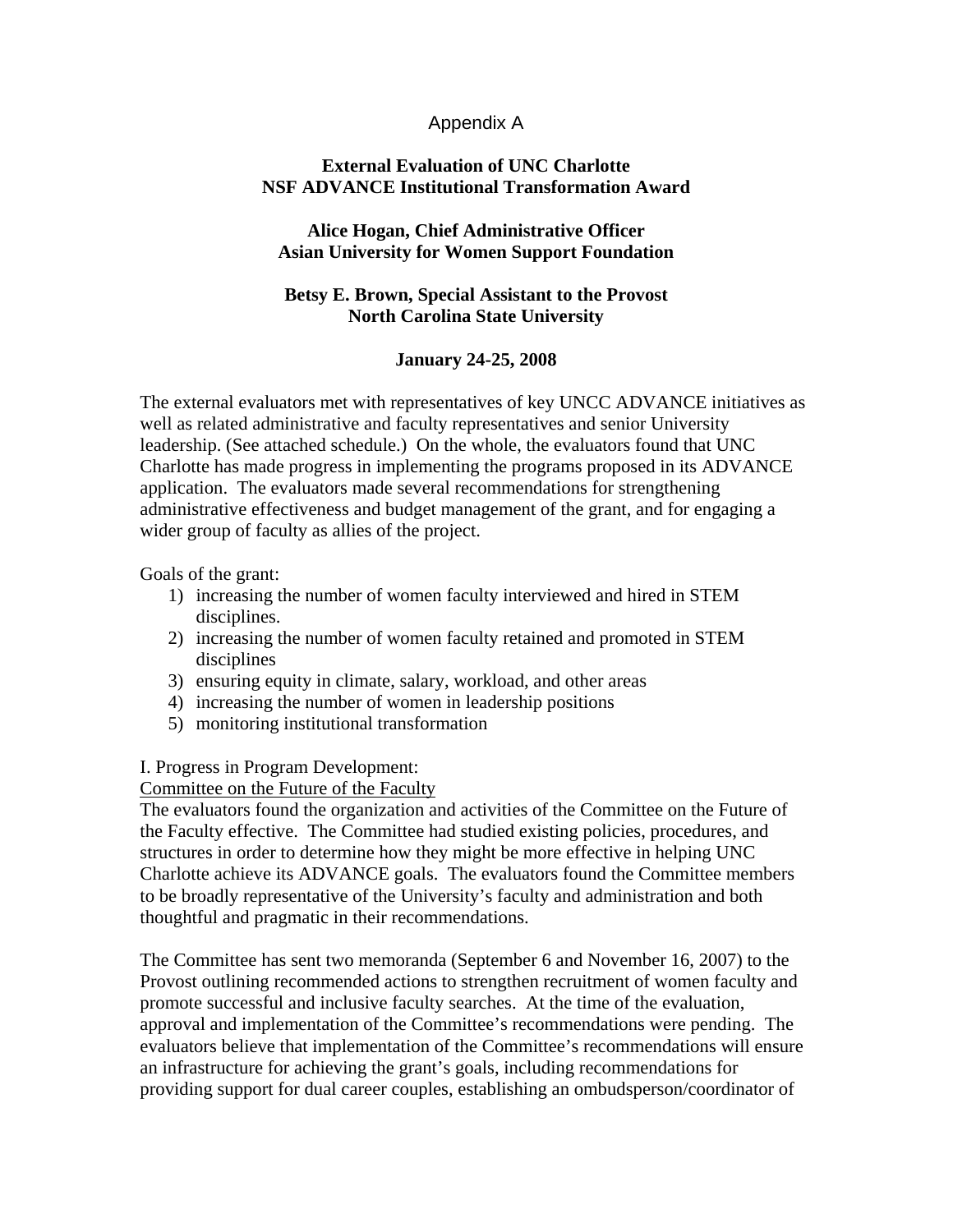equity issues and faculty equity advisors in each college, strengthening the policy on extending the tenure clock for faculty, creating flexibility in tenured appointments to allow part-time and shared appointments and related evaluation processes, strengthening search and hiring and start-up practices, and documenting and evaluating the efforts and progress of colleges and departments in achieving a more diverse faculty. The "negotiating guide" for department chair use in hiring faculty developed by the Committee is a particularly useful document.

The Committee on the Future of the Faculty is a good model for establishing policies and assuring institutional accountability for oversight of equity issues in recruiting, hiring, and retaining faculty that can be sustained beyond the term of the ADVANCE grant. Issues that the Committee still needs to address are faculty needs for improved childcare, improved benefits for faculty, policies and practices to encourage women faculty to apply for promotion to professor (including salary increases associated with promotion), and ensuring that the faculty evaluation system rewards activities in support of the university's equity goals, including involvement in programs established through the ADVANCE grant.

The involvement of a representative of the Faculty Council (the faculty governance organization) to the Committee would ensure effective communication of the Committee's recommendations, particularly those requiring Faculty Council approval. The Future of the Faculty Committee's recommendations have been referred to a Faculty Council committee which is studying them before discussion by the entire Council.

The evaluators met with the Executive Committee of the Faculty Council, some of whom were not familiar with the ADVANCE program's and the Committee's activities. However, they identified many of the same problems for faculty recruitment and retention identified by the Future of the Faculty Committee: daycare needs, policies to modify the tenure clock and the effects of time away from the job on tenure decisions, and the need for fair working conditions and salaries for non-tenure-track faculty members.

### Leadership UNC Charlotte

 The evaluators met with participants in Leadership UNC Charlotte, including department chairs and emerging faculty leaders. The representatives were enthusiastic about the value of the program for their own leadership development and articulated a number of ways in which the program supports the ADVANCE goals: institutionalizing the values of the grant, recognizing that what is good for women faculty members is good for all faculty members, and commitment to the development of faculty as well as administrators. They appreciated the fact that the sessions (which are held four times a semester) combine learning from both peers and experts. They found the workshops on recruitment of faculty and on tenure and promotion particularly valuable.

The participants look forward to helping the program coordinators evaluate the topics and ways to ensure the program is fresh and provide continuous development. Most thought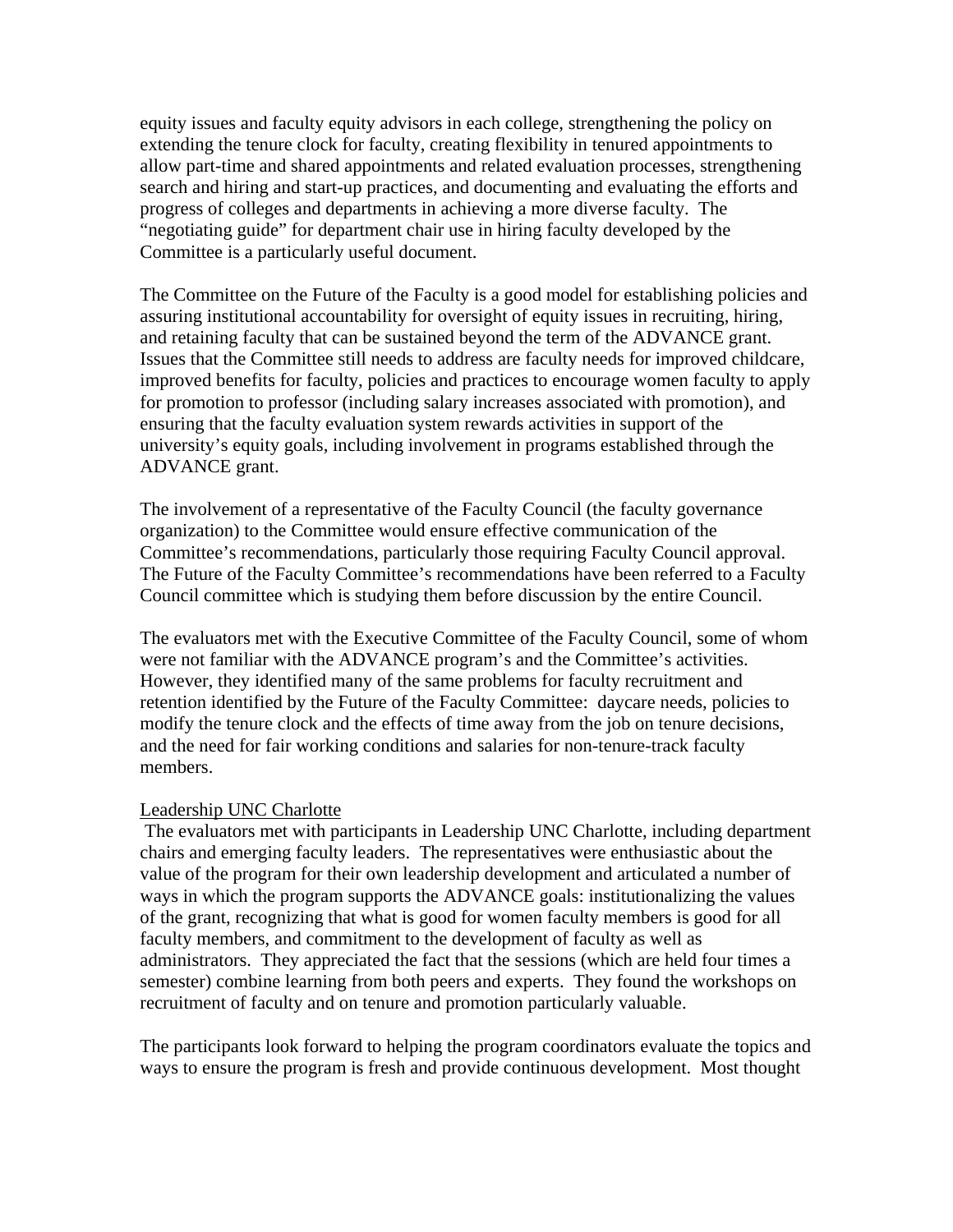the number of sessions should be reduced given the other commitments of participants, particularly department chairs.

### Competitive Awards Program

The Competitive Awards program has two tiers, the Bonnie Cone awards to individual faculty members and the Solutions awards to departments and colleges. Recipients of the Bonnie Cone competitive grants with whom the evaluators met (junior STEM female faculty) were enthusiastic about the value of the grants for their work. They have been able to use the grants for course release and summer support, assistance in recruiting graduate students, and other support for their research programs. Recipients of these awards also reported that the awards were appreciated within their departments. Recipients identified the importance of released time and rewards for those working on the ADVANCE grant projects and the need for improved university infrastructure for post-award support for large research grants as related areas that need to be addressed. The first of these issues, recognition and rewards for participation in the ADVANCE project, was also identified by the ADVANCE Team members and individual participants as crucial to the success of the project in achieving its goals.

The Solutions awards process has been revamped in each of the first two years of its administration. Fewer departments than expected have applied for the grants, and some proposals have not been feasible or appropriate to the goals of the program. The use of reviewers external to the ADVANCE project coordinators is perceived to have been of mixed value in achieving the project's goals. Everyone associated with the program believes the Solutions grant program needs to be revised to encourage more applications appropriate to its goals. Possible considerations to be included in determining the future of the program should include clearer identification of the issues to be addressed by Solutions grants, requests for self-studies from departments and colleges accompanying their applications, identification and promotion of best practices from other ADVANCE sites, and clearer accountability requirements for grant recipients.

### Women's Academy

The Women's Academy has served as a means for involving more senior women faculty in ADVANCE efforts. Using ADVANCE and other funds provided by the Provost, the Women's Academy has sponsored valuable programs including a recruitment workshop led by Virginia Valian, a breakfast for at which new women STEM faculty met experienced women faculty in their disciplines, a workshop for women faculty on negotiating, and grants to department to sponsor presentations by distinguished women in science. The Academy appears to be well funded and should be sustainable beyond the grant period with support from the university administration.

### **Project Evaluation**

Two senior faculty with expertise in program evaluation are responsible for collecting baseline data in a number of areas related to the grant and to the campus climate for women in STEM disciplines. They have collected a range of data on women and all faculty at UNC Charlotte and administered a survey of STEM faculty hired in the past five years. The survey included questions about salary and start-up funding, department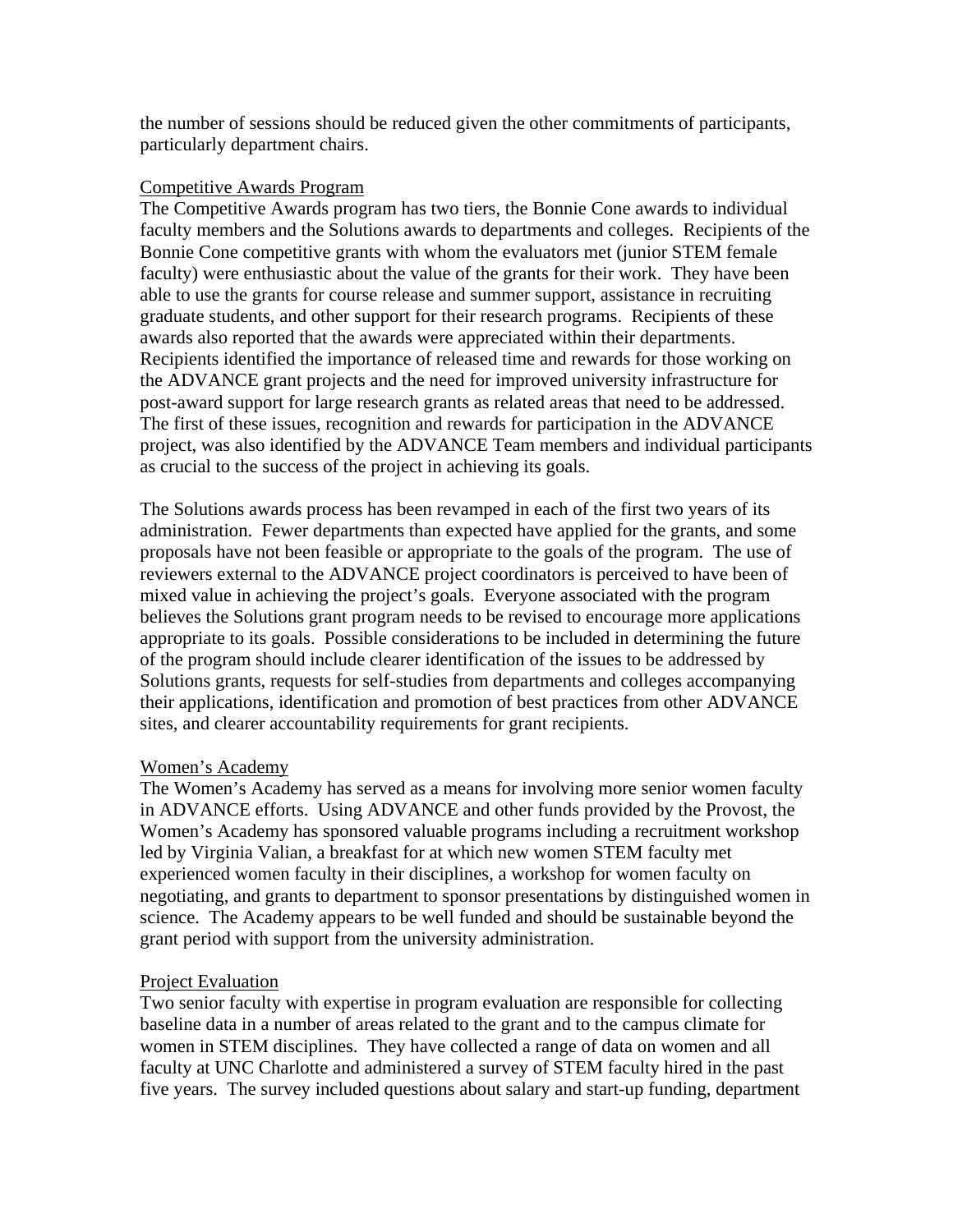climate, space allocation, mentoring, teaching load, the hiring and negotiation process, and work-life balance. They will also monitor evaluations of participants' satisfaction with programming supported by ADVANCE. A particularly useful evaluation component is a survey of department chairs to obtain data on space and start-up packages for new faculty hires.

Broad dissemination of survey results and other data to those involved with ADVANCE and to the campus, including the chancellor and other administrators and faculty governance groups as well as the faculty at large, should help build support for the goals of the grant and ensure sustained attention to equity and climate issues beyond the grant period.

### Mentoring Program

The ADVANCE project has expanded a successful mentoring program originally established in the College of Arts and Sciences to all new female assistant professors. In 2007-08, 45 new faculty members have participated in the program, which matches junior and senior faculty members and conducts a reception for participants and a mentoring workshop for mentors and new faculty members. After the workshop, pairs establish their own plans for the mentoring and receive information updates and suggestions from the program staff. The program coordinator will develop an assessment of the program at the end of the first year and regularly thereafter to evaluate the effectiveness of the program.

The program is also developing plans for a mentoring program for mid-career women faculty, a need which emerged from several groups involved in the ADVANCE project; they have found that some women are reluctant to apply for promotion to professor because of the uncertainties of review by a series of committees and administrators and a lack of salary increases at the time of promotion. Support by the deans for activities to retain or reengage mid-career faculty may also be sought.

The Mentoring Program is a promising model for assisting new faculty in their transition to the university and supporting new and mid-career women faculty. The program has only a small staff (one faculty director and a graduate/administrative assistant). Increased staff may be needed to expand mentoring support to mid-career women and to sustain the program beyond the grant period.

### II. Administration and Budget

### Administration:

ADVANCE Project staff and faculty leaders need a mechanism for more frequent consultation and discussion of progress and obstacles. The PI, Provost Joan Lorden, cannot reasonably attend to daily activities of the project, but can provide strategic direction and guidance. UNCC should consider establishing an ADVANCE Steering Committee made up of the deans of Arts and Sciences, Health and Human Services, and Computing and Informatics and the project coordinators. The Steering Committee would review project activities, provide feedback to the coordinators, and deal with personnel issues. This would reduce the number of A Team meetings, which should become less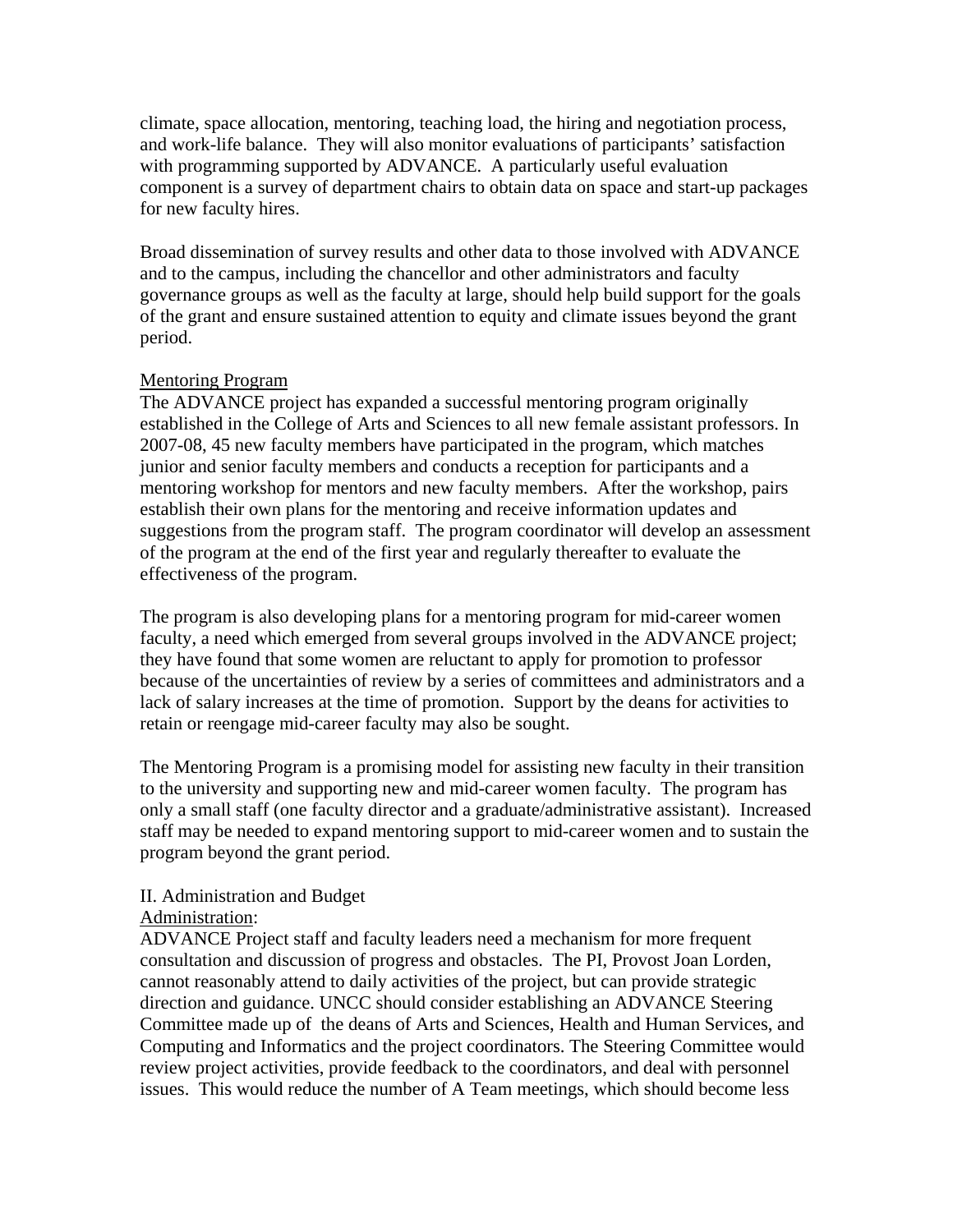focused on updates and more on issues. In addition, the proposed Steering Committee would ensure that issues related to the grant are addressed in a timely manner, when the Provost is likely to be unavailable for consultation.

UNCC ADVANCE should more fully engage the Chancellor, who initiated several initiatives to ensure gender equity when he served as Provost to ensure he is aware of the analysis of data and issues related to the goals of the grant. The Chancellor could be enlisted in activities to recognize and celebrate accomplishments of the program and of individuals involved in the program.

### Budget:

The evaluators made several recommendations related to the ADVANCE budget:

- Consider changes to allocation of budget. It is not clear that the large Solutions Team grants are productive for the goals of the award. Funds could be reallocated among the Bonnie Cone fellowships for early career fellows (\$50K), more focused Solution Team grants (\$50K), and a new midcareer Bonnie Cone fellowship program (separate competition, \$50K).
- Solution Team awards should require a self-study and defined accountability metrics for outcomes.
- Act quickly when personnel leave the ADVANCE initiative. Changes in personnel and levels of involvement in the project can derail progress. When someone leaves the project, the PI and leadership team should evaluate how best to get the work done and how existing funding can support necessary staffing.
- Reconsider distribution of released time and summer support to avoid burn-out among project leaders and coordinators.
- Funding for speakers through the Women's Academy might be used more strategically. Consider inviting speakers who can serve dual purposes; e.g., other ADVANCE PIs or project coordinators who can serve as featured speakers and also consult with UNCC ADVANCE project personnel.
- Develop a plan for sustainability after the grant period.

III. Recommendations of the External Evaluators

- 1. Engage more male champions for the project at all levels. Encourage participation of particularly effective male department chairs in sharing approaches to best practices for recruitment and retention. The likelihood that current efforts will result in transforming the environment will increase significantly if a wider array of faculty and deans are actively involved and knowledgeable about the project.
- 2. Enhance PR/communications about the project, including the work of the Future of the Faculty Committee, the competitive grants, and accomplishments to date. Consider how to replace the communications coordinator, who has left the ADVANCE Team due to illness.
- 3. Find ways for participants to get credit for their service, particularly ADVANCE Team members.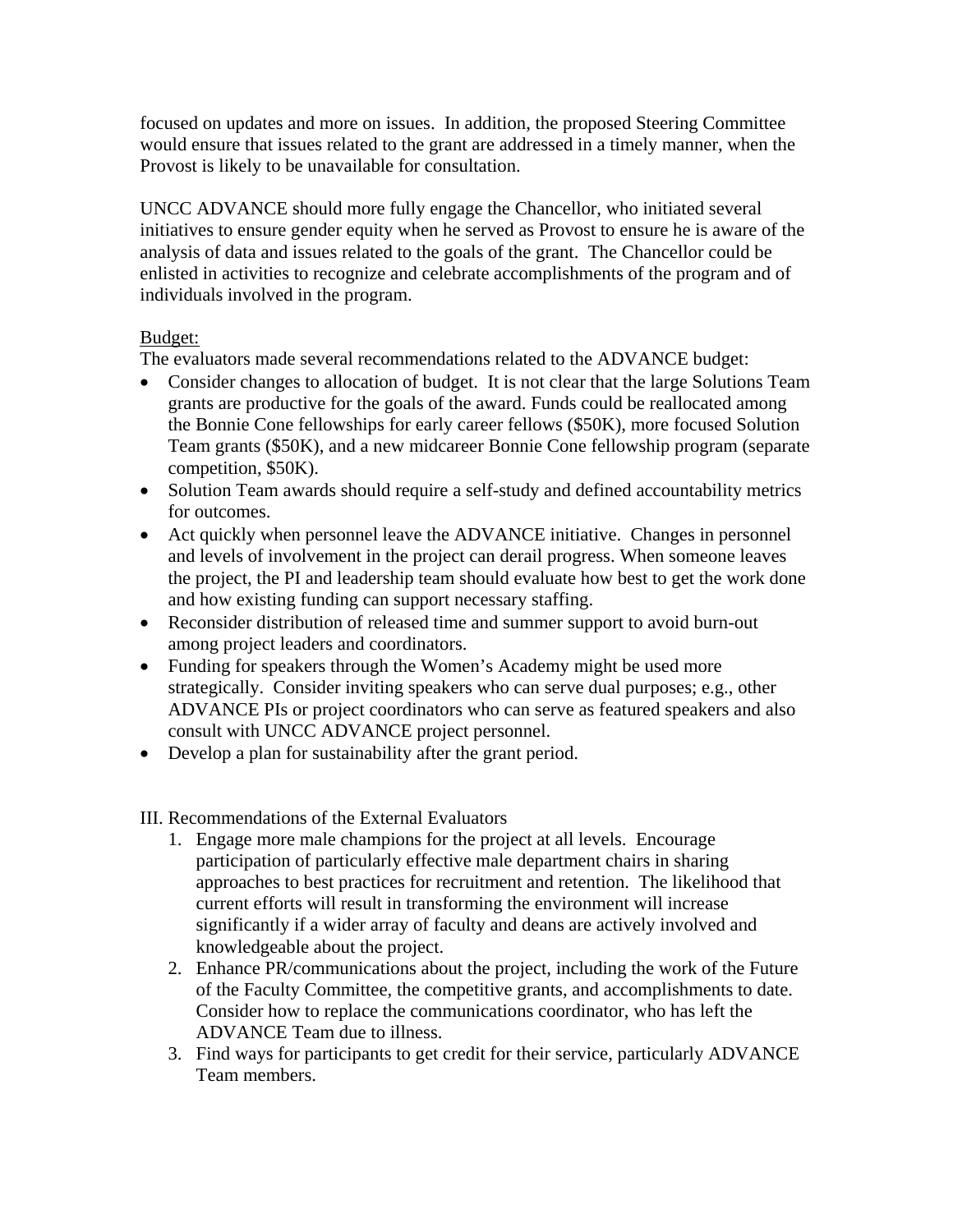- a. In evaluations, ADVANCE activities should be linked to expectations for leadership, not defined solely as institutional service. Project coordinators (e.g., the Mentoring Program coordinator) should have an explicit link to the Provost's office and recognition for campus leadership.
- b. Deans and department chairs should be more involved in recognizing and celebrating the leadership provided by the faculty involved in the project. The PI should provide clear direction in this area.
- c. The institution needs to have a broader conversation about leadership and service, including how these activities link to the goals of the UNC system's UNC Tomorrow recommendations.
- 4. The Evaluation Team is collecting useful data for the project and the campus. But project leaders need to make sure the findings are broadly disseminated to the project participants and the campus as appropriate; a sub-committee of the ADVANCE team could decide how best to present the data for a variety of audiences.
- 5. Leadership UNC appears to be working effectively. Project coordinators should get advice from participants on the most useful topics, reduce number of sessions/semester, and enhance opportunities for peer-learning. This program might benefit from consultation with similar efforts at other ADVANCE sites (University of Washington, University of Wisconsin).
- 6. The Future Faculty Committee activities to date have been very promising. They need to be linked more directly to faculty governance and a plan developed for continuation of its activities after the grant period.
- 7. ADVANCE should become part of the solution for important campus issues:
	- a. Childcare (urge action, articulate its importance, propose solutions)
	- b. Reward system for faculty involved in campus service/leadership
	- c. Incentives for promotion including salary bump, celebration and recognition and other incentives, and improved processes among collegelevel committees
- 8. The project needs to involve/address needs of female faculty of color more directly.
- 9. The ADVANCE Team and other groups related to the grant's initiatives should use the conference room near the ADVANCE Office more frequently to show that the project has a campus "home."
- 10. The ADVANCE team should consider ways to involve the colleges and deans outside STEM disciplines (education, architecture, and business). ADVANCE activities benefit their faculty; they should articulate their support of the project as a campus-wide activity.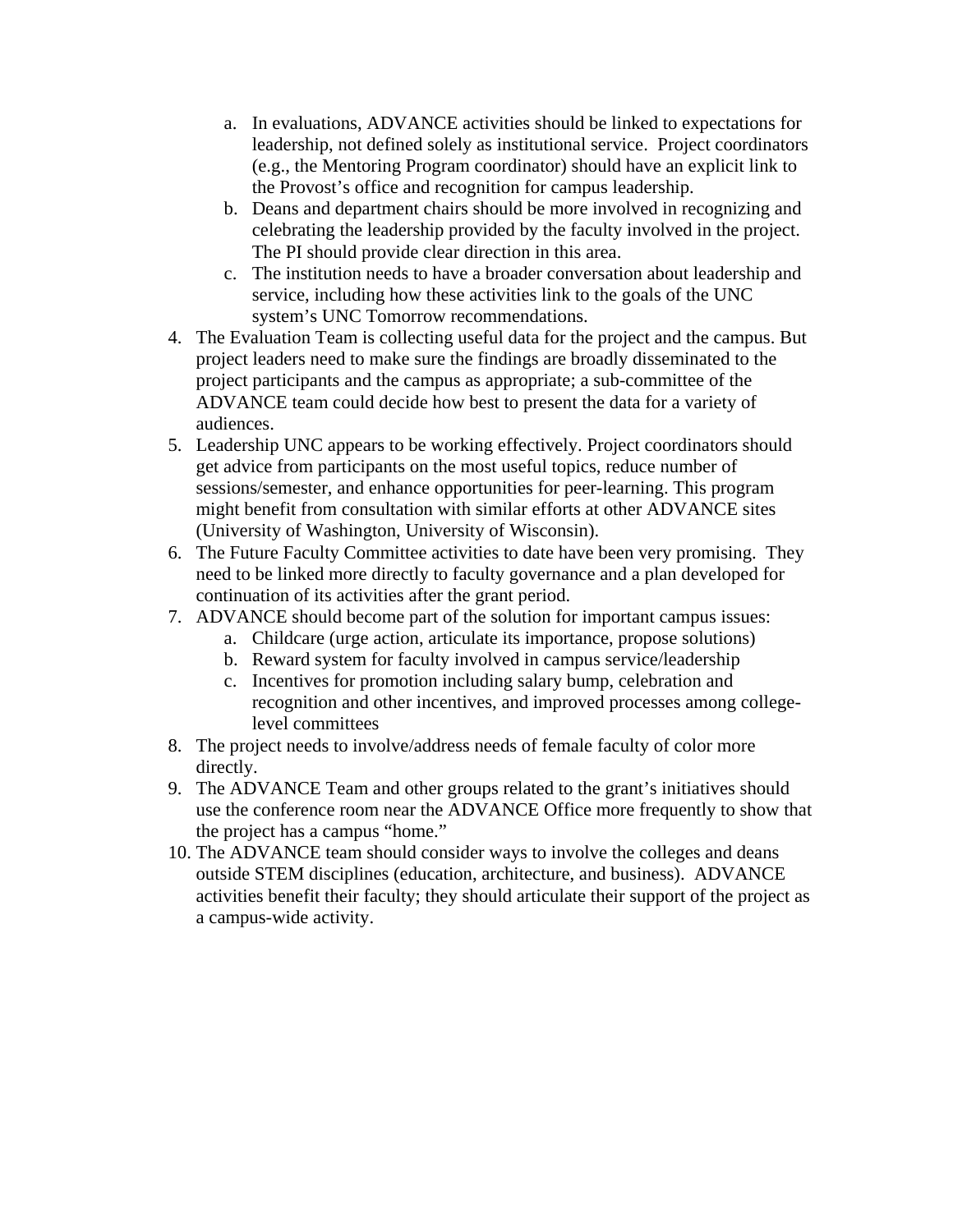Appendix B

## **Analysis of Dean Interviews**

Arnie Cann, Ph.D. Roslyn Arlin Mickelson, Ph.D.

### ADVANCE Evaluators

October 24, 2007

An essential component of the ADVANCE grant is holding administrators accountable for meeting the ADVANCE program's goals. The accountability component places Deans in pivotal roles as change agents in the transformation of UNC Charlotte. To increase their knowledge of the current UNC Charlotte climate, the Evaluation Team wished to ascertain what Deans believed to be the situation with respect to gender equity in their colleges. This information will enable the Evaluation team to establish a baseline, albeit impressionistic, of the gender equity climate of various colleges. Then, over the course of the five years of implementation, we can assess, in conjunction with the empirical measures of climate and gender equity we have collected from faculty, chairs, and other administrators during the grant's baseline year, 2006-2007, the degree of change in academic climate over time

Between the spring and fall semesters of 2007, Professors Arnie Cann and Roslyn Mickelson interviewed the Deans of all UNC Charlotte colleges: Mary Lynne Calhoun (Education), Nancy Gutierrez (Arts and Sciences), Mirsad Hadzikadic (Computing and Informatics), Robert Johnson (Engineering), Ken Lambla (Architecture), Claude Lilly (Business), and Karen Schmaling (Health and Human Services). We also interviewed Provost Joan Lorden. We interviewed Deans of all the colleges because the goal of this set of interviews was to capture as complete a picture as possible of UNC Charlotte's overall gender equity climate at the time that the ADVANCE grant commenced. Thus, even though the Colleges of Architecture and Education have no STEM faculty, and despite the fact that Dean of the College of Business had resigned, we included them in our interview plans.

We developed an interview protocol with open-ended questions (which appear in bold face in this document). Both Evaluators conducted the interviews. We sought to minimize any possible discomfort on the part of the subject by matching the gender of the lead interviewer with the gender of the respondent. The remaining evaluator had the responsibility of taking notes or, if necessary, probing an answer. Interviews lasted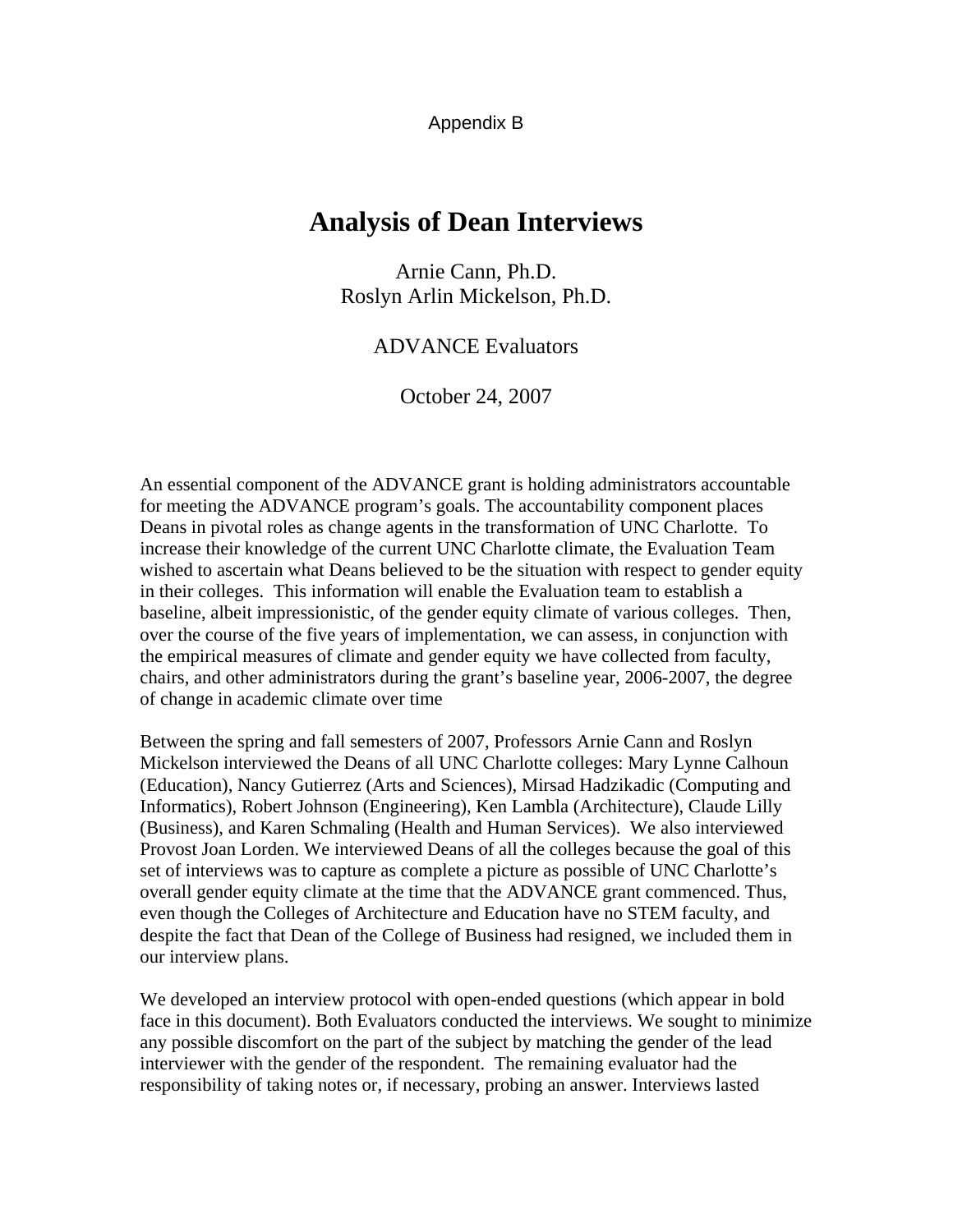between 45 minutes and 90 minutes. They took place in the Dean's office or at another campus location. The notes were transcribed and analyzed by both Evaluators.

This narrative proceeds as follows. We present each question in bold type and then summarize the key findings from the answers given. We illustrate findings with paraphrases or direct quotations from Deans' comments without attributions in order to ensure the confidentiality of the respondents. We conclude this report with the Deans' and the Provost's general observations about the status of gender equity at UNC Charlotte about the time the ADVANCE grant was initially implemented.

### **When you became Dean, did you perceive barriers to gender equity?**

In general, Deans did not find serious, blatant barriers to gender equity in their college. However, the Dean of one college observed, "the faculty do not think it [gender equity] is a real problem." Several Deans recognized that "there is a problem" but attributed what they encountered to a local manifestation of larger national trends.

"[Gender inequity] is not a serious issue in the College because of the history of gendered fields [within the discipline]."

"The main problem is that women faculty go on maternity leave and that shortens their tenure clock."

"There are no senior women who can serve as mentors … ."

Two Deans initially failed to see the problem as a serious issue when they first assumed their positions. They suggested that they were educated about the problems of gender equity when they were forced to examine the issues more closely. They now appreciate their college's challenges in achieving gender equity. In retrospect, they attributed their first impression to their own then-limited perspective:

"I knew of the numbers and the disparities but I didn't define it as a problem."

"Honestly, gender barriers were not on my radar screen. I thought 'that's just the way things are.' "

### **Do you perceive gender-based obstacles or advantages that manifest at recruitment, hiring, tenure, and promotion?**

None of the Deans mentioned gender-based advantages that facilitated hiring in her or his college. This may be because the concept of gender seems to be understood as "women's issues" rather than a concept embracing both men and women. A minority of Deans also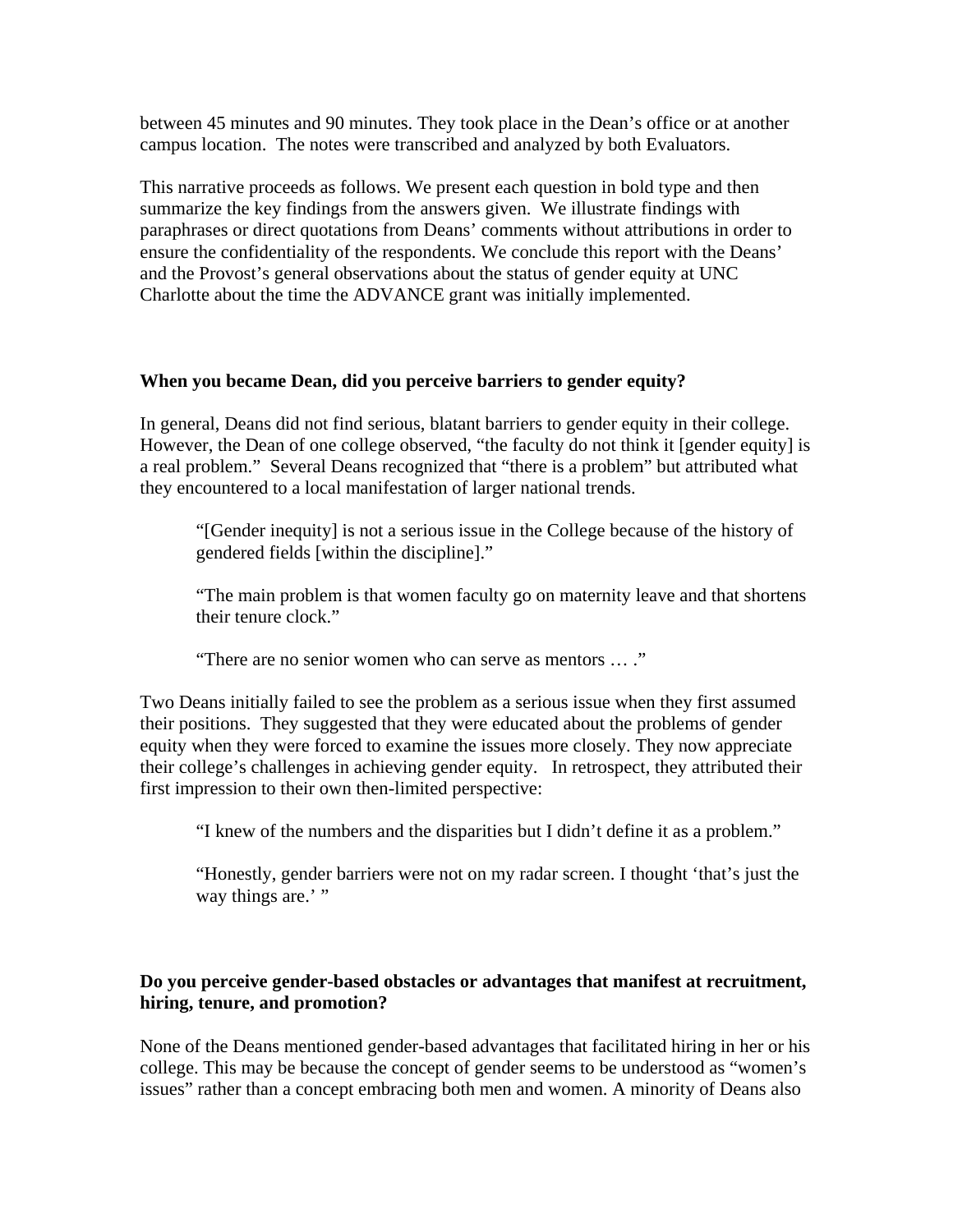found no gender-based obstacles to their college's recruitment, hiring, tenure, and promotion processes.

"Recruitment problems don't have to do with gender; they have to do with money. UNCC cannot compete with the kinds of salaries and start-up research bonuses other schools offer."

"Generally no [gender-based obstacles]; our disciplines are used to inclusiveness so it carries over into these processes."

However, the majority of Deans identified certain gender-based obstacles to these processes, again with gender connoting women's issues. The salient point though is that these key administrators identified certain internal obstacles included in the culture of their colleges:

"We've won the battle of 'here's why it [gender] is important.' It took some explaining to the faculty. Now there's a better understanding. The biggest obstacle was in turning these efforts into part of the culture [of the college]."

"In recruiting, departments often believe excellence is what they see in the mirror. 'If I did it that way, that is the right way.' There is often rigidity in seeing alternative models."

 "There's a lack of understanding of what it takes to get a truly diverse pool of applicants—the extra effort that may be required is not seen as necessary by departments."

"There are underlying tensions in the college because of the belief that 'recruitment and outreach undermine merit'."

Other Deans also described obstacles particularly salient to academic women. The barriers include UNC Charlotte's lack of childcare, adult care, dual career options, and competitive salaries. UNC Charlotte's relatively limited resources that restrict the institution's competitiveness in hiring and/or promoting talented faculty women exacerbate these generic obstacles:

"The effects of issues related to dual career couples have been huge."

"Salaries at UNC Charlotte are not great for competitive hiring."

"Anyone with child/adult care issues has problems meeting the 6-7 year tenure clock."

 "Currently, for promotion, the lack of effective senior women serving as research mentors has caused some problems in developing records for promotion."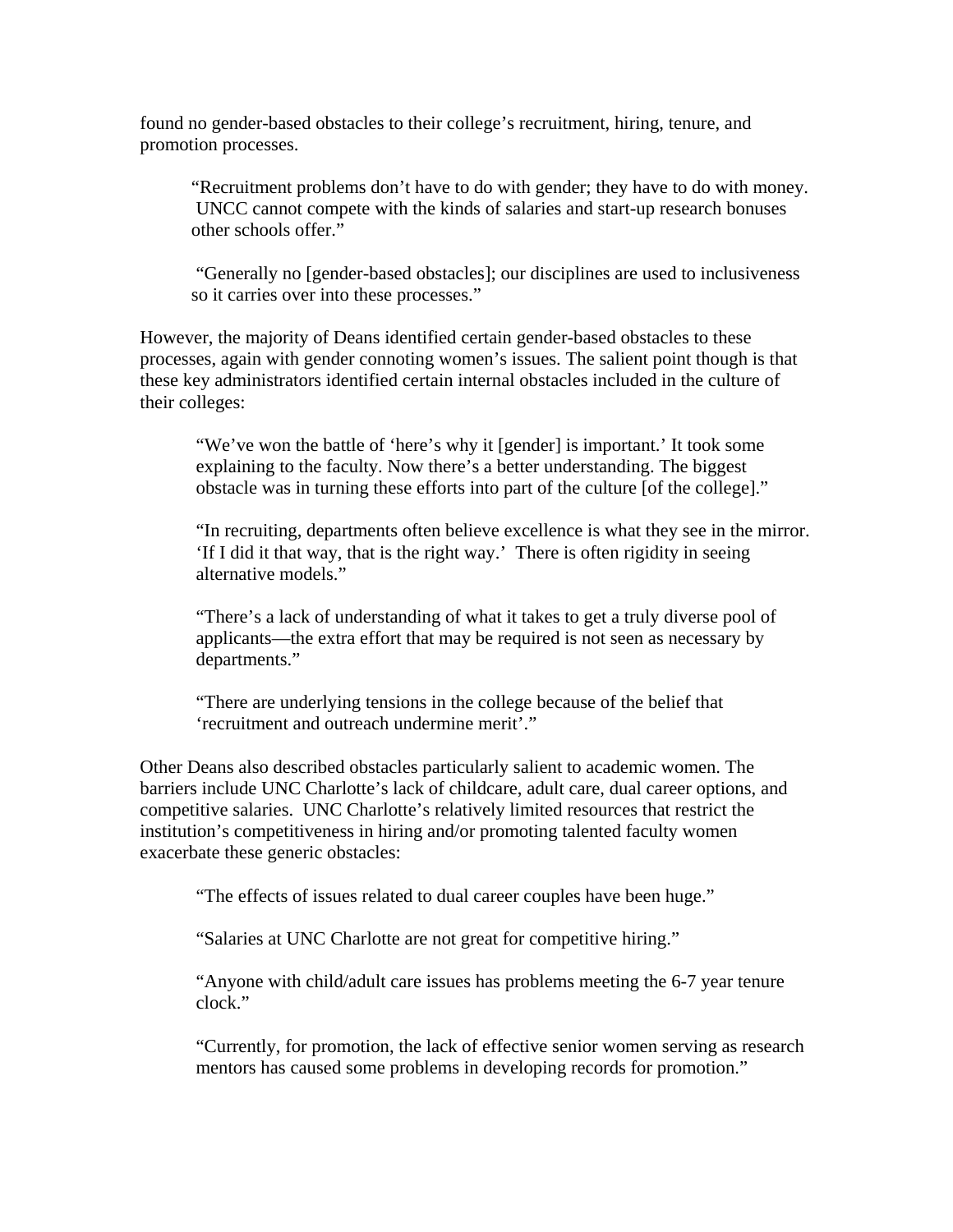The prevailing cultural climate in some colleges continues to pose serious barriers to gender equity. Several Deans observed that their college's culture must be changed to delegitimize attitudes still held by some male faculty who experience discomfort working with female faculty as full colleagues or with female graduate students as the latter's mentor. The cultures of these colleges also must be changed so that they no longer sanction male graduate students who eschew working with female professors.

### **Have you initiated any actions, directives, or policies designed to foster gender equity?**

Some Deans who consider gender to be part of their more general focus on diversity have not developed specific policies on gender. A large majority of UNC Charlotte's Deans have instituted policies to foster gender equity. One Dean defined "gender equity as a goal" and asserted that "doing nothing is an obstacle to gender equity." Other Deans have taken actions to foster gender equity such as:

- obtaining HR data on underutilization of women [and underrepresented minorities].
- requiring departments to provide a long short list of candidates for the Dean's approval before inviting the final pool of candidates.
- requiring chairs to provide a list of six outside referees for promotion and tenure decisions to ensure that, when possible, women will be included on the list of referees.
- providing more money, balanced course loads, and monitoring courses for inclusiveness.
- offering programs on gender diversity and equity for administrators, chairs, and faculty.
- instituting a committee for inclusiveness designed to help people succeed.
- bringing in [community] leaders who talk with faculty about what gender barriers their organization has to deal with.
- reviewing all offers made to new hires to insure they are equitable.
- reviewing how chairs evaluate their faculties.
- scrutinizing applicant pools to insure that underrepresented groups [women and people of color] are included.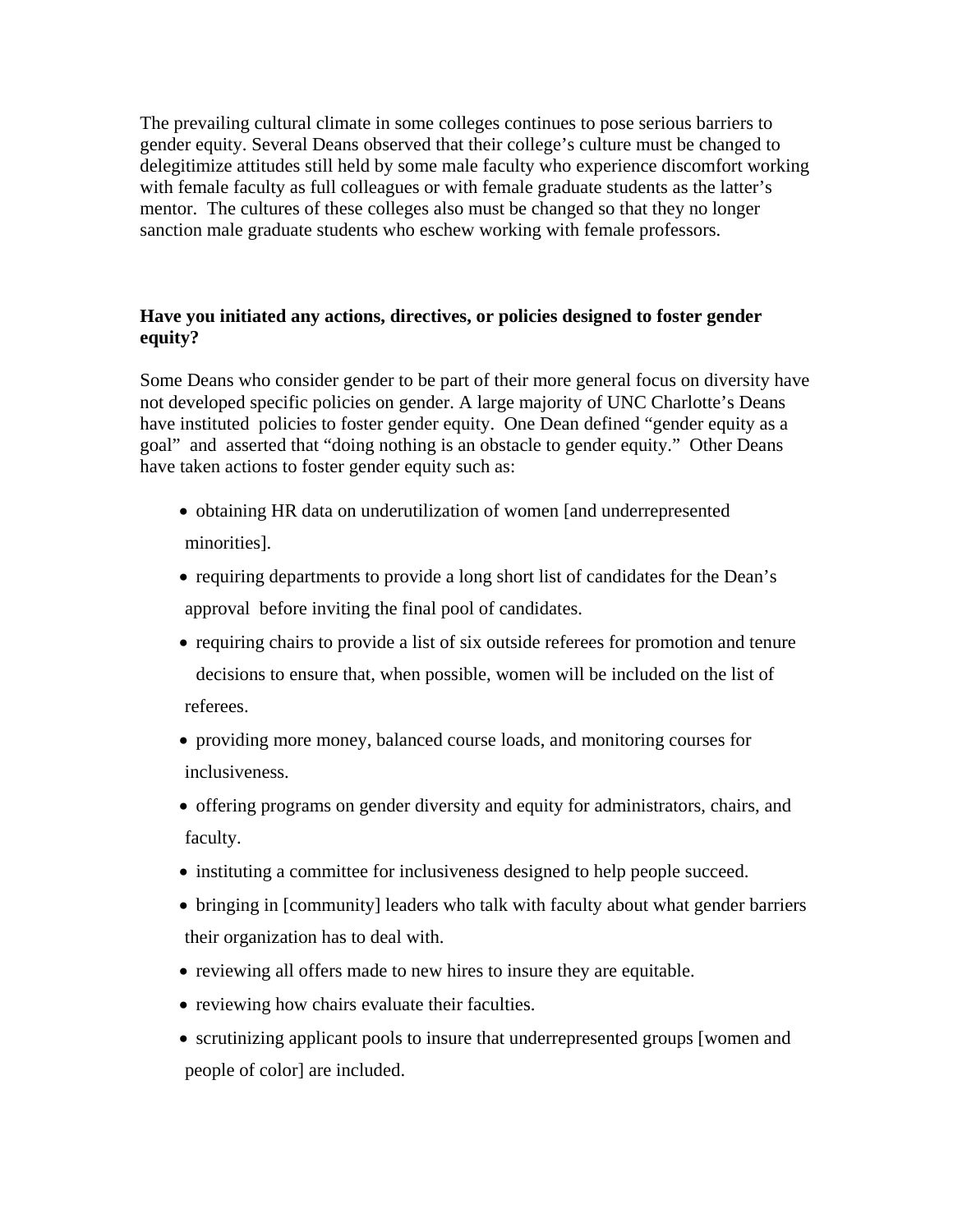### **If you had unlimited powers and could waive a magic wand, what changes would you make at the institutional level to foster gender equity at UNC Charlotte?**

Deans were asked to identify transformations they would make if they had unlimited powers to effect changes at the institutional level. Not surprisingly, their wish lists included responses to the problems or obstacles they identified earlier. Like many second tier institutions, UNC Charlotte has difficulties matching the salary and starting packages that flagship state or private institutions can offer. However, some problems could be addressed by more family friendly policies. Four areas emerged as focal points of their wish lists: money and resources, the tenure clock, recruitment issues, and UNC Charlotte's institutional culture.

A. Money and resources were mentioned by most Deans as an item on their wish lists.

"Nothing works like money."

"Money to help in recruiting—for example, to attend conferences and network with future applicants to identify them and encourage them to apply."

"Day care"

"I would like resources to hire more senior women."

 B. Several Deans would alter the tenure clock if they could. These leaders identified the difficulties in meeting tenure deadlines faced by faculty who are parents of young children. This is especially true for women faculty:

"I want to extend the tenure clock to nine years."

"We need increased flexibility in 'stopping' the tenure clock."

 C. Identification of suitable candidates and recruitment issues are problems faced by several Deans. They mentioned a number of potential solutions to the problems they identified:

"We need to go beyond the usual search, maybe we need a head hunter approach."

"We need help in recruiting faculty to the Charlotte area in general, male and female."

 "Require training in 'how to read a CV' perhaps using an outside consultant—so nontraditional applicants can be appreciated and identified better."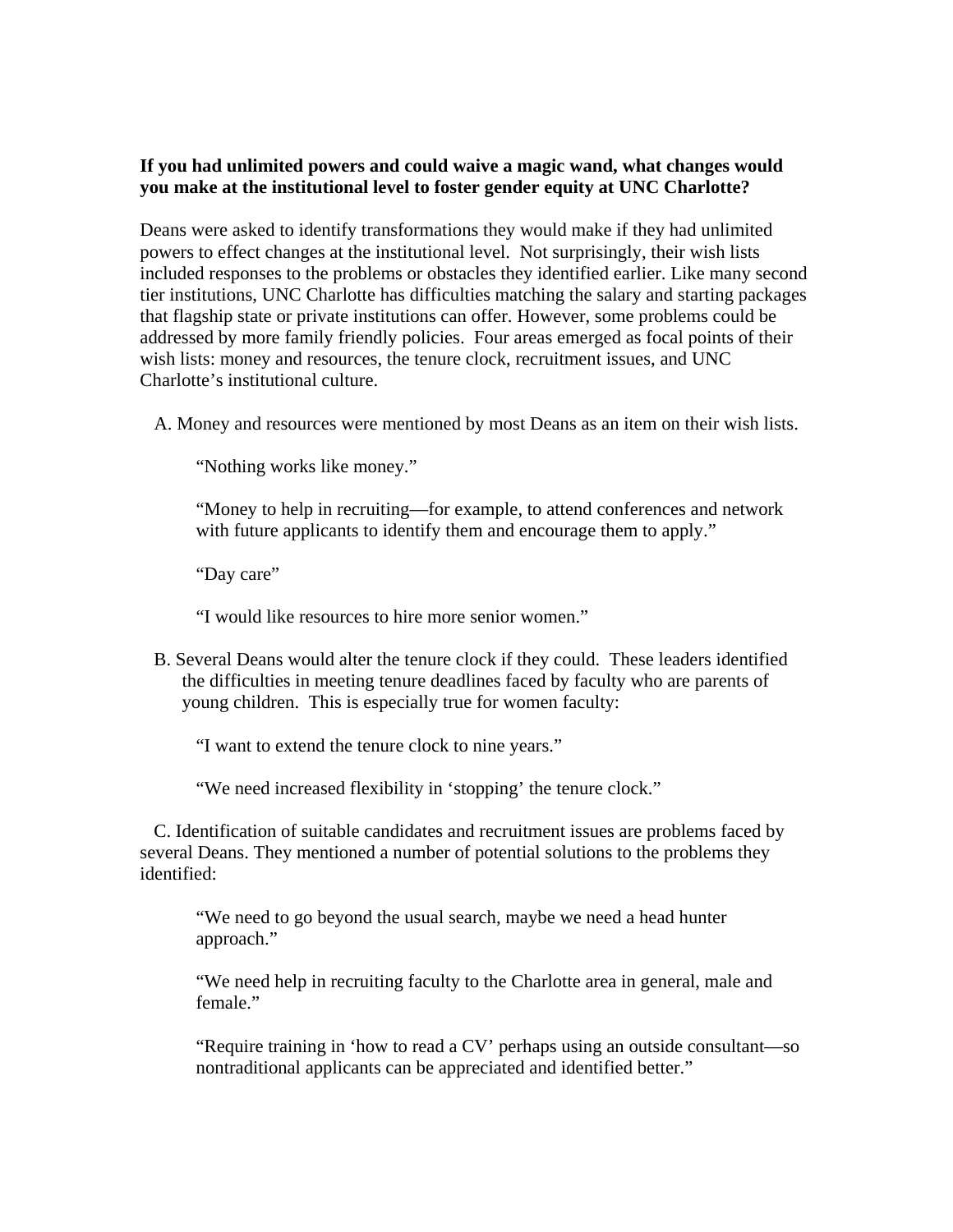"We need better data available so we can track the actual applicant pools."

 D. Some Deans returned to the issue of the overall climate for women at UNC Charlotte. If they could, they would change the university's culture.

"Senior women are still seen as an oddity—and there is still a climate of subtle gender discrimination. It is not easy for women to get into the power network."

"We need a well-articulated vision for diversity as a goal that facilitates [these] desirable outcomes.

### **What do you see as your role in fostering equity?**

Deans lead by example. Some model gender equity in their own hiring. Another strategy Deans use to foster gender equity is to help spouses of new faculty get jobs. The interviews suggest that the majority of Deans engage in education first and intervention second. Their focus tends to be chairs and recruitment committees. For instance, they may distribute educational materials or run search committee workshops focused on diversity and gender equity. But if they feel it is necessary, they will intervene in certain processes (like providing guidance to search committee deliberations) in order to ensure greater gender equity.

"I keep my eye on the faculty. I distribute educational materials and other resources to help them understand issues and to be sensitive to these issues."

"[I monitor] chair-level decisions to be sure they are doing what is necessary to recruit, hire, mentor, and provide resources to ensure equity."

However, several Deans noted that they have experienced resistance to their efforts. One Dean observed that

"It is a balancing act; communications are a problem. Women think men are treated better and men think women are given advantages.

"Among [faculty] who have made it, they ask 'why worry about gender?'"

### **Has ADVANCE changed you or your plans?**

We asked the Deans if the ADVANCE program has affected them or any of the actions, policies, or plans they had for their college. Their answers were fairly evenly divided amongst those who described themselves as having greater awareness of key gender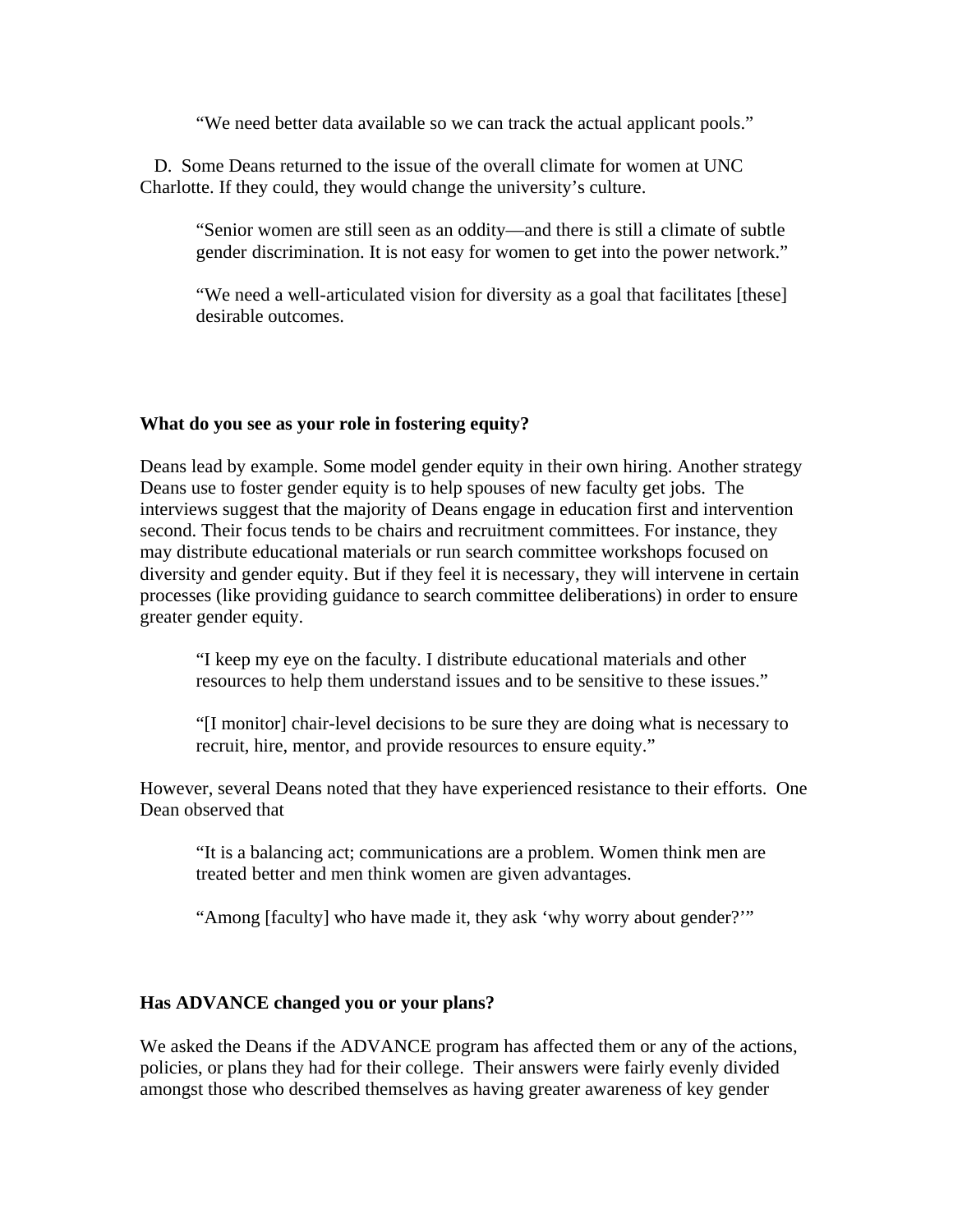equity issues and those who felt they were already fairly enlightened in this area. Deans who have gained from ADVANCE commented:

"I gained awareness of different sets of issues, such as day care."

"[ADVANCE] has provided me with a deeper understanding of how much this [gender equity] is an issue in other units on campus."

"Valian's information raised awareness of some of the subtleties involved."

"I'm more sensitized to the issues, already more active in reading relevant materials."

**"**Because diversity is a UNCC goal, it became my goal, too. As an administrator, I had to align my beliefs because if I'm not convinced, how can I lead? I shifted my own culture."

### **Is there anything else you'd like to say that we didn't ask?**

We ended the interview by asking Deans if there were any issues relevant to the broader topic of gender equity they would like to discuss but were not asked. Their answers varied widely. A number of Deans reiterated points they made earlier, such as the need for day care and spousal hires, while others questioned whether these policies—such as flexible tenure clocks— were likely to effect the changes needed for gender equity. There appears to be unanimity about the value of spousal hires for attracting desirable faculty. Several Deans indicated they would like more information readily available to help them in their efforts to push their colleges forward on issues of gender equity. Several Deans pointed to dynamics beyond the campus as resources for ADVANCE's goals, such as pressure for gender equity from the business community where "it's an accepted doctrine." [whether this last point is hypothetical or actually true is not relevant to the import of Dean's comment].

### **Conclusions**

The interviews with Deans indicated awareness of, modest enthusiasm for, and a lot of activity aimed at achieving greater gender equity at UNC Charlotte. Deans appear to be cautiously receptive to ADVANCE efforts, and they acknowledge that there remains a great deal yet to do before the ADVANCE project's goals are realized. The comments of one Dean summed up this feeling:

" We are moving in the right direction but there are larger climate issues that still need to change."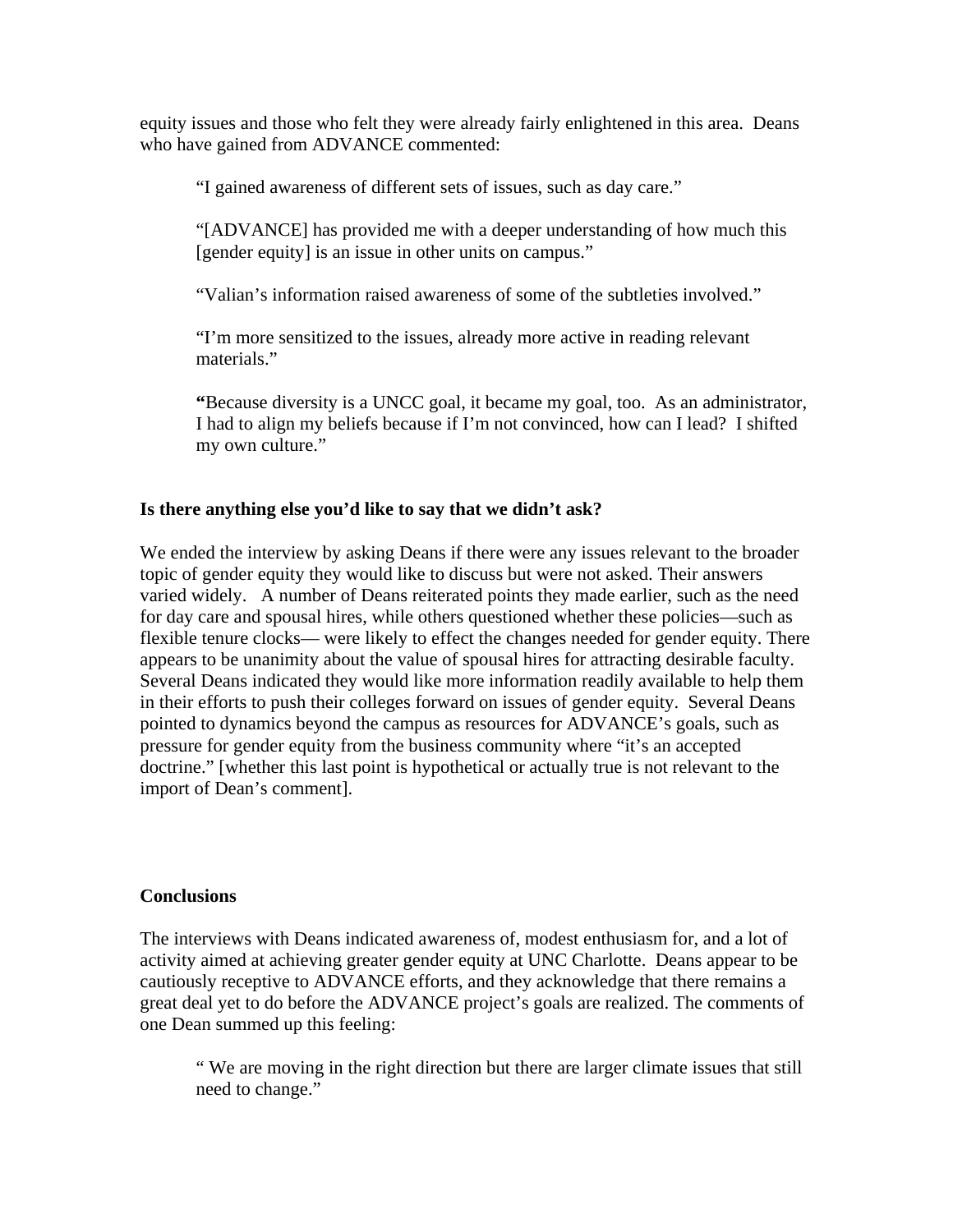The Dean interviews also suggested that UNC Charlotte still needs to make the case for WHY diversity was important beyond the issue of fairness. Several Deans mentioned that they appreciated how the process of research and knowledge building benefited from the multiple perspectives that can only be gained through a diverse faculty, that

"…only diverse knowledge gives better solutions, the ability to learn and adapt."

Several Deans intimated that the overall culture at UNC Charlotte might be more receptive to increasing diversity [gender equity] if the goal were conceptualized as improving the outcomes of the University's activities, rather than as an effort to match numbers of faculty with population demographics of the labor pools within disciplines. The latter vision, held by more than a few people, seems more of an arbitrary goal rather than essentially connected to what the University has as its core mission.

 "We need to explain better why diversity is a worthy goal – what it brings other than a different composition of the faculty. We need a well articulated vision for diversity as a goal that facilitates some other desirable outcomes."

The Provost concisely summarized the necessary next steps UNC Charlotte needs to take:

"The campus probably needs to have a broader discussion of what we mean by inclusiveness and why it is a worthy goal to try to achieve. We can talk the talk, but we have not internalized the philosophy. Until we live these values, not just talk about them as goals, we will probably not be completely successful."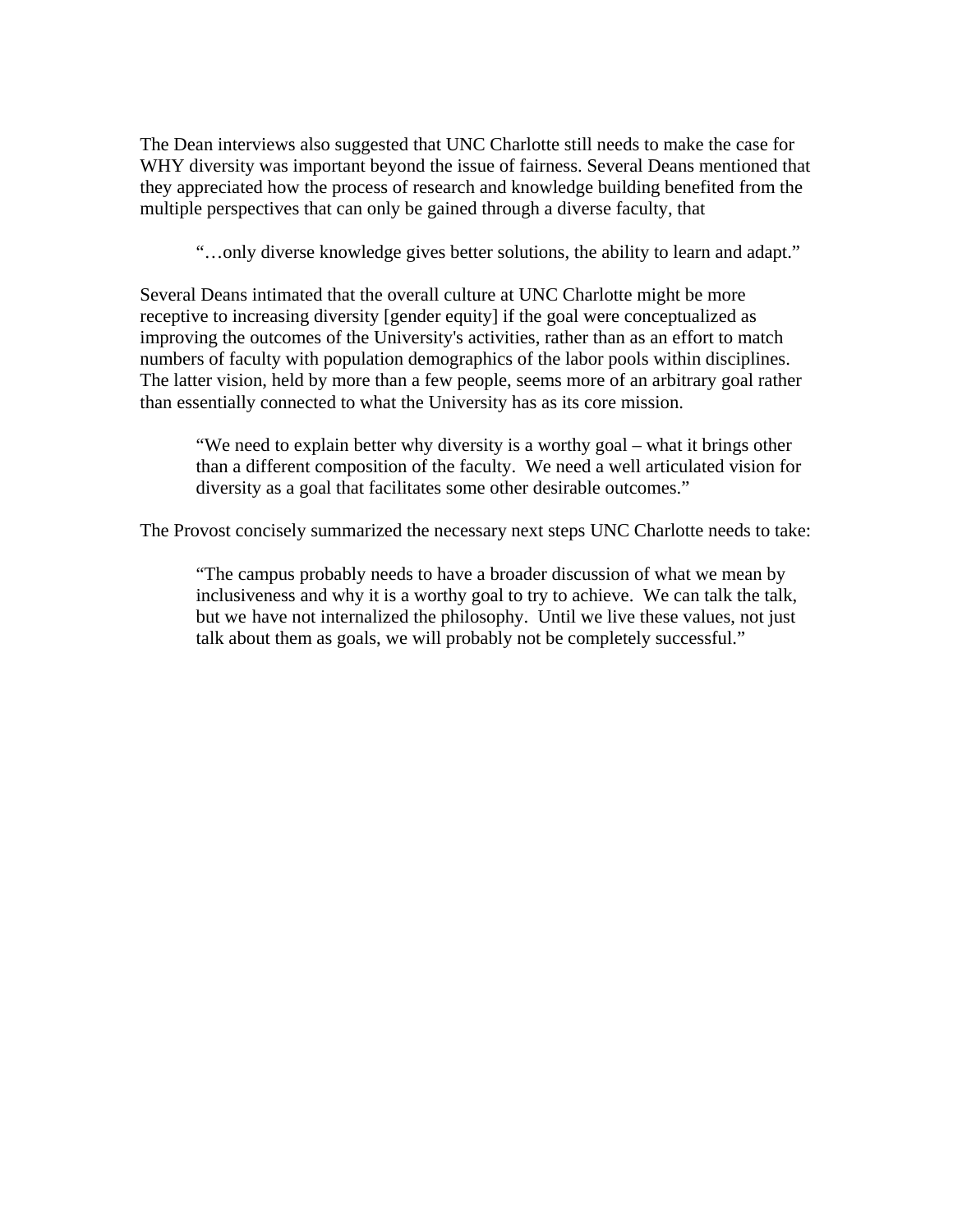# Appendix C

### **Table 1. Number and Percentage of Women and Men Tenured and Tenure Track Faculty by Rank and Department, 2004-2007**

| <b>Males 2005</b><br><b>Males 2006</b><br><b>Males 2007</b><br>Females 2007<br>Males 2004<br>Females 2004<br>Females2005<br>Females 2006<br>N<br>N<br>N<br>N<br>N<br>N<br>N<br>N<br><b>ENGINEERING</b><br><b>Engineering Technology</b><br>14.3%<br>8<br>88.9%<br>77.80%<br>80.0%<br>85.7%<br>11.10%<br>2<br>22.20%<br>20.0%<br>Assistant<br>7<br>5<br>6<br>1<br>$\mathbf{1}$<br>1<br>0.0%<br>16.7%<br>Associate<br>10<br>100.0%<br>10<br>100.0%<br>7<br>100.0%<br>10<br>83.3%<br>$\mathbf 0$<br>0.0%<br>0<br>0.0%<br>0<br>2<br>3<br>3<br>3<br>3<br>25.0%<br>75.0%<br>75.0%<br>75.0%<br>75.0%<br>25.0%<br>25.0%<br>25.0%<br>Professor<br>$\mathbf{1}$<br>1<br>$\mathbf{1}$<br>1<br><b>Electrical and Comp. Engineer</b><br>83.3%<br>5<br>83.3%<br>25.0%<br>16.7%<br>14.3%<br>Assistant<br>75.0%<br>5<br>6<br>85.7%<br>16.7%<br>3<br>1<br>1<br>$\overline{1}$<br>-1<br>$\overline{7}$<br>0.0%<br>Associate<br>8<br>100.0%<br>100.0%<br>9<br>100.0%<br>9<br>100.0%<br>0.0%<br>0.0%<br>0.0%<br>0<br>0<br>0<br>0<br>0.0%<br>9<br>100.0%<br>9<br>100.0%<br>8<br>100.0%<br>8<br>100.0%<br>$\mathbf 0$<br>0.0%<br>0<br>0.0%<br>0<br>0.0%<br>Professor<br>0<br><b>Mechanical Engineering</b><br>33.3%<br>$\overline{c}$<br>40.0%<br>$\overline{c}$<br>40.0%<br>50.0%<br>66.7%<br>3<br>60.0%<br>3<br>60.0%<br>3<br>50.0%<br>3<br>Assistant<br>3<br>6<br>9<br>9<br>0.0%<br>90.0%<br>90.0%<br>8<br>88.9%<br>9<br>100.0%<br>10.0%<br>0.0%<br>11.1%<br>Associate<br>1<br>1<br>$\overline{1}$<br>0<br>8<br>$\overline{7}$<br>6<br>5<br>0<br>16.7%<br>100.0%<br>100.0%<br>100.0%<br>83.3%<br>0<br>0.0%<br>0.0%<br>0<br>0.0%<br>Professor<br>1<br><b>Civil Engineering</b><br>100.0%<br>88.9%<br>88.9%<br>85.7%<br>0.0%<br>11.1%<br>11.1%<br>14.3%<br>Assistant<br>5<br>8<br>8<br>6<br>0<br>1<br>$\mathbf{1}$<br>1<br>83.3%<br>16.7%<br>Associate<br>3<br>75.0%<br>3<br>75.0%<br>3<br>75.0%<br>5<br>25.0%<br>25.0%<br>25.0%<br>1<br>$\mathbf{1}$<br>$\overline{\mathbf{1}}$<br>1<br>5<br>100.0%<br>0.0%<br>0.0%<br>0.0%<br>0.0%<br>100.0%<br>5<br>100.0%<br>$\overline{4}$<br>$\overline{4}$<br>100.0%<br>$\mathbf{0}$<br>0<br>0<br>0<br>Professor<br>PHYSICAL SCIENCES<br>Chemistry<br>50.0%<br>33.3%<br>50.0%<br>75.0%<br>$\overline{c}$<br>66.7%<br>$\overline{c}$<br>50.0%<br>$\overline{2}$<br>50.0%<br>25.0%<br>$\overline{c}$<br>Assistant<br>2<br>3<br>1<br>$\overline{1}$<br>33.3%<br>66.7%<br>Associate<br>6<br>85.7%<br>5<br>71.4%<br>66.7%<br>14.3%<br>2<br>28.6%<br>2<br>33.3%<br>2<br>4<br>4<br>1<br>5<br>5<br>14.3%<br>83.3%<br>71.4%<br>6<br>85.7%<br>6<br>85.7%<br>16.7%<br>16.6%<br>14.3%<br>Professor<br>$\mathbf{1}$<br>1<br>$\mathbf{1}$<br>$\overline{1}$<br><b>Physics and Optical Science</b><br>71.4%<br>75.0%<br>85.7%<br>5<br>83.3%<br>$\overline{2}$<br>23.6%<br>2<br>25.0%<br>$\overline{2}$<br>14.3%<br>16.7%<br>Assistant<br>5<br>6<br>6<br>$\mathbf{1}$<br>83.3%<br>80.0%<br>83.3%<br>$\sqrt{2}$<br>25.0%<br>Associate<br>5<br>4<br>5<br>6<br>75.0%<br>1<br>16.7%<br>1<br>0.0%<br>$\mathbf{1}$<br>16.7%<br>0.0%<br>4<br>100.0%<br>4<br>100.0%<br>5<br>100.0%<br>5<br>100.0%<br>0<br>0.0%<br>0<br>0.0%<br>0<br>0.0%<br>Professor<br>0<br><b>EARTH SCIENCE</b><br>40.0%<br>66.7%<br>75.0%<br>80.0%<br>60.0%<br>33.3%<br>25.0%<br>Assistant<br>2<br>3<br>4<br>3<br>20.0%<br>2<br>1<br>1<br>$\overline{1}$<br>0.0%<br>4<br>100.0%<br>3<br>100.0%<br>3<br>100.0%<br>100.0%<br>0.0%<br>0.0%<br>0.0%<br>Associate<br>4<br>0<br>0<br>0<br>0<br>0.0%<br>100.0%<br>2<br>100.0%<br>2<br>100.0%<br>$\overline{2}$<br>100.0%<br>0<br>0.0%<br>0<br>0.0%<br>0.0%<br>Professor<br>1<br>0<br>0<br><b>MATHEMATICS AND STATISTICS</b><br>73.3%<br>71.4%<br>78.6%<br>33.3%<br>26.7%<br>28.6%<br>21.4%<br>66.7%<br>10<br>3<br>11<br>11<br>3<br>Assistant<br>4<br>4<br>$\overline{\mathbf{c}}$<br>18.2%<br>9<br>75.0%<br>8<br>80.0%<br>8<br>80.0%<br>9<br>81.8%<br>3<br>25.0%<br>$\overline{c}$<br>20.0%<br>$\overline{c}$<br>20.0%<br>Associate<br>4.4%<br>23<br>100.0%<br>95.8%<br>95.6%<br>0.0%<br>4.2%<br>4.4%<br>Professor<br>23<br>22<br>22<br>95.6%<br>0<br>1<br>$\overline{1}$<br>-1<br><b>COMPUTER SCIENCES</b><br><b>Computer Science</b><br>Assistant<br>85.7%<br>70.0%<br>64.3%<br>61.5%<br>14.3%<br>30.0%<br>35.7%<br>38.5%<br>6<br>7<br>9<br>8<br>1<br>3<br>5<br>5<br>66.7%<br>$\sqrt{2}$<br>33.3%<br>Associate<br>2<br>50.0%<br>2<br>66.7%<br>66.7%<br>33.3%<br>2<br>50.0%<br>33.3%<br>2<br>4<br>1<br>$\mathbf{1}$<br>8<br>88.9%<br>$\overline{7}$<br>14.3%<br>87.5%<br>6<br>85.1%<br>6<br>85.7%<br>$\mathbf{1}$<br>11.1%<br>1<br>12.5%<br>14.3%<br>1<br>Professor<br>$\mathbf{1}$<br>Software & Information<br>30.0%<br>6<br>0.0%<br>5<br>71.4%<br>5<br>55.6%<br>70.0%<br>0.0%<br>2<br>28.6%<br>37.5%<br>3<br>Assistant<br>7<br>3<br>1<br>$\sqrt{2}$<br>100.0%<br>$\sqrt{2}$<br>100.0%<br>0.0%<br>$0.0\%$<br>Associate<br>1<br>100.0%<br>71.4%<br>2<br>0.0%<br>0<br>0.0%<br>0<br>0<br>0 | Department |   |        |                         |        |                         |        |                         |        |           |      |   |      |   |      |   |      |
|---------------------------------------------------------------------------------------------------------------------------------------------------------------------------------------------------------------------------------------------------------------------------------------------------------------------------------------------------------------------------------------------------------------------------------------------------------------------------------------------------------------------------------------------------------------------------------------------------------------------------------------------------------------------------------------------------------------------------------------------------------------------------------------------------------------------------------------------------------------------------------------------------------------------------------------------------------------------------------------------------------------------------------------------------------------------------------------------------------------------------------------------------------------------------------------------------------------------------------------------------------------------------------------------------------------------------------------------------------------------------------------------------------------------------------------------------------------------------------------------------------------------------------------------------------------------------------------------------------------------------------------------------------------------------------------------------------------------------------------------------------------------------------------------------------------------------------------------------------------------------------------------------------------------------------------------------------------------------------------------------------------------------------------------------------------------------------------------------------------------------------------------------------------------------------------------------------------------------------------------------------------------------------------------------------------------------------------------------------------------------------------------------------------------------------------------------------------------------------------------------------------------------------------------------------------------------------------------------------------------------------------------------------------------------------------------------------------------------------------------------------------------------------------------------------------------------------------------------------------------------------------------------------------------------------------------------------------------------------------------------------------------------------------------------------------------------------------------------------------------------------------------------------------------------------------------------------------------------------------------------------------------------------------------------------------------------------------------------------------------------------------------------------------------------------------------------------------------------------------------------------------------------------------------------------------------------------------------------------------------------------------------------------------------------------------------------------------------------------------------------------------------------------------------------------------------------------------------------------------------------------------------------------------------------------------------------------------------------------------------------------------------------------------------------------------------------------------------------------------------------------------------------------------------------------------------------------------------------------------------------------------------------------------------------------------------------------------------------------------------------------------------------------------------------------------------------------------------------------------------------------------------------------------------------------------------------------------------------------------------------------------------------------------------------------------------------------------------------------------------------------------------------------------------------------------------------------------------------------------------------------------------------|------------|---|--------|-------------------------|--------|-------------------------|--------|-------------------------|--------|-----------|------|---|------|---|------|---|------|
|                                                                                                                                                                                                                                                                                                                                                                                                                                                                                                                                                                                                                                                                                                                                                                                                                                                                                                                                                                                                                                                                                                                                                                                                                                                                                                                                                                                                                                                                                                                                                                                                                                                                                                                                                                                                                                                                                                                                                                                                                                                                                                                                                                                                                                                                                                                                                                                                                                                                                                                                                                                                                                                                                                                                                                                                                                                                                                                                                                                                                                                                                                                                                                                                                                                                                                                                                                                                                                                                                                                                                                                                                                                                                                                                                                                                                                                                                                                                                                                                                                                                                                                                                                                                                                                                                                                                                                                                                                                                                                                                                                                                                                                                                                                                                                                                                                                                                                   |            |   |        |                         |        |                         |        |                         |        |           |      |   |      |   |      |   |      |
|                                                                                                                                                                                                                                                                                                                                                                                                                                                                                                                                                                                                                                                                                                                                                                                                                                                                                                                                                                                                                                                                                                                                                                                                                                                                                                                                                                                                                                                                                                                                                                                                                                                                                                                                                                                                                                                                                                                                                                                                                                                                                                                                                                                                                                                                                                                                                                                                                                                                                                                                                                                                                                                                                                                                                                                                                                                                                                                                                                                                                                                                                                                                                                                                                                                                                                                                                                                                                                                                                                                                                                                                                                                                                                                                                                                                                                                                                                                                                                                                                                                                                                                                                                                                                                                                                                                                                                                                                                                                                                                                                                                                                                                                                                                                                                                                                                                                                                   |            |   |        |                         |        |                         |        |                         |        |           |      |   |      |   |      |   |      |
|                                                                                                                                                                                                                                                                                                                                                                                                                                                                                                                                                                                                                                                                                                                                                                                                                                                                                                                                                                                                                                                                                                                                                                                                                                                                                                                                                                                                                                                                                                                                                                                                                                                                                                                                                                                                                                                                                                                                                                                                                                                                                                                                                                                                                                                                                                                                                                                                                                                                                                                                                                                                                                                                                                                                                                                                                                                                                                                                                                                                                                                                                                                                                                                                                                                                                                                                                                                                                                                                                                                                                                                                                                                                                                                                                                                                                                                                                                                                                                                                                                                                                                                                                                                                                                                                                                                                                                                                                                                                                                                                                                                                                                                                                                                                                                                                                                                                                                   |            |   |        |                         |        |                         |        |                         |        |           |      |   |      |   |      |   |      |
|                                                                                                                                                                                                                                                                                                                                                                                                                                                                                                                                                                                                                                                                                                                                                                                                                                                                                                                                                                                                                                                                                                                                                                                                                                                                                                                                                                                                                                                                                                                                                                                                                                                                                                                                                                                                                                                                                                                                                                                                                                                                                                                                                                                                                                                                                                                                                                                                                                                                                                                                                                                                                                                                                                                                                                                                                                                                                                                                                                                                                                                                                                                                                                                                                                                                                                                                                                                                                                                                                                                                                                                                                                                                                                                                                                                                                                                                                                                                                                                                                                                                                                                                                                                                                                                                                                                                                                                                                                                                                                                                                                                                                                                                                                                                                                                                                                                                                                   |            |   |        |                         |        |                         |        |                         |        |           |      |   |      |   |      |   |      |
|                                                                                                                                                                                                                                                                                                                                                                                                                                                                                                                                                                                                                                                                                                                                                                                                                                                                                                                                                                                                                                                                                                                                                                                                                                                                                                                                                                                                                                                                                                                                                                                                                                                                                                                                                                                                                                                                                                                                                                                                                                                                                                                                                                                                                                                                                                                                                                                                                                                                                                                                                                                                                                                                                                                                                                                                                                                                                                                                                                                                                                                                                                                                                                                                                                                                                                                                                                                                                                                                                                                                                                                                                                                                                                                                                                                                                                                                                                                                                                                                                                                                                                                                                                                                                                                                                                                                                                                                                                                                                                                                                                                                                                                                                                                                                                                                                                                                                                   |            |   |        |                         |        |                         |        |                         |        |           |      |   |      |   |      |   |      |
|                                                                                                                                                                                                                                                                                                                                                                                                                                                                                                                                                                                                                                                                                                                                                                                                                                                                                                                                                                                                                                                                                                                                                                                                                                                                                                                                                                                                                                                                                                                                                                                                                                                                                                                                                                                                                                                                                                                                                                                                                                                                                                                                                                                                                                                                                                                                                                                                                                                                                                                                                                                                                                                                                                                                                                                                                                                                                                                                                                                                                                                                                                                                                                                                                                                                                                                                                                                                                                                                                                                                                                                                                                                                                                                                                                                                                                                                                                                                                                                                                                                                                                                                                                                                                                                                                                                                                                                                                                                                                                                                                                                                                                                                                                                                                                                                                                                                                                   |            |   |        |                         |        |                         |        |                         |        |           |      |   |      |   |      |   |      |
|                                                                                                                                                                                                                                                                                                                                                                                                                                                                                                                                                                                                                                                                                                                                                                                                                                                                                                                                                                                                                                                                                                                                                                                                                                                                                                                                                                                                                                                                                                                                                                                                                                                                                                                                                                                                                                                                                                                                                                                                                                                                                                                                                                                                                                                                                                                                                                                                                                                                                                                                                                                                                                                                                                                                                                                                                                                                                                                                                                                                                                                                                                                                                                                                                                                                                                                                                                                                                                                                                                                                                                                                                                                                                                                                                                                                                                                                                                                                                                                                                                                                                                                                                                                                                                                                                                                                                                                                                                                                                                                                                                                                                                                                                                                                                                                                                                                                                                   |            |   |        |                         |        |                         |        |                         |        |           |      |   |      |   |      |   |      |
|                                                                                                                                                                                                                                                                                                                                                                                                                                                                                                                                                                                                                                                                                                                                                                                                                                                                                                                                                                                                                                                                                                                                                                                                                                                                                                                                                                                                                                                                                                                                                                                                                                                                                                                                                                                                                                                                                                                                                                                                                                                                                                                                                                                                                                                                                                                                                                                                                                                                                                                                                                                                                                                                                                                                                                                                                                                                                                                                                                                                                                                                                                                                                                                                                                                                                                                                                                                                                                                                                                                                                                                                                                                                                                                                                                                                                                                                                                                                                                                                                                                                                                                                                                                                                                                                                                                                                                                                                                                                                                                                                                                                                                                                                                                                                                                                                                                                                                   |            |   |        |                         |        |                         |        |                         |        |           |      |   |      |   |      |   |      |
|                                                                                                                                                                                                                                                                                                                                                                                                                                                                                                                                                                                                                                                                                                                                                                                                                                                                                                                                                                                                                                                                                                                                                                                                                                                                                                                                                                                                                                                                                                                                                                                                                                                                                                                                                                                                                                                                                                                                                                                                                                                                                                                                                                                                                                                                                                                                                                                                                                                                                                                                                                                                                                                                                                                                                                                                                                                                                                                                                                                                                                                                                                                                                                                                                                                                                                                                                                                                                                                                                                                                                                                                                                                                                                                                                                                                                                                                                                                                                                                                                                                                                                                                                                                                                                                                                                                                                                                                                                                                                                                                                                                                                                                                                                                                                                                                                                                                                                   |            |   |        |                         |        |                         |        |                         |        |           |      |   |      |   |      |   |      |
|                                                                                                                                                                                                                                                                                                                                                                                                                                                                                                                                                                                                                                                                                                                                                                                                                                                                                                                                                                                                                                                                                                                                                                                                                                                                                                                                                                                                                                                                                                                                                                                                                                                                                                                                                                                                                                                                                                                                                                                                                                                                                                                                                                                                                                                                                                                                                                                                                                                                                                                                                                                                                                                                                                                                                                                                                                                                                                                                                                                                                                                                                                                                                                                                                                                                                                                                                                                                                                                                                                                                                                                                                                                                                                                                                                                                                                                                                                                                                                                                                                                                                                                                                                                                                                                                                                                                                                                                                                                                                                                                                                                                                                                                                                                                                                                                                                                                                                   |            |   |        |                         |        |                         |        |                         |        |           |      |   |      |   |      |   |      |
|                                                                                                                                                                                                                                                                                                                                                                                                                                                                                                                                                                                                                                                                                                                                                                                                                                                                                                                                                                                                                                                                                                                                                                                                                                                                                                                                                                                                                                                                                                                                                                                                                                                                                                                                                                                                                                                                                                                                                                                                                                                                                                                                                                                                                                                                                                                                                                                                                                                                                                                                                                                                                                                                                                                                                                                                                                                                                                                                                                                                                                                                                                                                                                                                                                                                                                                                                                                                                                                                                                                                                                                                                                                                                                                                                                                                                                                                                                                                                                                                                                                                                                                                                                                                                                                                                                                                                                                                                                                                                                                                                                                                                                                                                                                                                                                                                                                                                                   |            |   |        |                         |        |                         |        |                         |        |           |      |   |      |   |      |   |      |
|                                                                                                                                                                                                                                                                                                                                                                                                                                                                                                                                                                                                                                                                                                                                                                                                                                                                                                                                                                                                                                                                                                                                                                                                                                                                                                                                                                                                                                                                                                                                                                                                                                                                                                                                                                                                                                                                                                                                                                                                                                                                                                                                                                                                                                                                                                                                                                                                                                                                                                                                                                                                                                                                                                                                                                                                                                                                                                                                                                                                                                                                                                                                                                                                                                                                                                                                                                                                                                                                                                                                                                                                                                                                                                                                                                                                                                                                                                                                                                                                                                                                                                                                                                                                                                                                                                                                                                                                                                                                                                                                                                                                                                                                                                                                                                                                                                                                                                   |            |   |        |                         |        |                         |        |                         |        |           |      |   |      |   |      |   |      |
|                                                                                                                                                                                                                                                                                                                                                                                                                                                                                                                                                                                                                                                                                                                                                                                                                                                                                                                                                                                                                                                                                                                                                                                                                                                                                                                                                                                                                                                                                                                                                                                                                                                                                                                                                                                                                                                                                                                                                                                                                                                                                                                                                                                                                                                                                                                                                                                                                                                                                                                                                                                                                                                                                                                                                                                                                                                                                                                                                                                                                                                                                                                                                                                                                                                                                                                                                                                                                                                                                                                                                                                                                                                                                                                                                                                                                                                                                                                                                                                                                                                                                                                                                                                                                                                                                                                                                                                                                                                                                                                                                                                                                                                                                                                                                                                                                                                                                                   |            |   |        |                         |        |                         |        |                         |        |           |      |   |      |   |      |   |      |
|                                                                                                                                                                                                                                                                                                                                                                                                                                                                                                                                                                                                                                                                                                                                                                                                                                                                                                                                                                                                                                                                                                                                                                                                                                                                                                                                                                                                                                                                                                                                                                                                                                                                                                                                                                                                                                                                                                                                                                                                                                                                                                                                                                                                                                                                                                                                                                                                                                                                                                                                                                                                                                                                                                                                                                                                                                                                                                                                                                                                                                                                                                                                                                                                                                                                                                                                                                                                                                                                                                                                                                                                                                                                                                                                                                                                                                                                                                                                                                                                                                                                                                                                                                                                                                                                                                                                                                                                                                                                                                                                                                                                                                                                                                                                                                                                                                                                                                   |            |   |        |                         |        |                         |        |                         |        |           |      |   |      |   |      |   |      |
|                                                                                                                                                                                                                                                                                                                                                                                                                                                                                                                                                                                                                                                                                                                                                                                                                                                                                                                                                                                                                                                                                                                                                                                                                                                                                                                                                                                                                                                                                                                                                                                                                                                                                                                                                                                                                                                                                                                                                                                                                                                                                                                                                                                                                                                                                                                                                                                                                                                                                                                                                                                                                                                                                                                                                                                                                                                                                                                                                                                                                                                                                                                                                                                                                                                                                                                                                                                                                                                                                                                                                                                                                                                                                                                                                                                                                                                                                                                                                                                                                                                                                                                                                                                                                                                                                                                                                                                                                                                                                                                                                                                                                                                                                                                                                                                                                                                                                                   |            |   |        |                         |        |                         |        |                         |        |           |      |   |      |   |      |   |      |
|                                                                                                                                                                                                                                                                                                                                                                                                                                                                                                                                                                                                                                                                                                                                                                                                                                                                                                                                                                                                                                                                                                                                                                                                                                                                                                                                                                                                                                                                                                                                                                                                                                                                                                                                                                                                                                                                                                                                                                                                                                                                                                                                                                                                                                                                                                                                                                                                                                                                                                                                                                                                                                                                                                                                                                                                                                                                                                                                                                                                                                                                                                                                                                                                                                                                                                                                                                                                                                                                                                                                                                                                                                                                                                                                                                                                                                                                                                                                                                                                                                                                                                                                                                                                                                                                                                                                                                                                                                                                                                                                                                                                                                                                                                                                                                                                                                                                                                   |            |   |        |                         |        |                         |        |                         |        |           |      |   |      |   |      |   |      |
|                                                                                                                                                                                                                                                                                                                                                                                                                                                                                                                                                                                                                                                                                                                                                                                                                                                                                                                                                                                                                                                                                                                                                                                                                                                                                                                                                                                                                                                                                                                                                                                                                                                                                                                                                                                                                                                                                                                                                                                                                                                                                                                                                                                                                                                                                                                                                                                                                                                                                                                                                                                                                                                                                                                                                                                                                                                                                                                                                                                                                                                                                                                                                                                                                                                                                                                                                                                                                                                                                                                                                                                                                                                                                                                                                                                                                                                                                                                                                                                                                                                                                                                                                                                                                                                                                                                                                                                                                                                                                                                                                                                                                                                                                                                                                                                                                                                                                                   |            |   |        |                         |        |                         |        |                         |        |           |      |   |      |   |      |   |      |
|                                                                                                                                                                                                                                                                                                                                                                                                                                                                                                                                                                                                                                                                                                                                                                                                                                                                                                                                                                                                                                                                                                                                                                                                                                                                                                                                                                                                                                                                                                                                                                                                                                                                                                                                                                                                                                                                                                                                                                                                                                                                                                                                                                                                                                                                                                                                                                                                                                                                                                                                                                                                                                                                                                                                                                                                                                                                                                                                                                                                                                                                                                                                                                                                                                                                                                                                                                                                                                                                                                                                                                                                                                                                                                                                                                                                                                                                                                                                                                                                                                                                                                                                                                                                                                                                                                                                                                                                                                                                                                                                                                                                                                                                                                                                                                                                                                                                                                   |            |   |        |                         |        |                         |        |                         |        |           |      |   |      |   |      |   |      |
|                                                                                                                                                                                                                                                                                                                                                                                                                                                                                                                                                                                                                                                                                                                                                                                                                                                                                                                                                                                                                                                                                                                                                                                                                                                                                                                                                                                                                                                                                                                                                                                                                                                                                                                                                                                                                                                                                                                                                                                                                                                                                                                                                                                                                                                                                                                                                                                                                                                                                                                                                                                                                                                                                                                                                                                                                                                                                                                                                                                                                                                                                                                                                                                                                                                                                                                                                                                                                                                                                                                                                                                                                                                                                                                                                                                                                                                                                                                                                                                                                                                                                                                                                                                                                                                                                                                                                                                                                                                                                                                                                                                                                                                                                                                                                                                                                                                                                                   |            |   |        |                         |        |                         |        |                         |        |           |      |   |      |   |      |   |      |
|                                                                                                                                                                                                                                                                                                                                                                                                                                                                                                                                                                                                                                                                                                                                                                                                                                                                                                                                                                                                                                                                                                                                                                                                                                                                                                                                                                                                                                                                                                                                                                                                                                                                                                                                                                                                                                                                                                                                                                                                                                                                                                                                                                                                                                                                                                                                                                                                                                                                                                                                                                                                                                                                                                                                                                                                                                                                                                                                                                                                                                                                                                                                                                                                                                                                                                                                                                                                                                                                                                                                                                                                                                                                                                                                                                                                                                                                                                                                                                                                                                                                                                                                                                                                                                                                                                                                                                                                                                                                                                                                                                                                                                                                                                                                                                                                                                                                                                   |            |   |        |                         |        |                         |        |                         |        |           |      |   |      |   |      |   |      |
|                                                                                                                                                                                                                                                                                                                                                                                                                                                                                                                                                                                                                                                                                                                                                                                                                                                                                                                                                                                                                                                                                                                                                                                                                                                                                                                                                                                                                                                                                                                                                                                                                                                                                                                                                                                                                                                                                                                                                                                                                                                                                                                                                                                                                                                                                                                                                                                                                                                                                                                                                                                                                                                                                                                                                                                                                                                                                                                                                                                                                                                                                                                                                                                                                                                                                                                                                                                                                                                                                                                                                                                                                                                                                                                                                                                                                                                                                                                                                                                                                                                                                                                                                                                                                                                                                                                                                                                                                                                                                                                                                                                                                                                                                                                                                                                                                                                                                                   |            |   |        |                         |        |                         |        |                         |        |           |      |   |      |   |      |   |      |
|                                                                                                                                                                                                                                                                                                                                                                                                                                                                                                                                                                                                                                                                                                                                                                                                                                                                                                                                                                                                                                                                                                                                                                                                                                                                                                                                                                                                                                                                                                                                                                                                                                                                                                                                                                                                                                                                                                                                                                                                                                                                                                                                                                                                                                                                                                                                                                                                                                                                                                                                                                                                                                                                                                                                                                                                                                                                                                                                                                                                                                                                                                                                                                                                                                                                                                                                                                                                                                                                                                                                                                                                                                                                                                                                                                                                                                                                                                                                                                                                                                                                                                                                                                                                                                                                                                                                                                                                                                                                                                                                                                                                                                                                                                                                                                                                                                                                                                   |            |   |        |                         |        |                         |        |                         |        |           |      |   |      |   |      |   |      |
|                                                                                                                                                                                                                                                                                                                                                                                                                                                                                                                                                                                                                                                                                                                                                                                                                                                                                                                                                                                                                                                                                                                                                                                                                                                                                                                                                                                                                                                                                                                                                                                                                                                                                                                                                                                                                                                                                                                                                                                                                                                                                                                                                                                                                                                                                                                                                                                                                                                                                                                                                                                                                                                                                                                                                                                                                                                                                                                                                                                                                                                                                                                                                                                                                                                                                                                                                                                                                                                                                                                                                                                                                                                                                                                                                                                                                                                                                                                                                                                                                                                                                                                                                                                                                                                                                                                                                                                                                                                                                                                                                                                                                                                                                                                                                                                                                                                                                                   |            |   |        |                         |        |                         |        |                         |        |           |      |   |      |   |      |   |      |
|                                                                                                                                                                                                                                                                                                                                                                                                                                                                                                                                                                                                                                                                                                                                                                                                                                                                                                                                                                                                                                                                                                                                                                                                                                                                                                                                                                                                                                                                                                                                                                                                                                                                                                                                                                                                                                                                                                                                                                                                                                                                                                                                                                                                                                                                                                                                                                                                                                                                                                                                                                                                                                                                                                                                                                                                                                                                                                                                                                                                                                                                                                                                                                                                                                                                                                                                                                                                                                                                                                                                                                                                                                                                                                                                                                                                                                                                                                                                                                                                                                                                                                                                                                                                                                                                                                                                                                                                                                                                                                                                                                                                                                                                                                                                                                                                                                                                                                   |            |   |        |                         |        |                         |        |                         |        |           |      |   |      |   |      |   |      |
|                                                                                                                                                                                                                                                                                                                                                                                                                                                                                                                                                                                                                                                                                                                                                                                                                                                                                                                                                                                                                                                                                                                                                                                                                                                                                                                                                                                                                                                                                                                                                                                                                                                                                                                                                                                                                                                                                                                                                                                                                                                                                                                                                                                                                                                                                                                                                                                                                                                                                                                                                                                                                                                                                                                                                                                                                                                                                                                                                                                                                                                                                                                                                                                                                                                                                                                                                                                                                                                                                                                                                                                                                                                                                                                                                                                                                                                                                                                                                                                                                                                                                                                                                                                                                                                                                                                                                                                                                                                                                                                                                                                                                                                                                                                                                                                                                                                                                                   |            |   |        |                         |        |                         |        |                         |        |           |      |   |      |   |      |   |      |
|                                                                                                                                                                                                                                                                                                                                                                                                                                                                                                                                                                                                                                                                                                                                                                                                                                                                                                                                                                                                                                                                                                                                                                                                                                                                                                                                                                                                                                                                                                                                                                                                                                                                                                                                                                                                                                                                                                                                                                                                                                                                                                                                                                                                                                                                                                                                                                                                                                                                                                                                                                                                                                                                                                                                                                                                                                                                                                                                                                                                                                                                                                                                                                                                                                                                                                                                                                                                                                                                                                                                                                                                                                                                                                                                                                                                                                                                                                                                                                                                                                                                                                                                                                                                                                                                                                                                                                                                                                                                                                                                                                                                                                                                                                                                                                                                                                                                                                   |            |   |        |                         |        |                         |        |                         |        |           |      |   |      |   |      |   |      |
|                                                                                                                                                                                                                                                                                                                                                                                                                                                                                                                                                                                                                                                                                                                                                                                                                                                                                                                                                                                                                                                                                                                                                                                                                                                                                                                                                                                                                                                                                                                                                                                                                                                                                                                                                                                                                                                                                                                                                                                                                                                                                                                                                                                                                                                                                                                                                                                                                                                                                                                                                                                                                                                                                                                                                                                                                                                                                                                                                                                                                                                                                                                                                                                                                                                                                                                                                                                                                                                                                                                                                                                                                                                                                                                                                                                                                                                                                                                                                                                                                                                                                                                                                                                                                                                                                                                                                                                                                                                                                                                                                                                                                                                                                                                                                                                                                                                                                                   |            |   |        |                         |        |                         |        |                         |        |           |      |   |      |   |      |   |      |
|                                                                                                                                                                                                                                                                                                                                                                                                                                                                                                                                                                                                                                                                                                                                                                                                                                                                                                                                                                                                                                                                                                                                                                                                                                                                                                                                                                                                                                                                                                                                                                                                                                                                                                                                                                                                                                                                                                                                                                                                                                                                                                                                                                                                                                                                                                                                                                                                                                                                                                                                                                                                                                                                                                                                                                                                                                                                                                                                                                                                                                                                                                                                                                                                                                                                                                                                                                                                                                                                                                                                                                                                                                                                                                                                                                                                                                                                                                                                                                                                                                                                                                                                                                                                                                                                                                                                                                                                                                                                                                                                                                                                                                                                                                                                                                                                                                                                                                   |            |   |        |                         |        |                         |        |                         |        |           |      |   |      |   |      |   |      |
|                                                                                                                                                                                                                                                                                                                                                                                                                                                                                                                                                                                                                                                                                                                                                                                                                                                                                                                                                                                                                                                                                                                                                                                                                                                                                                                                                                                                                                                                                                                                                                                                                                                                                                                                                                                                                                                                                                                                                                                                                                                                                                                                                                                                                                                                                                                                                                                                                                                                                                                                                                                                                                                                                                                                                                                                                                                                                                                                                                                                                                                                                                                                                                                                                                                                                                                                                                                                                                                                                                                                                                                                                                                                                                                                                                                                                                                                                                                                                                                                                                                                                                                                                                                                                                                                                                                                                                                                                                                                                                                                                                                                                                                                                                                                                                                                                                                                                                   |            |   |        |                         |        |                         |        |                         |        |           |      |   |      |   |      |   |      |
|                                                                                                                                                                                                                                                                                                                                                                                                                                                                                                                                                                                                                                                                                                                                                                                                                                                                                                                                                                                                                                                                                                                                                                                                                                                                                                                                                                                                                                                                                                                                                                                                                                                                                                                                                                                                                                                                                                                                                                                                                                                                                                                                                                                                                                                                                                                                                                                                                                                                                                                                                                                                                                                                                                                                                                                                                                                                                                                                                                                                                                                                                                                                                                                                                                                                                                                                                                                                                                                                                                                                                                                                                                                                                                                                                                                                                                                                                                                                                                                                                                                                                                                                                                                                                                                                                                                                                                                                                                                                                                                                                                                                                                                                                                                                                                                                                                                                                                   |            |   |        |                         |        |                         |        |                         |        |           |      |   |      |   |      |   |      |
|                                                                                                                                                                                                                                                                                                                                                                                                                                                                                                                                                                                                                                                                                                                                                                                                                                                                                                                                                                                                                                                                                                                                                                                                                                                                                                                                                                                                                                                                                                                                                                                                                                                                                                                                                                                                                                                                                                                                                                                                                                                                                                                                                                                                                                                                                                                                                                                                                                                                                                                                                                                                                                                                                                                                                                                                                                                                                                                                                                                                                                                                                                                                                                                                                                                                                                                                                                                                                                                                                                                                                                                                                                                                                                                                                                                                                                                                                                                                                                                                                                                                                                                                                                                                                                                                                                                                                                                                                                                                                                                                                                                                                                                                                                                                                                                                                                                                                                   |            |   |        |                         |        |                         |        |                         |        |           |      |   |      |   |      |   |      |
|                                                                                                                                                                                                                                                                                                                                                                                                                                                                                                                                                                                                                                                                                                                                                                                                                                                                                                                                                                                                                                                                                                                                                                                                                                                                                                                                                                                                                                                                                                                                                                                                                                                                                                                                                                                                                                                                                                                                                                                                                                                                                                                                                                                                                                                                                                                                                                                                                                                                                                                                                                                                                                                                                                                                                                                                                                                                                                                                                                                                                                                                                                                                                                                                                                                                                                                                                                                                                                                                                                                                                                                                                                                                                                                                                                                                                                                                                                                                                                                                                                                                                                                                                                                                                                                                                                                                                                                                                                                                                                                                                                                                                                                                                                                                                                                                                                                                                                   |            |   |        |                         |        |                         |        |                         |        |           |      |   |      |   |      |   |      |
|                                                                                                                                                                                                                                                                                                                                                                                                                                                                                                                                                                                                                                                                                                                                                                                                                                                                                                                                                                                                                                                                                                                                                                                                                                                                                                                                                                                                                                                                                                                                                                                                                                                                                                                                                                                                                                                                                                                                                                                                                                                                                                                                                                                                                                                                                                                                                                                                                                                                                                                                                                                                                                                                                                                                                                                                                                                                                                                                                                                                                                                                                                                                                                                                                                                                                                                                                                                                                                                                                                                                                                                                                                                                                                                                                                                                                                                                                                                                                                                                                                                                                                                                                                                                                                                                                                                                                                                                                                                                                                                                                                                                                                                                                                                                                                                                                                                                                                   |            |   |        |                         |        |                         |        |                         |        |           |      |   |      |   |      |   |      |
|                                                                                                                                                                                                                                                                                                                                                                                                                                                                                                                                                                                                                                                                                                                                                                                                                                                                                                                                                                                                                                                                                                                                                                                                                                                                                                                                                                                                                                                                                                                                                                                                                                                                                                                                                                                                                                                                                                                                                                                                                                                                                                                                                                                                                                                                                                                                                                                                                                                                                                                                                                                                                                                                                                                                                                                                                                                                                                                                                                                                                                                                                                                                                                                                                                                                                                                                                                                                                                                                                                                                                                                                                                                                                                                                                                                                                                                                                                                                                                                                                                                                                                                                                                                                                                                                                                                                                                                                                                                                                                                                                                                                                                                                                                                                                                                                                                                                                                   |            |   |        |                         |        |                         |        |                         |        |           |      |   |      |   |      |   |      |
|                                                                                                                                                                                                                                                                                                                                                                                                                                                                                                                                                                                                                                                                                                                                                                                                                                                                                                                                                                                                                                                                                                                                                                                                                                                                                                                                                                                                                                                                                                                                                                                                                                                                                                                                                                                                                                                                                                                                                                                                                                                                                                                                                                                                                                                                                                                                                                                                                                                                                                                                                                                                                                                                                                                                                                                                                                                                                                                                                                                                                                                                                                                                                                                                                                                                                                                                                                                                                                                                                                                                                                                                                                                                                                                                                                                                                                                                                                                                                                                                                                                                                                                                                                                                                                                                                                                                                                                                                                                                                                                                                                                                                                                                                                                                                                                                                                                                                                   |            |   |        |                         |        |                         |        |                         |        |           |      |   |      |   |      |   |      |
|                                                                                                                                                                                                                                                                                                                                                                                                                                                                                                                                                                                                                                                                                                                                                                                                                                                                                                                                                                                                                                                                                                                                                                                                                                                                                                                                                                                                                                                                                                                                                                                                                                                                                                                                                                                                                                                                                                                                                                                                                                                                                                                                                                                                                                                                                                                                                                                                                                                                                                                                                                                                                                                                                                                                                                                                                                                                                                                                                                                                                                                                                                                                                                                                                                                                                                                                                                                                                                                                                                                                                                                                                                                                                                                                                                                                                                                                                                                                                                                                                                                                                                                                                                                                                                                                                                                                                                                                                                                                                                                                                                                                                                                                                                                                                                                                                                                                                                   |            |   |        |                         |        |                         |        |                         |        |           |      |   |      |   |      |   |      |
|                                                                                                                                                                                                                                                                                                                                                                                                                                                                                                                                                                                                                                                                                                                                                                                                                                                                                                                                                                                                                                                                                                                                                                                                                                                                                                                                                                                                                                                                                                                                                                                                                                                                                                                                                                                                                                                                                                                                                                                                                                                                                                                                                                                                                                                                                                                                                                                                                                                                                                                                                                                                                                                                                                                                                                                                                                                                                                                                                                                                                                                                                                                                                                                                                                                                                                                                                                                                                                                                                                                                                                                                                                                                                                                                                                                                                                                                                                                                                                                                                                                                                                                                                                                                                                                                                                                                                                                                                                                                                                                                                                                                                                                                                                                                                                                                                                                                                                   |            |   |        |                         |        |                         |        |                         |        |           |      |   |      |   |      |   |      |
|                                                                                                                                                                                                                                                                                                                                                                                                                                                                                                                                                                                                                                                                                                                                                                                                                                                                                                                                                                                                                                                                                                                                                                                                                                                                                                                                                                                                                                                                                                                                                                                                                                                                                                                                                                                                                                                                                                                                                                                                                                                                                                                                                                                                                                                                                                                                                                                                                                                                                                                                                                                                                                                                                                                                                                                                                                                                                                                                                                                                                                                                                                                                                                                                                                                                                                                                                                                                                                                                                                                                                                                                                                                                                                                                                                                                                                                                                                                                                                                                                                                                                                                                                                                                                                                                                                                                                                                                                                                                                                                                                                                                                                                                                                                                                                                                                                                                                                   |            |   |        |                         |        |                         |        |                         |        |           |      |   |      |   |      |   |      |
|                                                                                                                                                                                                                                                                                                                                                                                                                                                                                                                                                                                                                                                                                                                                                                                                                                                                                                                                                                                                                                                                                                                                                                                                                                                                                                                                                                                                                                                                                                                                                                                                                                                                                                                                                                                                                                                                                                                                                                                                                                                                                                                                                                                                                                                                                                                                                                                                                                                                                                                                                                                                                                                                                                                                                                                                                                                                                                                                                                                                                                                                                                                                                                                                                                                                                                                                                                                                                                                                                                                                                                                                                                                                                                                                                                                                                                                                                                                                                                                                                                                                                                                                                                                                                                                                                                                                                                                                                                                                                                                                                                                                                                                                                                                                                                                                                                                                                                   |            |   |        |                         |        |                         |        |                         |        |           |      |   |      |   |      |   |      |
|                                                                                                                                                                                                                                                                                                                                                                                                                                                                                                                                                                                                                                                                                                                                                                                                                                                                                                                                                                                                                                                                                                                                                                                                                                                                                                                                                                                                                                                                                                                                                                                                                                                                                                                                                                                                                                                                                                                                                                                                                                                                                                                                                                                                                                                                                                                                                                                                                                                                                                                                                                                                                                                                                                                                                                                                                                                                                                                                                                                                                                                                                                                                                                                                                                                                                                                                                                                                                                                                                                                                                                                                                                                                                                                                                                                                                                                                                                                                                                                                                                                                                                                                                                                                                                                                                                                                                                                                                                                                                                                                                                                                                                                                                                                                                                                                                                                                                                   |            |   |        |                         |        |                         |        |                         |        |           |      |   |      |   |      |   |      |
|                                                                                                                                                                                                                                                                                                                                                                                                                                                                                                                                                                                                                                                                                                                                                                                                                                                                                                                                                                                                                                                                                                                                                                                                                                                                                                                                                                                                                                                                                                                                                                                                                                                                                                                                                                                                                                                                                                                                                                                                                                                                                                                                                                                                                                                                                                                                                                                                                                                                                                                                                                                                                                                                                                                                                                                                                                                                                                                                                                                                                                                                                                                                                                                                                                                                                                                                                                                                                                                                                                                                                                                                                                                                                                                                                                                                                                                                                                                                                                                                                                                                                                                                                                                                                                                                                                                                                                                                                                                                                                                                                                                                                                                                                                                                                                                                                                                                                                   |            |   |        |                         |        |                         |        |                         |        |           |      |   |      |   |      |   |      |
|                                                                                                                                                                                                                                                                                                                                                                                                                                                                                                                                                                                                                                                                                                                                                                                                                                                                                                                                                                                                                                                                                                                                                                                                                                                                                                                                                                                                                                                                                                                                                                                                                                                                                                                                                                                                                                                                                                                                                                                                                                                                                                                                                                                                                                                                                                                                                                                                                                                                                                                                                                                                                                                                                                                                                                                                                                                                                                                                                                                                                                                                                                                                                                                                                                                                                                                                                                                                                                                                                                                                                                                                                                                                                                                                                                                                                                                                                                                                                                                                                                                                                                                                                                                                                                                                                                                                                                                                                                                                                                                                                                                                                                                                                                                                                                                                                                                                                                   |            |   |        |                         |        |                         |        |                         |        |           |      |   |      |   |      |   |      |
|                                                                                                                                                                                                                                                                                                                                                                                                                                                                                                                                                                                                                                                                                                                                                                                                                                                                                                                                                                                                                                                                                                                                                                                                                                                                                                                                                                                                                                                                                                                                                                                                                                                                                                                                                                                                                                                                                                                                                                                                                                                                                                                                                                                                                                                                                                                                                                                                                                                                                                                                                                                                                                                                                                                                                                                                                                                                                                                                                                                                                                                                                                                                                                                                                                                                                                                                                                                                                                                                                                                                                                                                                                                                                                                                                                                                                                                                                                                                                                                                                                                                                                                                                                                                                                                                                                                                                                                                                                                                                                                                                                                                                                                                                                                                                                                                                                                                                                   |            |   |        |                         |        |                         |        |                         |        |           |      |   |      |   |      |   |      |
|                                                                                                                                                                                                                                                                                                                                                                                                                                                                                                                                                                                                                                                                                                                                                                                                                                                                                                                                                                                                                                                                                                                                                                                                                                                                                                                                                                                                                                                                                                                                                                                                                                                                                                                                                                                                                                                                                                                                                                                                                                                                                                                                                                                                                                                                                                                                                                                                                                                                                                                                                                                                                                                                                                                                                                                                                                                                                                                                                                                                                                                                                                                                                                                                                                                                                                                                                                                                                                                                                                                                                                                                                                                                                                                                                                                                                                                                                                                                                                                                                                                                                                                                                                                                                                                                                                                                                                                                                                                                                                                                                                                                                                                                                                                                                                                                                                                                                                   |            |   |        |                         |        |                         |        |                         |        |           |      |   |      |   |      |   |      |
|                                                                                                                                                                                                                                                                                                                                                                                                                                                                                                                                                                                                                                                                                                                                                                                                                                                                                                                                                                                                                                                                                                                                                                                                                                                                                                                                                                                                                                                                                                                                                                                                                                                                                                                                                                                                                                                                                                                                                                                                                                                                                                                                                                                                                                                                                                                                                                                                                                                                                                                                                                                                                                                                                                                                                                                                                                                                                                                                                                                                                                                                                                                                                                                                                                                                                                                                                                                                                                                                                                                                                                                                                                                                                                                                                                                                                                                                                                                                                                                                                                                                                                                                                                                                                                                                                                                                                                                                                                                                                                                                                                                                                                                                                                                                                                                                                                                                                                   |            |   |        |                         |        |                         |        |                         |        |           |      |   |      |   |      |   |      |
|                                                                                                                                                                                                                                                                                                                                                                                                                                                                                                                                                                                                                                                                                                                                                                                                                                                                                                                                                                                                                                                                                                                                                                                                                                                                                                                                                                                                                                                                                                                                                                                                                                                                                                                                                                                                                                                                                                                                                                                                                                                                                                                                                                                                                                                                                                                                                                                                                                                                                                                                                                                                                                                                                                                                                                                                                                                                                                                                                                                                                                                                                                                                                                                                                                                                                                                                                                                                                                                                                                                                                                                                                                                                                                                                                                                                                                                                                                                                                                                                                                                                                                                                                                                                                                                                                                                                                                                                                                                                                                                                                                                                                                                                                                                                                                                                                                                                                                   |            |   |        |                         |        |                         |        |                         |        |           |      |   |      |   |      |   |      |
|                                                                                                                                                                                                                                                                                                                                                                                                                                                                                                                                                                                                                                                                                                                                                                                                                                                                                                                                                                                                                                                                                                                                                                                                                                                                                                                                                                                                                                                                                                                                                                                                                                                                                                                                                                                                                                                                                                                                                                                                                                                                                                                                                                                                                                                                                                                                                                                                                                                                                                                                                                                                                                                                                                                                                                                                                                                                                                                                                                                                                                                                                                                                                                                                                                                                                                                                                                                                                                                                                                                                                                                                                                                                                                                                                                                                                                                                                                                                                                                                                                                                                                                                                                                                                                                                                                                                                                                                                                                                                                                                                                                                                                                                                                                                                                                                                                                                                                   |            |   |        |                         |        |                         |        |                         |        |           |      |   |      |   |      |   |      |
|                                                                                                                                                                                                                                                                                                                                                                                                                                                                                                                                                                                                                                                                                                                                                                                                                                                                                                                                                                                                                                                                                                                                                                                                                                                                                                                                                                                                                                                                                                                                                                                                                                                                                                                                                                                                                                                                                                                                                                                                                                                                                                                                                                                                                                                                                                                                                                                                                                                                                                                                                                                                                                                                                                                                                                                                                                                                                                                                                                                                                                                                                                                                                                                                                                                                                                                                                                                                                                                                                                                                                                                                                                                                                                                                                                                                                                                                                                                                                                                                                                                                                                                                                                                                                                                                                                                                                                                                                                                                                                                                                                                                                                                                                                                                                                                                                                                                                                   |            |   |        |                         |        |                         |        |                         |        |           |      |   |      |   |      |   |      |
|                                                                                                                                                                                                                                                                                                                                                                                                                                                                                                                                                                                                                                                                                                                                                                                                                                                                                                                                                                                                                                                                                                                                                                                                                                                                                                                                                                                                                                                                                                                                                                                                                                                                                                                                                                                                                                                                                                                                                                                                                                                                                                                                                                                                                                                                                                                                                                                                                                                                                                                                                                                                                                                                                                                                                                                                                                                                                                                                                                                                                                                                                                                                                                                                                                                                                                                                                                                                                                                                                                                                                                                                                                                                                                                                                                                                                                                                                                                                                                                                                                                                                                                                                                                                                                                                                                                                                                                                                                                                                                                                                                                                                                                                                                                                                                                                                                                                                                   |            |   |        |                         |        |                         |        |                         |        |           |      |   |      |   |      |   |      |
|                                                                                                                                                                                                                                                                                                                                                                                                                                                                                                                                                                                                                                                                                                                                                                                                                                                                                                                                                                                                                                                                                                                                                                                                                                                                                                                                                                                                                                                                                                                                                                                                                                                                                                                                                                                                                                                                                                                                                                                                                                                                                                                                                                                                                                                                                                                                                                                                                                                                                                                                                                                                                                                                                                                                                                                                                                                                                                                                                                                                                                                                                                                                                                                                                                                                                                                                                                                                                                                                                                                                                                                                                                                                                                                                                                                                                                                                                                                                                                                                                                                                                                                                                                                                                                                                                                                                                                                                                                                                                                                                                                                                                                                                                                                                                                                                                                                                                                   |            |   |        |                         |        |                         |        |                         |        |           |      |   |      |   |      |   |      |
|                                                                                                                                                                                                                                                                                                                                                                                                                                                                                                                                                                                                                                                                                                                                                                                                                                                                                                                                                                                                                                                                                                                                                                                                                                                                                                                                                                                                                                                                                                                                                                                                                                                                                                                                                                                                                                                                                                                                                                                                                                                                                                                                                                                                                                                                                                                                                                                                                                                                                                                                                                                                                                                                                                                                                                                                                                                                                                                                                                                                                                                                                                                                                                                                                                                                                                                                                                                                                                                                                                                                                                                                                                                                                                                                                                                                                                                                                                                                                                                                                                                                                                                                                                                                                                                                                                                                                                                                                                                                                                                                                                                                                                                                                                                                                                                                                                                                                                   |            |   |        |                         |        |                         |        |                         |        |           |      |   |      |   |      |   |      |
|                                                                                                                                                                                                                                                                                                                                                                                                                                                                                                                                                                                                                                                                                                                                                                                                                                                                                                                                                                                                                                                                                                                                                                                                                                                                                                                                                                                                                                                                                                                                                                                                                                                                                                                                                                                                                                                                                                                                                                                                                                                                                                                                                                                                                                                                                                                                                                                                                                                                                                                                                                                                                                                                                                                                                                                                                                                                                                                                                                                                                                                                                                                                                                                                                                                                                                                                                                                                                                                                                                                                                                                                                                                                                                                                                                                                                                                                                                                                                                                                                                                                                                                                                                                                                                                                                                                                                                                                                                                                                                                                                                                                                                                                                                                                                                                                                                                                                                   |            |   |        |                         |        |                         |        |                         |        |           |      |   |      |   |      |   |      |
|                                                                                                                                                                                                                                                                                                                                                                                                                                                                                                                                                                                                                                                                                                                                                                                                                                                                                                                                                                                                                                                                                                                                                                                                                                                                                                                                                                                                                                                                                                                                                                                                                                                                                                                                                                                                                                                                                                                                                                                                                                                                                                                                                                                                                                                                                                                                                                                                                                                                                                                                                                                                                                                                                                                                                                                                                                                                                                                                                                                                                                                                                                                                                                                                                                                                                                                                                                                                                                                                                                                                                                                                                                                                                                                                                                                                                                                                                                                                                                                                                                                                                                                                                                                                                                                                                                                                                                                                                                                                                                                                                                                                                                                                                                                                                                                                                                                                                                   |            |   |        |                         |        |                         |        |                         |        |           |      |   |      |   |      |   |      |
|                                                                                                                                                                                                                                                                                                                                                                                                                                                                                                                                                                                                                                                                                                                                                                                                                                                                                                                                                                                                                                                                                                                                                                                                                                                                                                                                                                                                                                                                                                                                                                                                                                                                                                                                                                                                                                                                                                                                                                                                                                                                                                                                                                                                                                                                                                                                                                                                                                                                                                                                                                                                                                                                                                                                                                                                                                                                                                                                                                                                                                                                                                                                                                                                                                                                                                                                                                                                                                                                                                                                                                                                                                                                                                                                                                                                                                                                                                                                                                                                                                                                                                                                                                                                                                                                                                                                                                                                                                                                                                                                                                                                                                                                                                                                                                                                                                                                                                   |            |   |        |                         |        |                         |        |                         |        |           |      |   |      |   |      |   |      |
|                                                                                                                                                                                                                                                                                                                                                                                                                                                                                                                                                                                                                                                                                                                                                                                                                                                                                                                                                                                                                                                                                                                                                                                                                                                                                                                                                                                                                                                                                                                                                                                                                                                                                                                                                                                                                                                                                                                                                                                                                                                                                                                                                                                                                                                                                                                                                                                                                                                                                                                                                                                                                                                                                                                                                                                                                                                                                                                                                                                                                                                                                                                                                                                                                                                                                                                                                                                                                                                                                                                                                                                                                                                                                                                                                                                                                                                                                                                                                                                                                                                                                                                                                                                                                                                                                                                                                                                                                                                                                                                                                                                                                                                                                                                                                                                                                                                                                                   | Professor  | 2 | 100.0% | $\overline{\mathbf{c}}$ | 100.0% | $\overline{\mathbf{c}}$ | 100.0% | $\overline{\mathbf{c}}$ | 100.0% | $\pmb{0}$ | 0.0% | 0 | 0.0% | 0 | 0.0% | 0 | 0.0% |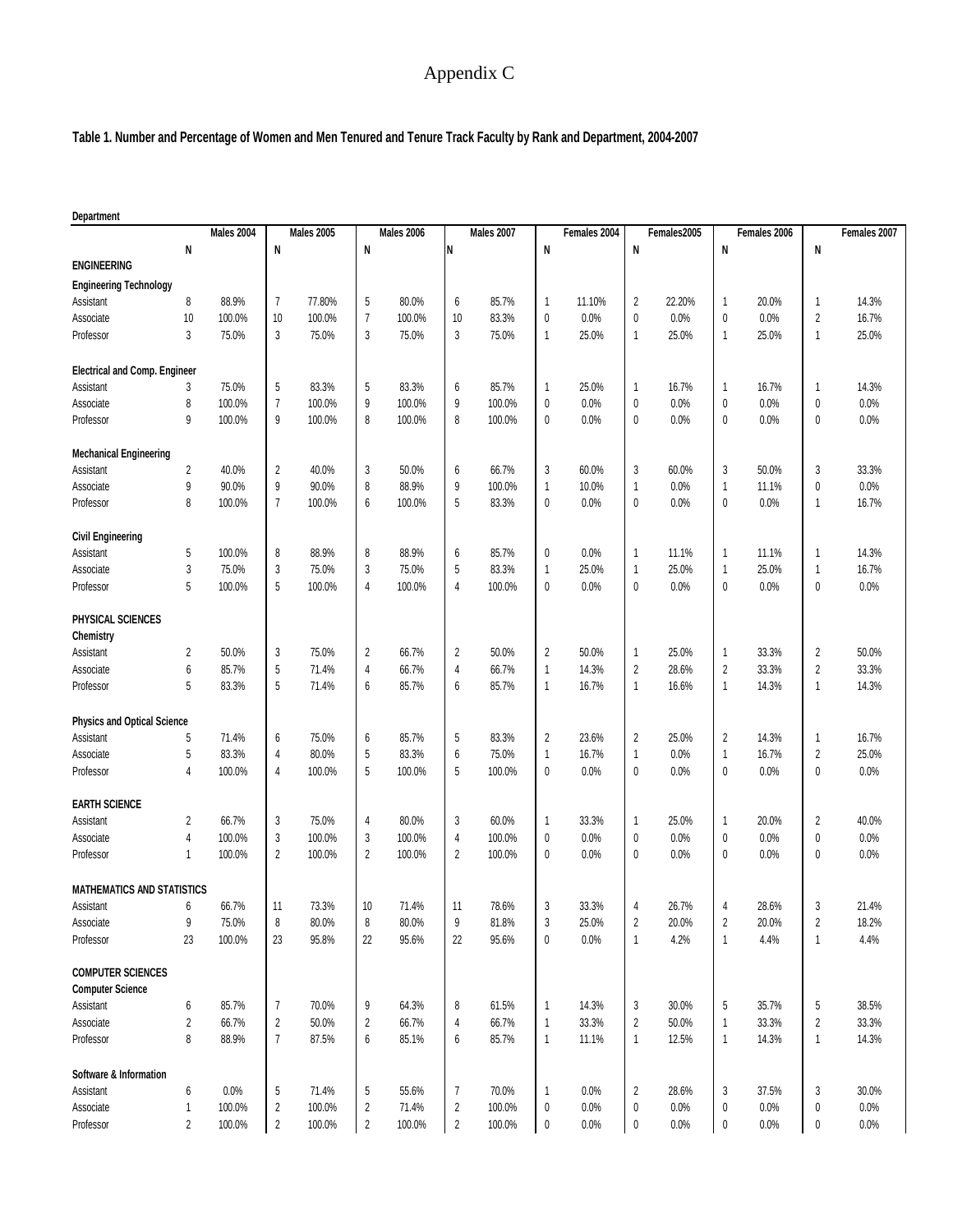**Table 1 (cont). Percentage of Women and Men Tenured and Tenure Track Faculty by Rank and Department, 2004-2007**

| <b>Department</b>                                                                           |                |                   |                |                   |                         |                   |                           |            |                           |              |                         |              |                |              |                         |              |
|---------------------------------------------------------------------------------------------|----------------|-------------------|----------------|-------------------|-------------------------|-------------------|---------------------------|------------|---------------------------|--------------|-------------------------|--------------|----------------|--------------|-------------------------|--------------|
|                                                                                             |                | <b>Males 2004</b> |                | <b>Males 2005</b> |                         | <b>Males 2006</b> |                           | Males 2007 |                           | Females 2004 |                         | Females 2005 |                | Females 2006 |                         | Females 2007 |
|                                                                                             | N              |                   | N              |                   | N                       |                   | N                         |            | N                         |              | N                       |              | N              |              | N                       |              |
| <b>LIFE SCIENCES</b>                                                                        |                |                   |                |                   |                         |                   |                           |            |                           |              |                         |              |                |              |                         |              |
| <b>Biology</b>                                                                              |                |                   |                |                   |                         |                   |                           |            |                           |              |                         |              |                |              |                         |              |
| Assistant                                                                                   | 3              | 50.0%             | $\sqrt{2}$     | 40.0%             | 5                       | 55.6%             | 5                         | 62.5%      | $\ensuremath{\mathsf{3}}$ | 50.0%        | $\sqrt{3}$              | 60.0%        | $\overline{4}$ | 44.4%        | $\sqrt{3}$              | 37.5%        |
| Associate                                                                                   | 6              | 85.7%             | 5              | 83.3%             | 5                       | 71.4%             | 5                         | 62.5%      | $\mathbf{1}$              | 14.3%        | $\mathbf{1}$            | 16.6%        | $\sqrt{2}$     | 28.6%        | 3                       | 37.5%        |
| Professor                                                                                   | 9              | 100.0%            | 8              | 88.9%             | 8                       | 88.9%             | 8                         | 88.9%      | $\pmb{0}$                 | 0.0%         | $\mathbf{1}$            | 11.1%        | $\mathbf{1}$   | 11.1%        | 1                       | 11.1%        |
|                                                                                             |                |                   |                |                   |                         |                   |                           |            |                           |              |                         |              |                |              |                         |              |
|                                                                                             |                |                   |                |                   |                         |                   |                           |            |                           |              |                         |              |                |              |                         |              |
| <b>Bioinformatics</b>                                                                       |                |                   |                |                   |                         |                   |                           |            |                           |              |                         |              |                |              |                         |              |
| Assistant                                                                                   |                | na                |                | na                | $\sqrt{2}$              | 100.0%            | $\sqrt{2}$                | 100.0%     |                           | na           |                         | na           | $\pmb{0}$      | 0.0%         | $\mathbf 0$             | 0.0%         |
| Associate                                                                                   |                | na                |                | na                | $\mathbf{1}$            | 50.0%             | $\mathbf{1}$              | 50.0%      |                           | na           |                         | na           | $\mathbf{1}$   | 50.0%        | 1                       | 50.0%        |
| Professor                                                                                   |                | na                |                | na                | $\mathbf{1}$            | 100.0%            | $\mathbf{1}$              | 100.0%     |                           | na           |                         | na           | $\mathbf 0$    | 0.0%         | $\mathbf 0$             | 0.0%         |
|                                                                                             |                |                   |                |                   |                         |                   |                           |            |                           |              |                         |              |                |              |                         |              |
| PSYCHOLOGY                                                                                  |                |                   |                |                   |                         |                   |                           |            |                           |              |                         |              |                |              |                         |              |
| Assistant                                                                                   | 4              | 57.1%             | 3              | 42.9%             | $\overline{c}$          | 28.6%             | $\mathbf{1}$              | 14.3%      | 3                         | 42.9%        | $\overline{\mathbf{4}}$ | 57.1%        | 5              | 71.4%        | 6                       | 85.7%        |
| Associate                                                                                   | 6              | 54.5%             | 9              | 60.0%             | $\boldsymbol{7}$        | 53.8%             | 9                         | 60.0%      | $\sqrt{5}$                | 55.5%        | 6                       | 40.0%        | 6              | 46.2%        | 6                       | 40.0%        |
| Professor                                                                                   | 8              | 88.9%             | $\overline{7}$ | 87.5%             | 8                       | 88.9%             | 8                         | 88.9%      | $\mathbf{1}$              | 11.1%        | $\mathbf{1}$            | 12.5%        | $\mathbf{1}$   | 11.1%        | 1                       | 11.1%        |
|                                                                                             |                |                   |                |                   |                         |                   |                           |            |                           |              |                         |              |                |              |                         |              |
| <b>SOCIAL SCIENCES</b>                                                                      |                |                   |                |                   |                         |                   |                           |            |                           |              |                         |              |                |              |                         |              |
|                                                                                             |                |                   |                |                   |                         |                   |                           |            |                           |              |                         |              |                |              |                         |              |
| <b>Criminal Justice</b>                                                                     |                |                   |                |                   |                         |                   |                           |            |                           |              |                         |              |                |              |                         |              |
| Assistant                                                                                   | 3              | 75.0%             | 4              | 66.6%             | 3                       | 60.0%             | $\mathbf{1}$              | 33.3%      | 1                         | 25.0%        | $\sqrt{3}$              | 33.3%        | $\sqrt{2}$     | 40.0%        | $\sqrt{2}$              | 66.7%        |
| Associate                                                                                   | $\pmb{0}$      | 0.0%              | $\pmb{0}$      | 0.0%              | $\mathbf{1}$            | 33.3%             | $\ensuremath{\mathsf{3}}$ | 75.0%      | $\ensuremath{\mathsf{3}}$ | 100.0%       | $\overline{\mathbf{c}}$ | 100.0%       | $\sqrt{2}$     | 66.7%        | $\overline{1}$          | 25.0%        |
| Professor                                                                                   | 3              | 100.0%            | $\overline{2}$ | 100.0%            | $\overline{\mathbf{c}}$ | 66.7%             | 3                         | 75.0%      | $\pmb{0}$                 | 0.0%         | 0                       | 0.0%         | $\mathbf{1}$   | 33.3%        | 1                       | 25.0%        |
|                                                                                             |                |                   |                |                   |                         |                   |                           |            |                           |              |                         |              |                |              |                         |              |
| Economics                                                                                   |                |                   |                |                   |                         |                   |                           |            |                           |              |                         |              |                |              |                         |              |
| Assistant                                                                                   | $\mathbf{1}$   | 33.3%             | 1              | 50.0%             | 3                       | 75.0%             | 3                         | 75.0%      | $\sqrt{2}$                | 66.7%        | $\mathbf{1}$            | 50.0%        | 1              | 25.0%        | $\overline{1}$          | 25.0%        |
| Associate                                                                                   | 5              | 83.3%             | 4              | 66.6%             | 3                       | 60.0%             | $\overline{4}$            | 66.7%      | 1                         | 16.7%        | $\overline{\mathbf{c}}$ | 33.3%        | $\sqrt{2}$     | 40.0%        | $\sqrt{2}$              | 33.3%        |
| Professor                                                                                   | 6              | 100.0%            | $\overline{7}$ | 100.0%            | 8                       | 88.9%             | 8                         | 100.0%     | $\pmb{0}$                 | 0.0%         | 0                       | 0.0%         | 1              | 11.1%        | $\mathbf 0$             | 0.0%         |
|                                                                                             |                |                   |                |                   |                         |                   |                           |            |                           |              |                         |              |                |              |                         |              |
|                                                                                             |                |                   |                |                   |                         |                   |                           |            |                           |              |                         |              |                |              |                         |              |
| Geography                                                                                   |                |                   |                |                   |                         |                   |                           |            |                           |              |                         |              |                |              |                         |              |
| Assistant                                                                                   | 5              | 31.5%             | 5              | 71.4%             | 5                       | 83.4%             | $\overline{2}$            | 50.0%      | $\overline{2}$            | 68.5%        | $\overline{2}$          | 28.6%        | $\mathbf{1}$   | 16.6%        | $\overline{2}$          | 50.0%        |
| Associate                                                                                   | 3              | 100.0%            | $\sqrt{2}$     | 100.0%            | $\overline{\mathbf{c}}$ | 66.7%             | $\ensuremath{\mathsf{3}}$ | 60.0%      | $\pmb{0}$                 | 0.0%         | 0                       | 0.0%         | 1              | 33.3%        | $\overline{\mathbf{c}}$ | 40.0%        |
| Professor                                                                                   | $\overline{4}$ | 100.0%            | 4              | 100.0%            | 5                       | 100.0%            | 5                         | 100.0%     | 0                         | 0.0%         | 0                       | 0.0%         | $\pmb{0}$      | 0.0%         | 0                       | 0.0%         |
|                                                                                             |                |                   |                |                   |                         |                   |                           |            |                           |              |                         |              |                |              |                         |              |
| <b>Political Science</b>                                                                    |                |                   |                |                   |                         |                   |                           |            |                           |              |                         |              |                |              |                         |              |
| Assistant                                                                                   | $\overline{5}$ | 55.6%             | 3              | 42.8%             | 3                       | 42.9%             | 3                         | 42.9%      | 4                         | 44.4%        | 4                       | 57.2%        | $\overline{4}$ | 57.1%        | 4                       | 57.1%        |
| Associate                                                                                   | $\overline{5}$ | 83.3%             | 6              | 85.7%             | 6                       | 75.0%             | 6                         | 75.0%      | $\mathbf{1}$              | 16.7%        | $\mathbf{1}$            | 14.3%        | $\sqrt{2}$     | 25.0%        | $\overline{\mathbf{c}}$ | 25.0%        |
| Professor                                                                                   | 5              | 83.3%             | 6              | 85.7%             | 5                       | 83.3%             | $\overline{7}$            | 77.8%      | $\mathbf{1}$              | 16.7%        | $\mathbf{1}$            | 14.3%        | $\mathbf{1}$   | 16.7%        | 2                       | 22.2%        |
|                                                                                             |                |                   |                |                   |                         |                   |                           |            |                           |              |                         |              |                |              |                         |              |
|                                                                                             |                |                   |                |                   |                         |                   |                           |            |                           |              |                         |              |                |              |                         |              |
| <b>Sociology and Anthropology</b>                                                           |                |                   |                |                   |                         |                   |                           |            |                           |              |                         |              |                |              |                         |              |
| Assistant                                                                                   | 3              | 42.9%             | 3              | 33.3%             | 3                       | 33.3%             | 3                         | 50.0%      | $\overline{4}$            | 57.1%        | 6                       | 66.7%        | 6              | 66.7%        | 3                       | 50.0%        |
| Associate                                                                                   | 3              | 30.0%             | $\sqrt{2}$     | 22.2%             | $\overline{\mathbf{c}}$ | 28.6%             | $\mathbf{1}$              | 25.0%      | $\overline{7}$            | 70.0%        | 7                       | 87.8%        | $\,$ 5 $\,$    | 71.4%        | 3                       | 75.0%        |
| Professor                                                                                   | 3              | 50.0%             | $\overline{4}$ | 66.7%             | $\overline{4}$          | 57.1%             | 3                         | 50.0%      | 3                         | 50.0%        | $\overline{2}$          | 33.3%        | $\mathsf 3$    | 42.9%        | 3                       | 50.0%        |
|                                                                                             |                |                   |                |                   |                         |                   |                           |            |                           |              |                         |              |                |              |                         |              |
| Anthropology**                                                                              |                |                   |                |                   |                         |                   |                           |            |                           |              |                         |              |                |              |                         |              |
| Assistant                                                                                   | <b>NA</b>      | <b>NA</b>         | <b>NA</b>      | <b>NA</b>         | <b>NA</b>               | <b>NA</b>         | $\overline{1}$            | 33.3%      | <b>NA</b>                 | <b>NA</b>    | <b>NA</b>               | <b>NA</b>    | <b>NA</b>      | <b>NA</b>    | $\overline{2}$          | 66.7%        |
| Associate                                                                                   | <b>NA</b>      | <b>NA</b>         | <b>NA</b>      | <b>NA</b>         | <b>NA</b>               | <b>NA</b>         | $\mathbf{1}$              | 25.0%      | <b>NA</b>                 | <b>NA</b>    | <b>NA</b>               | <b>NA</b>    | <b>NA</b>      | <b>NA</b>    | 3                       | 75.0%        |
| Professor                                                                                   | <b>NA</b>      | <b>NA</b>         | <b>NA</b>      | <b>NA</b>         | <b>NA</b>               | <b>NA</b>         | $\mathbf{1}$              | 50.0%      | <b>NA</b>                 | <b>NA</b>    | <b>NA</b>               | <b>NA</b>    | <b>NA</b>      | <b>NA</b>    | 1                       | 50.0%        |
|                                                                                             |                |                   |                |                   |                         |                   |                           |            |                           |              |                         |              |                |              |                         |              |
|                                                                                             |                |                   |                |                   |                         |                   |                           |            |                           |              |                         |              |                |              |                         |              |
|                                                                                             |                |                   |                |                   |                         |                   |                           |            |                           |              |                         |              |                |              |                         |              |
|                                                                                             |                |                   |                |                   |                         |                   |                           |            |                           |              |                         |              |                |              |                         |              |
| TOTAL for STEM - Engineering, Physical, Earth, Life, and Computer Sciences, and Mathematics |                |                   |                |                   |                         |                   |                           |            |                           |              |                         |              |                |              |                         |              |
|                                                                                             |                |                   |                |                   |                         |                   |                           |            |                           |              | 23                      |              | 26             |              |                         |              |
| Assistant                                                                                   | 48             | 72.7%             | 59             | 72.0%             | 64                      | 71.1%             | 67                        | 72.8%      | 18                        | 27.3%        |                         | 28.0%        |                | 28.9%        | 25                      | 27.2%        |
| Associate                                                                                   | 63             | 87.5%             | 58             | 85.3%             | 57                      | 83.8%             | 68                        | 81.9%      | 9                         | 12.5%        | 10                      | 14.7%        | 11             | 16.2%        | 15                      | 18.1%        |
| Professor                                                                                   | 77             | 96.3%             | 75             | 93.8%             | 73                      | 93.6%             | 72                        | 92.3%      | 3                         | 3.8%         | 5                       | 6.3%         | 5              | 6.4%         | 6                       | 7.7%         |
|                                                                                             |                |                   |                |                   |                         |                   |                           |            |                           |              |                         |              |                |              |                         |              |
| TOTAL for SBS - Psychology and Social Sciences                                              |                |                   |                |                   |                         |                   |                           |            |                           |              |                         |              |                |              |                         |              |
| Assistant                                                                                   | 21             | 56.8%             | 19             | 48.7%             | 19                      | 50.0%             | 14                        | 43.8%      | 16                        | 43.2%        | 20                      | 51.3%        | 19             | 50.0%        | 18                      | 56.3%        |
| Associate                                                                                   | 22             | 56.4%             | 23             | 56.1%             | 21                      | 53.8%             | 27                        | 62.8%      | 17                        | 43.6%        | 18                      | 43.9%        | 18             | 46.2%        | 16                      | 37.2%        |
| Professor                                                                                   | 29             | 85.3%             | 30             | 88.2%             | 32                      | 82.1%             | 35                        | 83.3%      | 5                         | 14.7%        | $\overline{4}$          | 11.8%        | $\overline{7}$ | 17.9%        | $\overline{7}$          | 16.7%        |
|                                                                                             |                |                   |                |                   |                         |                   |                           |            |                           |              |                         |              |                |              |                         |              |

updated April 2008 \*Source: UNC Charlotte Office of Institutional Research Faculty data file, 2004-2007 Data includes all faculty listed as "Currently Employed" in 2004-2007 Faculty file

\*\*Anthropology became its' own department in 2007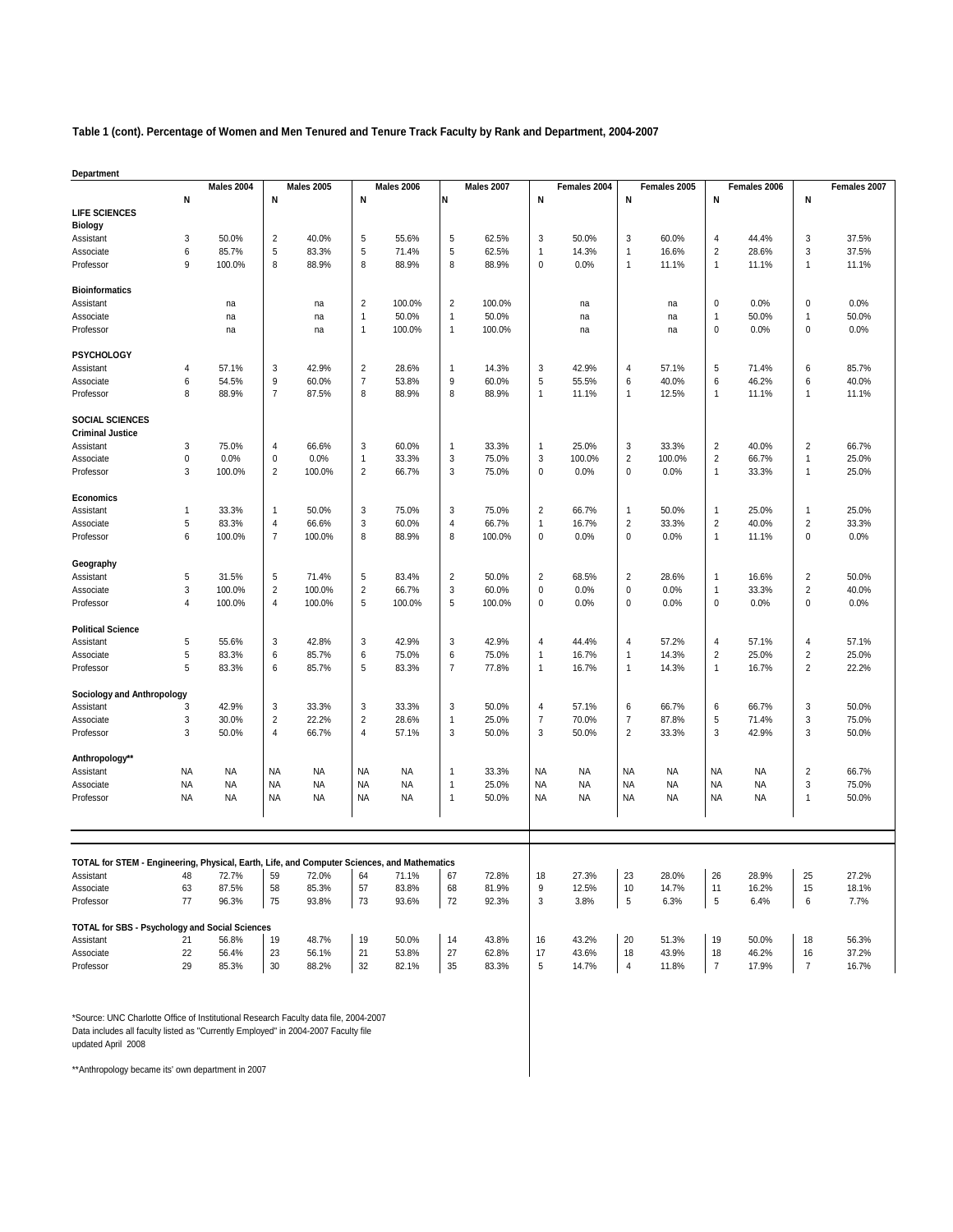|                                                                              |         | Females          |                |           | <b>Males</b>  |              |                    | Percent Women    |                  |
|------------------------------------------------------------------------------|---------|------------------|----------------|-----------|---------------|--------------|--------------------|------------------|------------------|
|                                                                              | Eull    | <b>Associate</b> | Assistant      | 릴         | Associate     | Assista<br>₹ | Iuli<br>E          | <b>Associate</b> | Assistant        |
| <b>STEM SCIENCE</b>                                                          |         |                  |                |           |               |              |                    |                  |                  |
| En gineering<br>Civil Engineering                                            |         |                  |                |           |               |              | 0.00%              | 25.00%           | 11.11%           |
| Electrical and Comp.                                                         | $\circ$ | $\circ$          |                |           | ဖဖ            |              | 9600.0             | 0.00%            | 96'29'           |
| Engineering Technology                                                       | ∸       | $\circ$          |                | ႕ ထ ယ ဇာ  | ↘             |              | 25.00%             | 9600.0           | 16.67%           |
| Mechanical Engineering                                                       | 0       |                  | ω              |           | $\infty$      |              | 0.00%              | 961111           | 50.00%           |
| Physical Sciences                                                            |         |                  |                |           |               |              |                    |                  |                  |
| <b>Chemistry</b>                                                             |         | $\sim$           |                |           |               |              | 14.29%             |                  | 33.33%           |
| Physics and Optical Science                                                  | 0       | ∸                | N              | ပေ တ      | 4 10          | ၈ လ          | 0.00%              | 33.33%<br>16.67% | 25.00%           |
| Mathematics and Statistics                                                   |         | N                | 4              | 22        | $^{\circ}$    | $\vec{o}$    | 4.35%              | 20.00%           | 28.57%           |
| Computer Sciences                                                            |         |                  |                |           |               |              |                    |                  |                  |
| Computer Science                                                             |         |                  | ယ ဟ            | လ တ       | N N           | ပေ (ပ        | 14.29%             | 33.33%           | 35.71%<br>37.50% |
| Software and Information Systems                                             | 0       | 0                |                |           |               |              | 0.00%              | 9600.0           |                  |
| Life Scien ces                                                               |         |                  |                |           |               |              |                    |                  |                  |
| <b>Biology</b>                                                               |         | N                | $\overline{4}$ | $\infty$  | ហ             | ပ            | 961111             | 28.57%           | 44.44%           |
| <b>Bioinformatics</b>                                                        | 0       | ∸                | $\circ$        | →         |               | N            | 0.00%              | 50.00%           | 9600'0           |
| Earth Science                                                                | 0       | 0                | ∸              | N         | ω             | 4            | 0.00%              | 0.00%            | 20.00%           |
| TOTAL                                                                        | ပာ      | ⇉                | 56             | ವ         | 57            | 64           | 9/614              | 16.18%           | 28.89%           |
| STEM Psychology and Social Science<br>Psychology                             |         | თ                | C              | $\infty$  |               | N            | 11.1196            | 46.15%           | 71.43%           |
| So cial Sciences                                                             |         |                  |                |           |               |              |                    |                  |                  |
| <b>Criminal Justice</b>                                                      |         |                  | N              |           |               |              | 33.33%             | 96290%           | 40.00%           |
| Economics                                                                    |         |                  | ∸              |           |               |              | 11.11%             | 40.00%           | 25.00%           |
| Political Science                                                            |         |                  | 4              |           |               |              | 96'29'             | 25.00%           | 57.14%           |
| Sociology and Anthropology                                                   | ω       |                  | တ              | U B D B D | <b>≈∞∞∞</b> ⊿ | თ ω ω ω ω    | 42.86%             | 71.43%           | 96'29'           |
| Geography                                                                    | 0       |                  | ∸              |           |               |              | $\frac{0.0046}{8}$ | 33.33%           | 16.67%           |
| <b>TOTAI</b>                                                                 |         | $\infty$         | ဖ              | ၓ         | 21            | ဖ            | 17.95%             | 46.15%           | 50.00%           |
| Source: UNC Charlotte Faculty database, 2006<br><b>Thrater Movember 2007</b> |         |                  |                |           |               |              |                    |                  |                  |
|                                                                              |         |                  |                |           |               |              |                    |                  |                  |

**Table 2. UNC Charlotte, Number and Percent of Women Tenured and Tenure Track Faculty in Science and Engineering by Rank and Department. 2006-** Table 2. UNC Charlotte, Number and Percent of Women Tenured and Tenure Track Faculty in Science and Engineering by Rank and Department. 2006-<br>2007

poared November 2007 **Updated November 2007**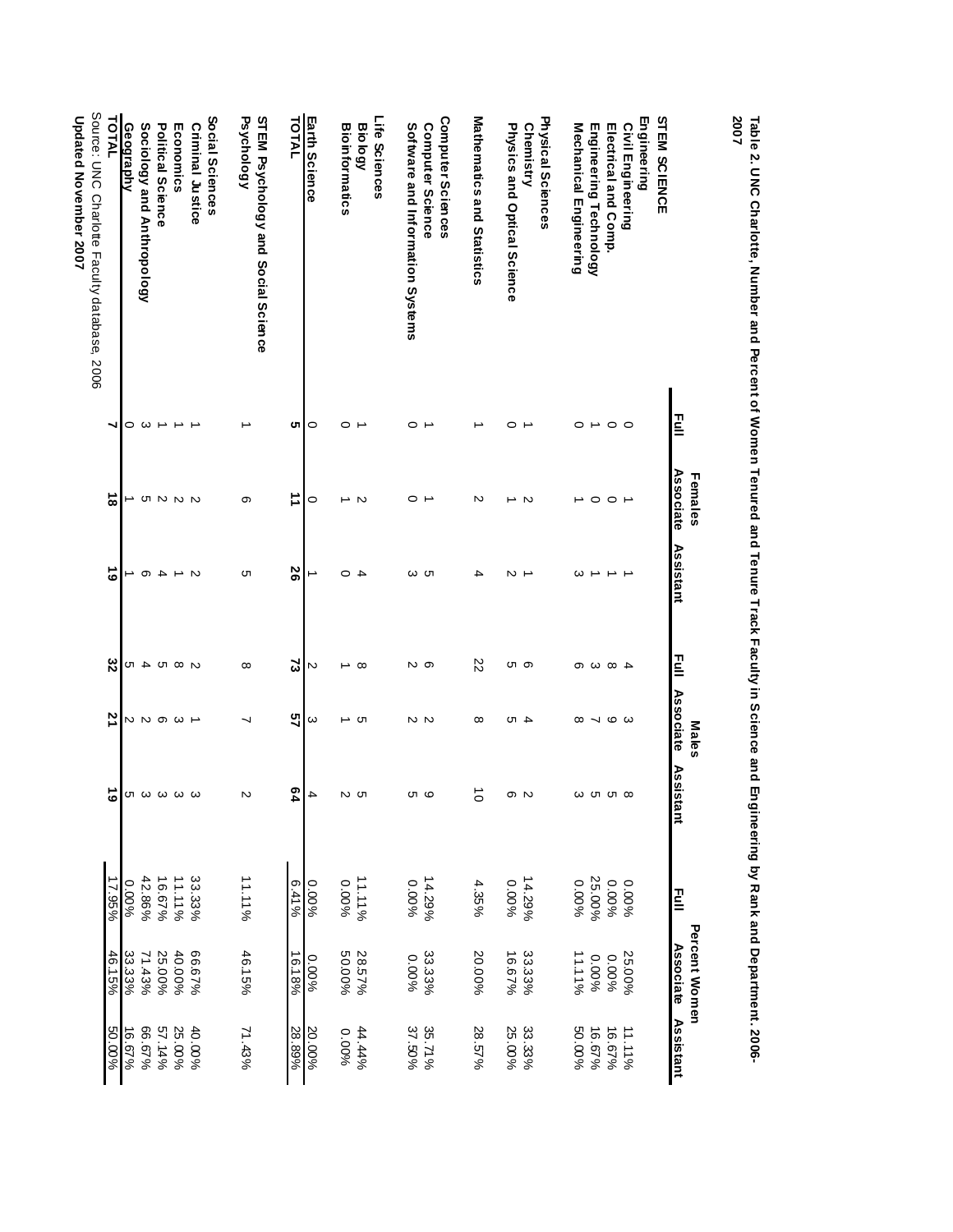| 2008<br>Table 2.1 UNC Charlotte, Number and Percent of Women Tenured and Tenure Track Faculty in Science and Engineering by Rank and Department. 2007- |                         |                               |                 |                              |                                  |                            |         |                                   |           |
|--------------------------------------------------------------------------------------------------------------------------------------------------------|-------------------------|-------------------------------|-----------------|------------------------------|----------------------------------|----------------------------|---------|-----------------------------------|-----------|
|                                                                                                                                                        | 르                       | Associate<br>Females          | Assistant       | 릴                            | <b>Associate</b><br><b>Males</b> | <b>Assistant</b>           | 르       | <b>Percent Women</b><br>Associate | Assistant |
| Engineering<br><b>STEM SCIENCE</b>                                                                                                                     |                         |                               |                 |                              |                                  |                            |         |                                   |           |
| Civil Engineering                                                                                                                                      | $\circ$                 |                               |                 |                              |                                  |                            | 0.00%   | 16.67%                            | 14.29%    |
| Electrical and Comp.                                                                                                                                   | $\circ$                 | $\circ$ $\circ$ $\circ$ $\to$ | →               | $4\,$ $\infty$ $\,$ $\infty$ | ဖေဖ                              | _<br>တေ တ တ                | 9600'0  | 0.00%                             | 14.29%    |
| Engineering Technology                                                                                                                                 |                         |                               | ∸               |                              | $\vec{0}$                        |                            | 25.00%  | 16.67%                            | 14.29%    |
| Mechanical Engineering                                                                                                                                 |                         |                               | ω               |                              | ဖ                                |                            | 11.1196 | 9600.0                            | 33.33%    |
| Physical Sciences                                                                                                                                      |                         |                               |                 |                              |                                  |                            |         |                                   |           |
| Chemistry                                                                                                                                              |                         |                               | Z               | ပၢ တ                         | $\overline{ }$                   | oι N                       | 14.29%  | 33.33%                            | 50.00%    |
| Physics and Optical Science                                                                                                                            | ⊂                       | 10 N                          | →               |                              | თ                                |                            | 9600.0  | 25.00%                            | 25.00%    |
| Mathematics and Statistics                                                                                                                             |                         | N                             | ω               | 22                           | ဖ                                | ⇉                          | 4.35%   | 18.18%                            | 21.43%    |
| Computer Sciences<br>Computer Science                                                                                                                  |                         |                               |                 |                              |                                  | $\infty$                   | 14.29%  | 33.33%                            | 38.46%    |
| Software and Information Systems                                                                                                                       | 0                       | $\circ$ N                     | ယ ပာ            | လ တ                          | 4 ⊿                              | ┙                          | 9600'0  | 9600'0                            | 30.00%    |
| Life Sciences                                                                                                                                          |                         |                               |                 |                              |                                  |                            |         |                                   |           |
| <b>Biology</b>                                                                                                                                         |                         | ు                             | ဝ ယ             | ⊸ ∞                          | רט →                             | וט טו                      | 11.1196 | 37.50%                            | 37.50%    |
| <b>Bioinformatics</b>                                                                                                                                  | 0                       | →                             |                 |                              |                                  |                            | 9600.0  | 50.00%                            | 9600'0    |
| Earth Science                                                                                                                                          | $\circ$                 | 0                             | N               | N                            | 4                                | ω                          | 0.00%   | 0.00%                             | 40.00%    |
| TOTAL                                                                                                                                                  | თ                       | ີຕ                            | 52              | 3                            | 89                               | $\overline{2}$             | 2,419   | 18.07%                            | 27.17%    |
| STEM Psychology and Social Science<br>Psychology                                                                                                       |                         | တ                             | တ               | $\infty$                     | ဖ                                | ∸                          | 11.119  | 40.00%                            | 85.71%    |
| Social Sciences                                                                                                                                        |                         |                               |                 |                              |                                  |                            |         |                                   |           |
| <b>Criminal Justice</b>                                                                                                                                |                         |                               |                 |                              | $\rightarrow$                    |                            | 25.00%  | 9629.99                           | 40.00%    |
| Economics                                                                                                                                              | $\circ$                 | ω N ω N N N                   | $\rightarrow$ N | <b>cn ω 7 ∞ ω</b>            | $\overline{\phantom{a}}$         | $\omega$ $\omega$ $\omega$ | 9600'0  | 33.33%                            | 25.00%    |
| Political Science                                                                                                                                      |                         |                               | $\overline{4}$  |                              | ၜ                                |                            | 22.22%  | 25.00%                            | 57.14%    |
| Sociology                                                                                                                                              | $\circ$ $\omega$ $\sim$ |                               | $\omega$        |                              | $\overline{\phantom{a}}$         |                            | 50.00%  | 75.00%                            | 50.00%    |
| Geography                                                                                                                                              |                         |                               | 2<br>2          |                              | $\omega$                         | $\sim$                     | 9600°0  | 40.00%                            | 50.00%    |
| <b>Anthropology</b>                                                                                                                                    | ∸                       |                               |                 |                              | ∸                                | ∸                          | 50.00%  | 75.00%                            | 96.67%    |
| TOTAL                                                                                                                                                  | $\infty$                | ၓ                             | ၓ               | 0<br>ပ္ပ                     | 25                               | ಕ                          | 18.60%  | 44.44%                            | 55.56%    |
| Updated April 2008<br>Source: UNC Charlotte Faculty database, 2006                                                                                     |                         |                               |                 |                              |                                  |                            |         |                                   |           |
|                                                                                                                                                        |                         |                               |                 |                              |                                  |                            |         |                                   |           |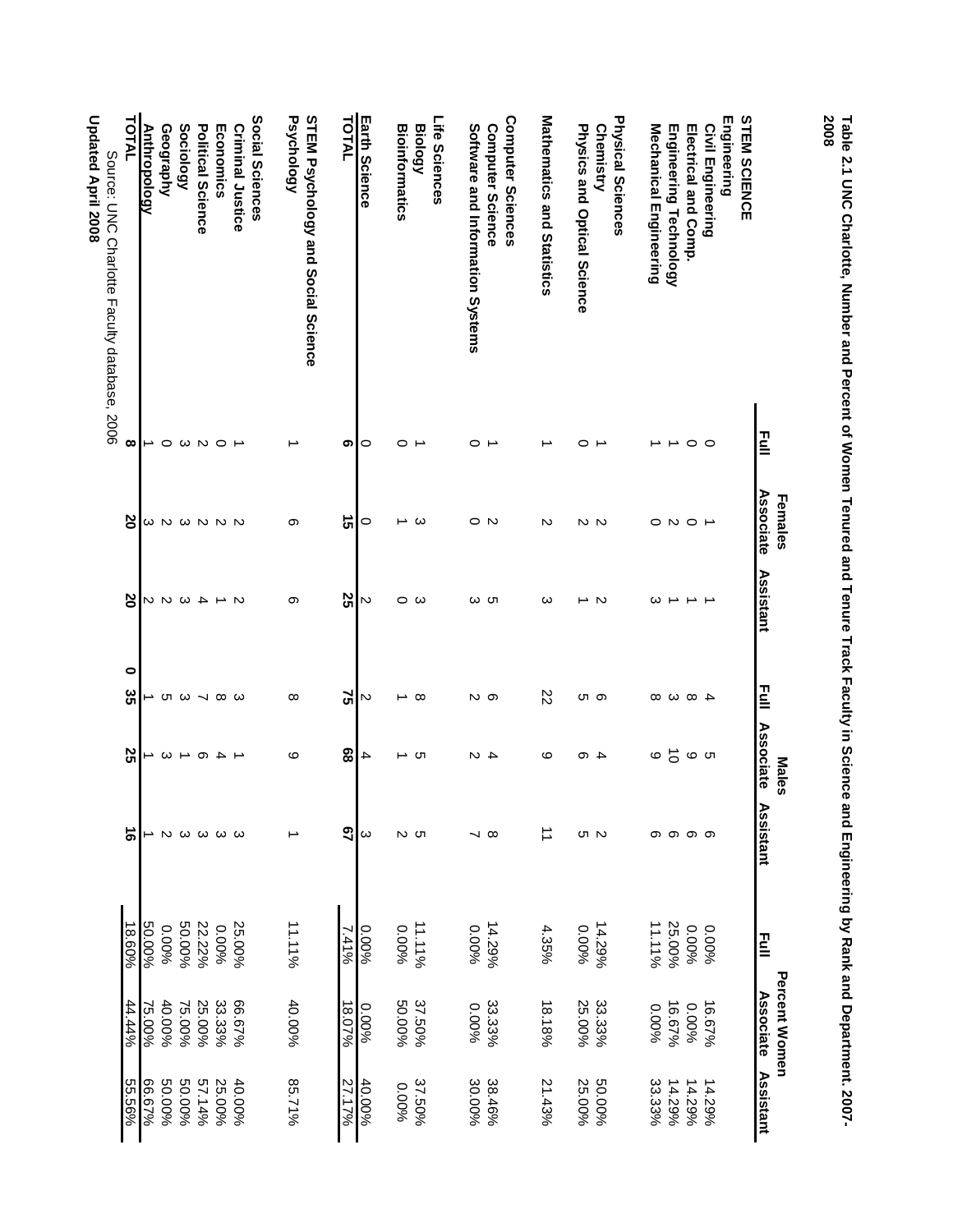| Promotion to Full | Tenure  | Reappointment                                                                                                                                                                                                                                                                                                                                                                                                                                                 | <b>SBS DEPARTMENTS</b> | Promotion to Full | Tenure    | Reappointment                                                                                                                                                                                                                                                                                                                                                                                                                                                                                   | <b>STEMI</b><br>DEPARTMENTS |
|-------------------|---------|---------------------------------------------------------------------------------------------------------------------------------------------------------------------------------------------------------------------------------------------------------------------------------------------------------------------------------------------------------------------------------------------------------------------------------------------------------------|------------------------|-------------------|-----------|-------------------------------------------------------------------------------------------------------------------------------------------------------------------------------------------------------------------------------------------------------------------------------------------------------------------------------------------------------------------------------------------------------------------------------------------------------------------------------------------------|-----------------------------|
|                   |         |                                                                                                                                                                                                                                                                                                                                                                                                                                                               |                        |                   |           |                                                                                                                                                                                                                                                                                                                                                                                                                                                                                                 |                             |
| $\circ$           |         | Women<br>NO YES<br>0<br>0                                                                                                                                                                                                                                                                                                                                                                                                                                     |                        |                   |           | $\begin{array}{ccc}\n & \text{Normen} \\  & \text{N} \\  & \text{N} \\  & \text{S} \\  & \text{S} \\  & \text{S} \\  & \text{S} \\  & \text{S} \\  & \text{S} \\  & \text{S} \\  & \text{S} \\  & \text{S} \\  & \text{S} \\  & \text{S} \\  & \text{S} \\  & \text{S} \\  & \text{S} \\  & \text{S} \\  & \text{S} \\  & \text{S} \\  & \text{S} \\  & \text{S} \\  & \text{S} \\  & \text{S} \\  & \text{S} \\  & \text{S} \\  & \text{S} \\  & \text{S} \\  & \text{S} \\  & \text{S} \\  &$ |                             |
| $\circ$           |         |                                                                                                                                                                                                                                                                                                                                                                                                                                                               |                        |                   |           |                                                                                                                                                                                                                                                                                                                                                                                                                                                                                                 |                             |
|                   |         | Men<br>NG YES<br>O<br>O<br>O                                                                                                                                                                                                                                                                                                                                                                                                                                  |                        |                   |           | NO YES                                                                                                                                                                                                                                                                                                                                                                                                                                                                                          | 2002-2003<br>Men            |
|                   |         |                                                                                                                                                                                                                                                                                                                                                                                                                                                               |                        |                   | $\infty$  | $\omega$                                                                                                                                                                                                                                                                                                                                                                                                                                                                                        |                             |
|                   |         |                                                                                                                                                                                                                                                                                                                                                                                                                                                               |                        |                   |           |                                                                                                                                                                                                                                                                                                                                                                                                                                                                                                 |                             |
| $\circ$           |         |                                                                                                                                                                                                                                                                                                                                                                                                                                                               |                        | $\circ$           | $\circ$   |                                                                                                                                                                                                                                                                                                                                                                                                                                                                                                 |                             |
| $\circ$           |         | Women<br>SHA ON                                                                                                                                                                                                                                                                                                                                                                                                                                               |                        |                   |           | Women<br>NO YES<br>10 YES                                                                                                                                                                                                                                                                                                                                                                                                                                                                       |                             |
|                   |         |                                                                                                                                                                                                                                                                                                                                                                                                                                                               |                        |                   |           |                                                                                                                                                                                                                                                                                                                                                                                                                                                                                                 | 2003-2004<br>Men            |
| $\circ$           |         | Men<br>NO YES<br>0 2                                                                                                                                                                                                                                                                                                                                                                                                                                          |                        | ω                 | ω         | NO YES<br>$\infty$                                                                                                                                                                                                                                                                                                                                                                                                                                                                              |                             |
|                   |         |                                                                                                                                                                                                                                                                                                                                                                                                                                                               |                        |                   |           |                                                                                                                                                                                                                                                                                                                                                                                                                                                                                                 |                             |
| $\overline{0}$    |         |                                                                                                                                                                                                                                                                                                                                                                                                                                                               |                        | $\circ$           |           |                                                                                                                                                                                                                                                                                                                                                                                                                                                                                                 |                             |
|                   |         | Women<br>SHA ON                                                                                                                                                                                                                                                                                                                                                                                                                                               |                        |                   |           | $\begin{array}{c}\n\text{Now} \\ \downarrow \\ \text{C2} \\ \text{MOD} \\ \downarrow \\ \text{C}\n\end{array}$                                                                                                                                                                                                                                                                                                                                                                                  |                             |
|                   |         |                                                                                                                                                                                                                                                                                                                                                                                                                                                               |                        |                   |           |                                                                                                                                                                                                                                                                                                                                                                                                                                                                                                 |                             |
|                   |         | NO YES                                                                                                                                                                                                                                                                                                                                                                                                                                                        | Men                    |                   |           | NO YES                                                                                                                                                                                                                                                                                                                                                                                                                                                                                          | 2004-2005<br>Men            |
| ω<br>΄            |         |                                                                                                                                                                                                                                                                                                                                                                                                                                                               |                        |                   |           | $\vec{z}$                                                                                                                                                                                                                                                                                                                                                                                                                                                                                       |                             |
|                   |         |                                                                                                                                                                                                                                                                                                                                                                                                                                                               |                        |                   |           |                                                                                                                                                                                                                                                                                                                                                                                                                                                                                                 |                             |
| $\circ$           |         |                                                                                                                                                                                                                                                                                                                                                                                                                                                               |                        | $\circ$           |           | $\begin{bmatrix}\n  \text{Women} \\   \text{NLO} \\  0 \\  4\n \end{bmatrix}$                                                                                                                                                                                                                                                                                                                                                                                                                   |                             |
| N                 |         | Women<br>NO YES<br>3<br>3<br>3                                                                                                                                                                                                                                                                                                                                                                                                                                |                        |                   |           |                                                                                                                                                                                                                                                                                                                                                                                                                                                                                                 |                             |
|                   |         |                                                                                                                                                                                                                                                                                                                                                                                                                                                               |                        |                   |           |                                                                                                                                                                                                                                                                                                                                                                                                                                                                                                 | 2005-2006                   |
|                   |         | Men<br>NO YES<br>0<br>2<br>2<br>2                                                                                                                                                                                                                                                                                                                                                                                                                             |                        |                   |           | NO YES                                                                                                                                                                                                                                                                                                                                                                                                                                                                                          | Men                         |
| $\sim$            | $\sim$  |                                                                                                                                                                                                                                                                                                                                                                                                                                                               |                        |                   | თ         |                                                                                                                                                                                                                                                                                                                                                                                                                                                                                                 |                             |
|                   |         |                                                                                                                                                                                                                                                                                                                                                                                                                                                               |                        |                   |           |                                                                                                                                                                                                                                                                                                                                                                                                                                                                                                 |                             |
|                   | $\circ$ |                                                                                                                                                                                                                                                                                                                                                                                                                                                               |                        |                   | $\circ$   |                                                                                                                                                                                                                                                                                                                                                                                                                                                                                                 |                             |
| 0                 |         | Women<br>NO YES<br>0<br>0                                                                                                                                                                                                                                                                                                                                                                                                                                     |                        |                   | $\omega$  | Women<br>  NO YES<br>  1                                                                                                                                                                                                                                                                                                                                                                                                                                                                        |                             |
|                   |         |                                                                                                                                                                                                                                                                                                                                                                                                                                                               |                        |                   |           |                                                                                                                                                                                                                                                                                                                                                                                                                                                                                                 | 2006-2007                   |
|                   |         | $\begin{array}{c} \mathbb{N} \text{en} \\ \text{NC} \quad \text{YES} \\ 0 \\ 2 \end{array}$                                                                                                                                                                                                                                                                                                                                                                   |                        |                   |           | Men<br>NO YES<br>0<br>0<br>0<br>0                                                                                                                                                                                                                                                                                                                                                                                                                                                               |                             |
| $\circ$           |         |                                                                                                                                                                                                                                                                                                                                                                                                                                                               |                        |                   | $\vec{0}$ |                                                                                                                                                                                                                                                                                                                                                                                                                                                                                                 |                             |
|                   |         |                                                                                                                                                                                                                                                                                                                                                                                                                                                               |                        |                   |           |                                                                                                                                                                                                                                                                                                                                                                                                                                                                                                 |                             |
|                   |         | $\begin{array}{c}\n\text{Women} \\ \text{NOT} \\ \text{VOT} \\ \text{VOT} \\ \text{V} \\ \text{V} \\ \text{V} \\ \text{V} \\ \text{V} \\ \text{V} \\ \text{V} \\ \text{V} \\ \text{V} \\ \text{V} \\ \text{V} \\ \text{V} \\ \text{V} \\ \text{V} \\ \text{V} \\ \text{V} \\ \text{V} \\ \text{V} \\ \text{V} \\ \text{V} \\ \text{V} \\ \text{V} \\ \text{V} \\ \text{V} \\ \text{V} \\ \text{V} \\ \text{V} \\ \text{V} \\ \text{V} \\ \text{V} \\ \text{V$ |                        |                   |           | $\begin{array}{c cc}\n\text{Newton} & \text{1}\n\\ \n\text{NO} & \text{YES} & \text{14}\n\\ \n\text{NO} & \text{14}\n\end{array}$                                                                                                                                                                                                                                                                                                                                                               |                             |
|                   |         |                                                                                                                                                                                                                                                                                                                                                                                                                                                               |                        |                   |           |                                                                                                                                                                                                                                                                                                                                                                                                                                                                                                 |                             |
|                   |         |                                                                                                                                                                                                                                                                                                                                                                                                                                                               |                        |                   |           |                                                                                                                                                                                                                                                                                                                                                                                                                                                                                                 | TOTAL                       |
| თ                 |         | Men<br>NO YES                                                                                                                                                                                                                                                                                                                                                                                                                                                 |                        |                   |           | <b>16</b><br>SEX<br>SEX                                                                                                                                                                                                                                                                                                                                                                                                                                                                         | Men                         |
|                   |         |                                                                                                                                                                                                                                                                                                                                                                                                                                                               |                        |                   |           |                                                                                                                                                                                                                                                                                                                                                                                                                                                                                                 |                             |

# **Table 3 & 4 Reappointment, Tenure, and Promotion Decisions - 2002-2007 by STEM/SBS by Gende** Table 3 & 4 Reappointment, Tenure, and Promotion Decisions - 2002-2007 by STEM/SBS by Gender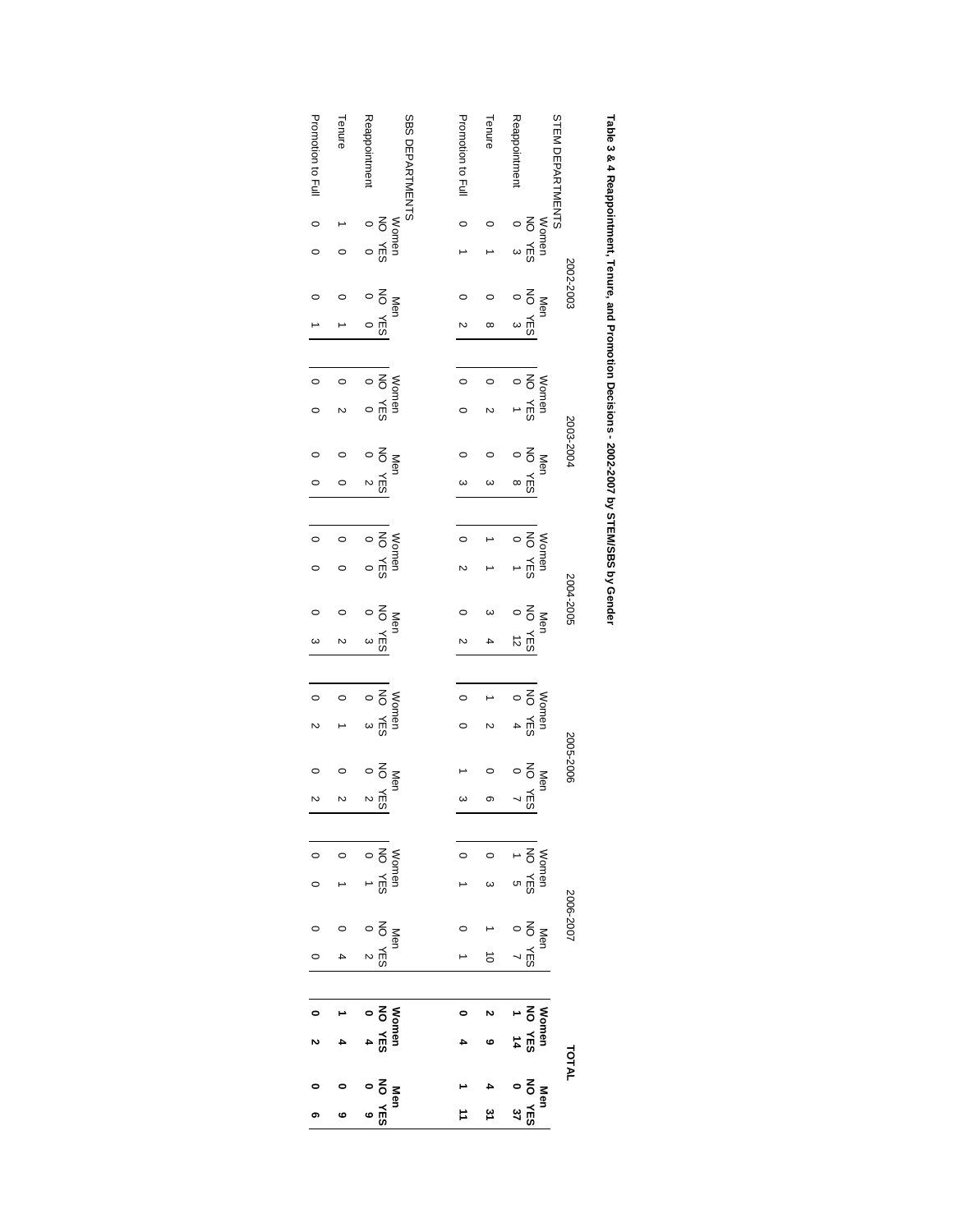### **Table 5. Years at UNC Charlotte and Years at Rank by Gender and Rank, 2007**

|                                              |        | <b>Males</b>                                |              |             |              | <b>Females</b>           |
|----------------------------------------------|--------|---------------------------------------------|--------------|-------------|--------------|--------------------------|
|                                              |        | <b>Mean Time at</b>                         | Mean Time in |             | Mean Time at |                          |
| <b>Department</b>                            | N      | <b>UNCC</b>                                 | Rank         | N           | <b>UNCC</b>  | <b>Mean Time in Rank</b> |
| <b>ENGINEERING</b>                           |        |                                             |              |             |              |                          |
| <b>Engineering Technology</b>                |        |                                             |              |             |              |                          |
| Assistant                                    | 6      | 3                                           | 3.00         | $3$         | 1.00         | 1                        |
| Associate                                    | 10     | 12.9                                        | 9.70         | $<$ 3       | 4.00         | $\mathbf{1}$             |
| Professor                                    | 3      | 9.333                                       | 5.00         | $3$         | 15.00        | 15                       |
|                                              |        |                                             |              |             |              |                          |
|                                              |        | <b>Electrical and Computer Engineeering</b> |              |             |              |                          |
| Assistant                                    | 6      | 3.33                                        | 3.33         | -3          | 4.00         | 4                        |
| Associate                                    | 9      | 9.11                                        | 6.33         | na          | na           | na                       |
| Professor                                    | 8      | 11.12                                       | 14.50        | na          | na           | na                       |
|                                              |        |                                             |              |             |              |                          |
| <b>Mechanical Engineering</b><br>Assistant   | 6      | 1.833                                       | 1.67         | 3           | 4.00         | 4                        |
| Associate                                    | 9      | 10.444                                      | 6.78         | 0           | na           | na                       |
| Professor                                    | 6      | 16                                          | 9.17         | -3          | 12.00        | $\mathbf{1}$             |
|                                              |        |                                             |              |             |              |                          |
| <b>Civil Engineering</b>                     |        |                                             |              |             |              |                          |
| Assistant                                    | 8      | 4.33                                        | 4.16         | $<$ 3       | 3.00         | 3                        |
| Associate                                    | 5      | 10                                          | 3.60         | $<$ 3       | 15.00        | 4                        |
| Professor                                    | 4      | 25.75                                       | 10.25        | 0           | 0.00         | 0                        |
|                                              |        |                                             |              |             |              |                          |
| <b>PHYSICAL SCIENCES</b><br><b>Chemistry</b> |        |                                             |              |             |              |                          |
| Assistant                                    | $3$    | 4.5                                         | 4.50         | $<$ 3       | 3.00         | 3                        |
| Associate                                    | 4      | 18.5                                        | 12.25        | $3$         | 14.50        | 7.5                      |
| Professor                                    | 6      | 23.5                                        | 14.17        | $3$         | 16.00        | 5                        |
|                                              |        |                                             |              |             |              |                          |
| <b>Physics and Optical Science</b>           |        |                                             |              |             |              |                          |
| Assistant                                    | 6      | 3.2                                         | 3.20         | $3$         | 4.00         | 4                        |
| Associate                                    | 5      | 14.66                                       | 10.00        | $<$ 3       | 8.50         | 2.5                      |
| Professor                                    | 5      | 15.6                                        | 7.40         | $\mathbf 0$ | na           | na                       |
|                                              |        |                                             |              |             |              |                          |
| <b>EARTH SCIENCE</b>                         |        |                                             |              |             |              |                          |
| Assistant                                    | 3      | 3.33                                        | 3.33         | $3$         | 4.00         | 4                        |
| Associate                                    | 4      | 19.5                                        | 9.00         | 0           | na           | na                       |
| Professor                                    | $3$    | 26                                          | 16.00        | 0           | na           | na                       |
| <b>MATHEMATICS AND STATISTICS</b>            |        |                                             |              |             |              |                          |
| Assistant                                    | 11     | 2.45                                        | 2.45         | 3           | 4.67         | 4.666                    |
| Associate                                    | 9      | 17.333                                      | 13.56        | $<$ 3       | 18.50        | 12                       |
| Professor                                    | 22     | 23.27                                       | 13.59        | $<$ 3       | 14.00        | 3                        |
|                                              |        |                                             |              |             |              |                          |
| <b>COMPUTER SCIENCES</b>                     |        |                                             |              |             |              |                          |
| <b>Computer Science</b>                      |        |                                             |              |             |              |                          |
| Assistant                                    | 8      | 3.87                                        | 3.50         | 5           | 2.80         | 2.8                      |
| Associate<br>Professor                       | 4<br>6 | 12.75                                       | 6.50         | $3$<br>$3$  | 7.00         | 3<br>6                   |
|                                              |        | 20.33                                       | 12.00        |             | 18.00        |                          |
| <b>Software and Information Systems</b>      |        |                                             |              |             |              |                          |
| Assistant                                    | 7      | 4                                           | 4.00         | 3           | 3.33         | 3.33                     |
| Associate                                    | $3$    | 10                                          | 4.50         | 0           | na           | na                       |

Professor <3 8 13.50 0 na na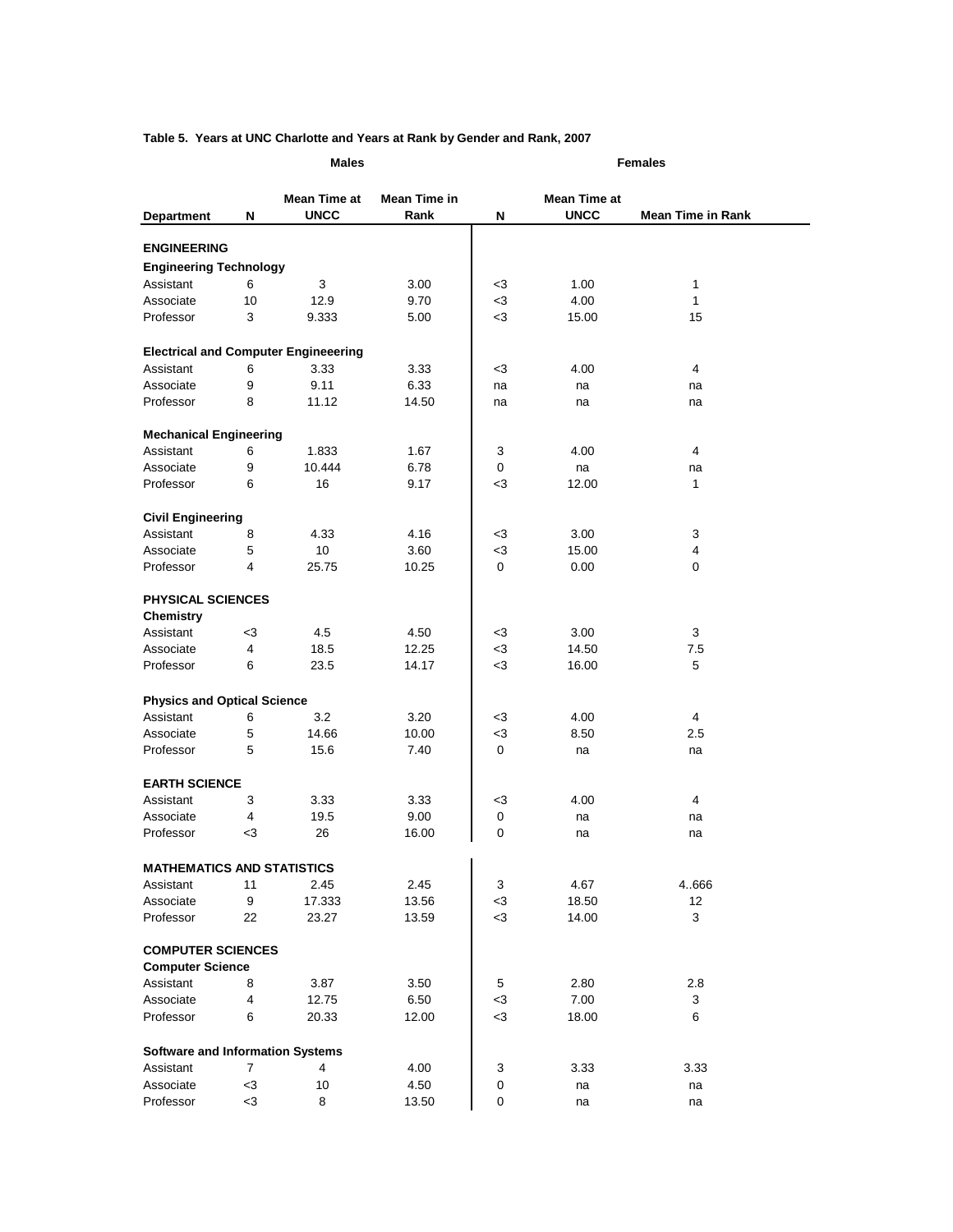### **Table 5. (cont.) Years at UNC Charlotte and Years at Rank by Gender and Rank, 2007**

| Males |  |
|-------|--|
|       |  |

**Males Females**

|                          |                           | Mean Time at | Mean Time in |                           | Mean Time at |                          |
|--------------------------|---------------------------|--------------|--------------|---------------------------|--------------|--------------------------|
| <b>Department</b>        | N                         | <b>UNCC</b>  | Rank         | N                         | <b>UNCC</b>  | <b>Mean Time in Rank</b> |
|                          |                           |              |              |                           |              |                          |
| <b>LIFE SCIENCES</b>     |                           |              |              |                           |              |                          |
| <b>Biology</b>           |                           |              |              |                           |              |                          |
| Assistant                | $\,$ 5 $\,$<br>5          | 3            | 2.80         | 3                         | 4.00         | $\overline{4}$           |
| Associate                | 8                         | 11           | 6.00         | 3                         | 12.66        | 8.33                     |
| Professor                |                           | 22.875       | 14.13        | -3                        | 17.00        | 3                        |
| <b>Bioinformatics</b>    |                           |              |              |                           |              |                          |
| Assistant                | $<$ 3                     | 2.5          | 2.00         | $3$                       | na           | na                       |
| Associate                | $<$ 3                     | 2            | 2.00         | $<$ 3                     | 3.00         | 3                        |
| Professor                | $<$ 3                     | 4            | 4.00         | $<$ 3                     | na           | na                       |
|                          |                           |              |              |                           |              |                          |
| <b>PSYCHOLOGY</b>        |                           |              |              |                           |              |                          |
| Assistant                | -3                        | 3            | 3.00         | 6                         | 3.83         | 3.83                     |
| Associate                | $\overline{7}$            | 14.888       | 11.00        | 6                         | 16.50        | 10.66                    |
| Professor                | 8                         | 24.75        | 17.25        | $3$                       | 34.00        | 23                       |
|                          |                           |              |              |                           |              |                          |
| <b>SOCIAL SCIENCES</b>   |                           |              |              |                           |              |                          |
| <b>Criminal Justice</b>  |                           |              |              |                           |              |                          |
| Assistant                | 3                         | 5.33         | 5.00         | $3$                       | 4.50         | 4.5                      |
| Associate                | $<$ 3                     | 6            | 2.00         | $3$                       | 16.00        | 9.5                      |
| Professor                | $3$                       | 8            | 8.00         | $<$ 3                     | 14.00        | $\overline{2}$           |
| <b>Economics</b>         |                           |              |              |                           |              |                          |
| Assistant                | 3                         | 3.33         | 3.33         | $<$ 3                     | 26.00        | 24                       |
| Associate                | 3                         | 17.25        | 11.75        | $<$ 3                     | 14.50        | 8.5                      |
| Professor                | 8                         | 30.125       | 15.38        | $<$ 3                     | 0.00         | $\mathbf{0}$             |
|                          |                           |              |              |                           |              |                          |
| Geography                |                           |              |              |                           |              |                          |
| Assistant                | $\overline{\mathbf{4}}$   | 2.5          | 2.50         | -3                        | 2.00         | $\overline{2}$           |
| Associate                | 3                         | 7.66         | 3.33         | $3$                       | 20.00        | 13                       |
| Professor                | 5                         | 20           | 10.20        | 0                         | na           | na                       |
| <b>Political Science</b> |                           |              |              |                           |              |                          |
| Assistant                | 3                         | 4            | 4.00         | 4                         | 4.25         | 3.75                     |
| Associate                | 6                         | 10           | 5.00         | $3$                       | 16.50        | 10                       |
| Professor                | 5                         | 24.142       | 16.86        | $<$ 3                     | 10.50        | 3.5                      |
| Sociology                |                           |              |              |                           |              |                          |
| Assistant                | $\ensuremath{\mathsf{3}}$ | 4.67         | 4.67         | 3                         | 4.00         | $\overline{4}$           |
| Associate                | $3$                       | $38\,$       | 32.00        | $\ensuremath{\mathsf{3}}$ | 15.33        | 8.66                     |
| Professor                | $\mathbf{3}$              | 12.33        | 4.62         | 3                         | 15.66        | 5.66                     |
| Anthropology             |                           |              |              |                           |              |                          |
| Assistant                | $<$ 3                     | $\mathbf{1}$ | 1.00         | $<$ 3                     | 4.00         | $\overline{4}$           |
| Associate                | $<3$                      | 16           | 10.00        | $\ensuremath{\mathsf{3}}$ | 14.00        | 9                        |
| Professor                | $3$                       | 8            | 3.00         | $<$ 3                     | 17.00        | 17                       |
|                          |                           |              |              |                           |              |                          |

\*Source: UNC Charlotte Office of Institutional Research Faculty data file, 2007 Data includes all faculty listed as "Currently Employed" in 2008 Faculty file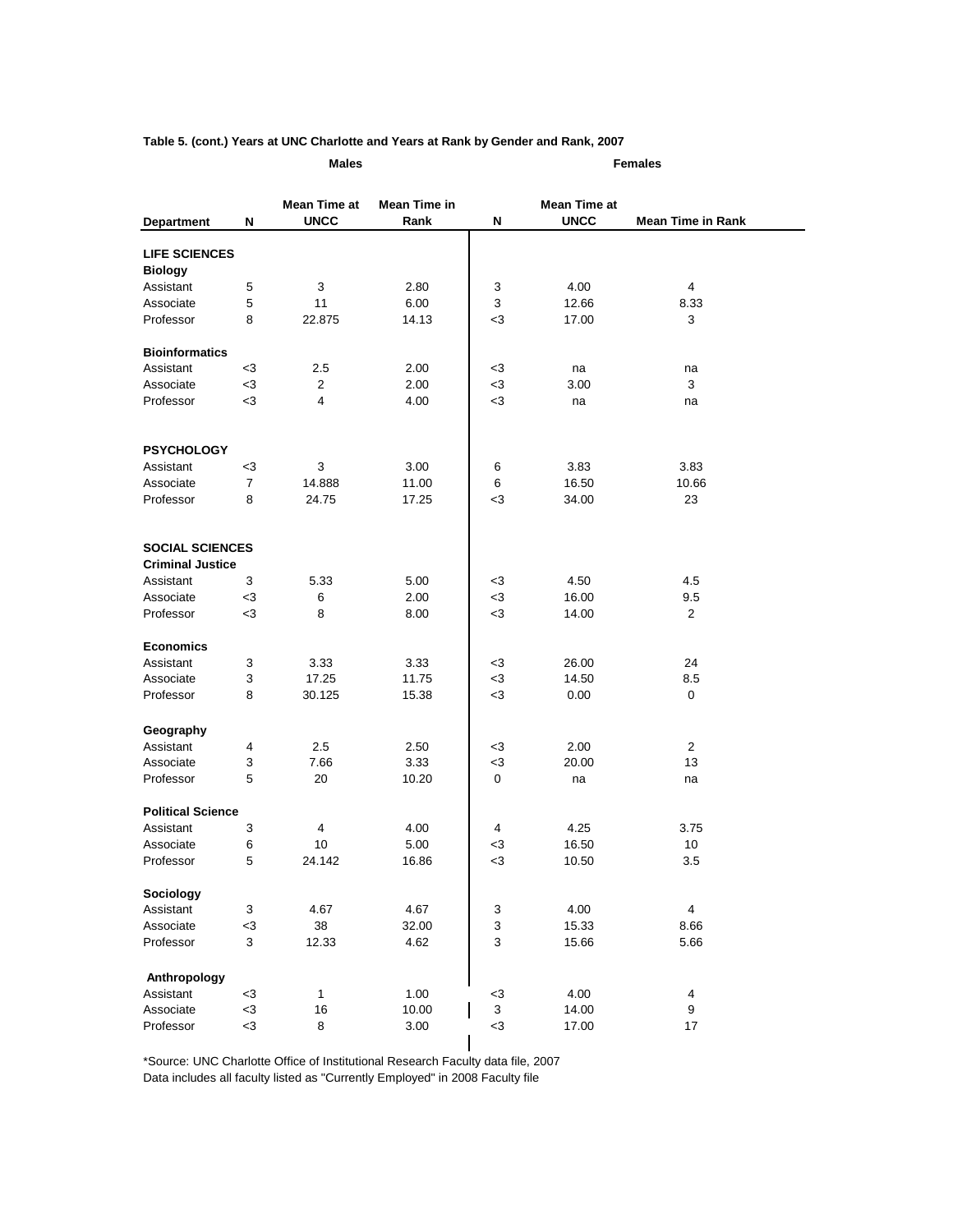

Figure 5.1. UNC Charlotte Associate Professors, Mean Years Employed by Gender, 2006 **FIgure 5.1. UNC Charlotte Associate Professors, Mean Years Employed by Gender, 2006**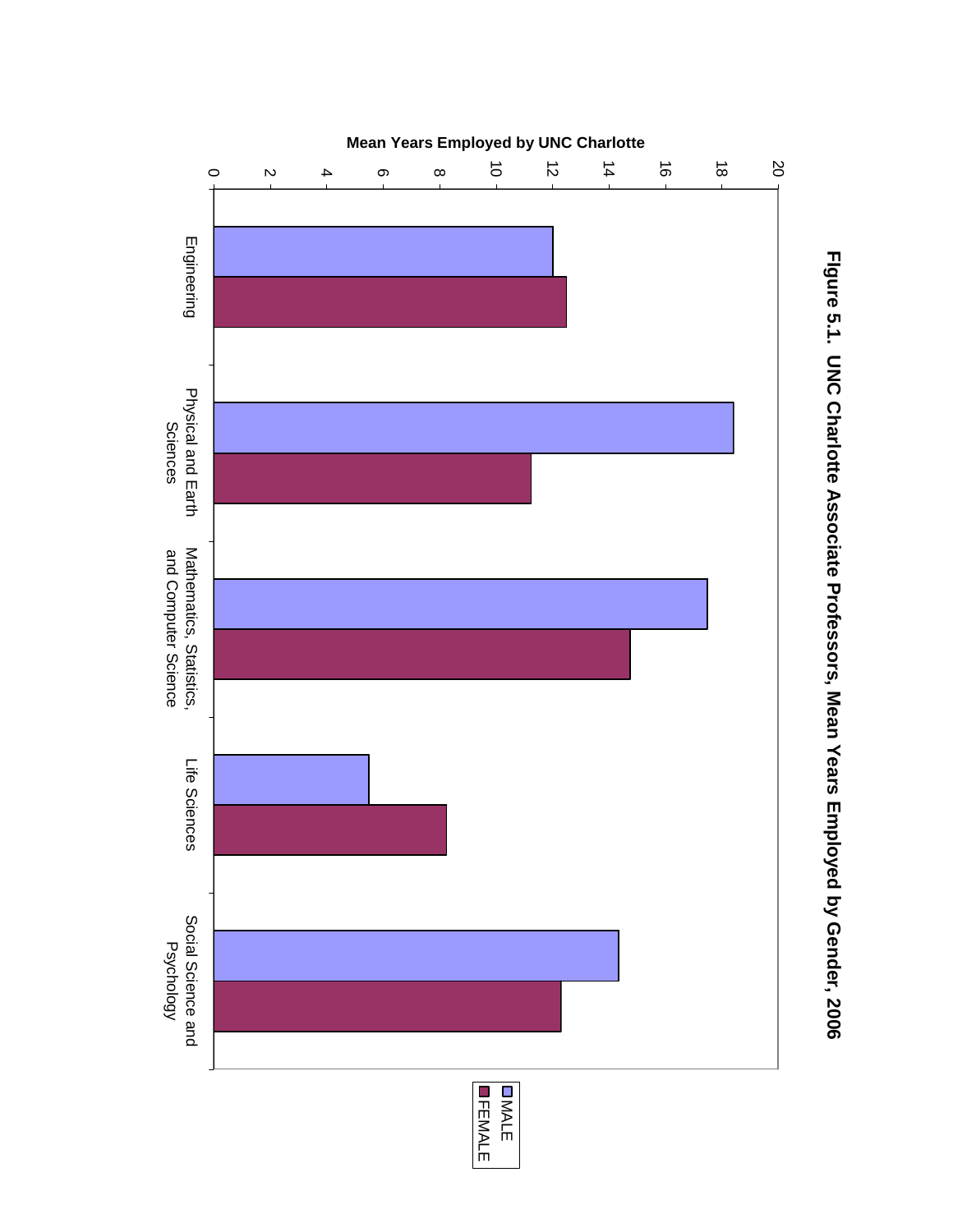

Figure 5.2. UNC Charlotte Associate Professors, Mean Years Employed by Gender, 2006 **Figure 5.2. UNC Charlotte Associate Professors, Mean Years Employed by Gender, 2006**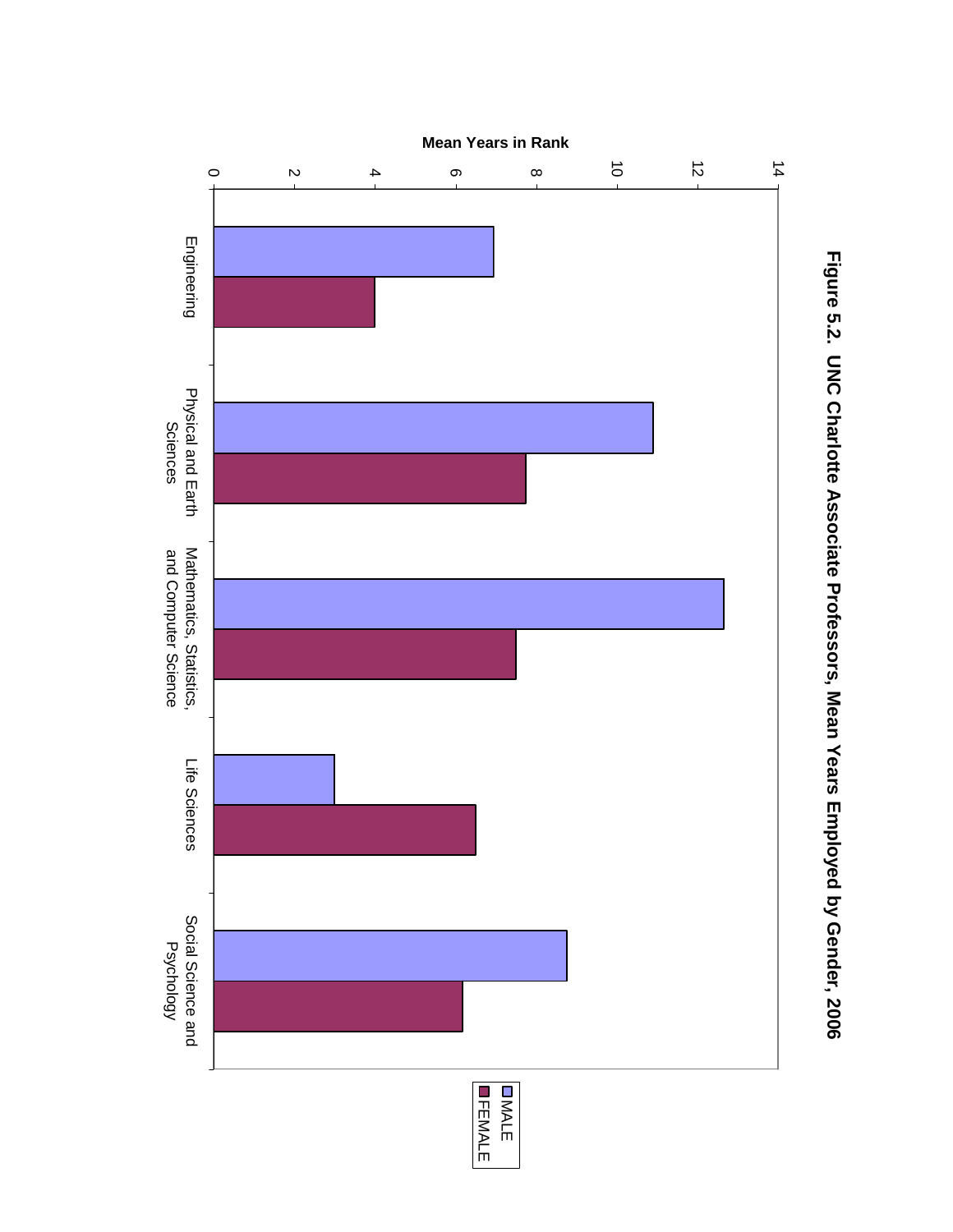

Figure 5.3. UNC Charlotte Full Professors, Mean Years Employed by Gender, 2006 **Figure 5.3. UNC Charlotte Full Professors, Mean Years Employed by Gender, 2006**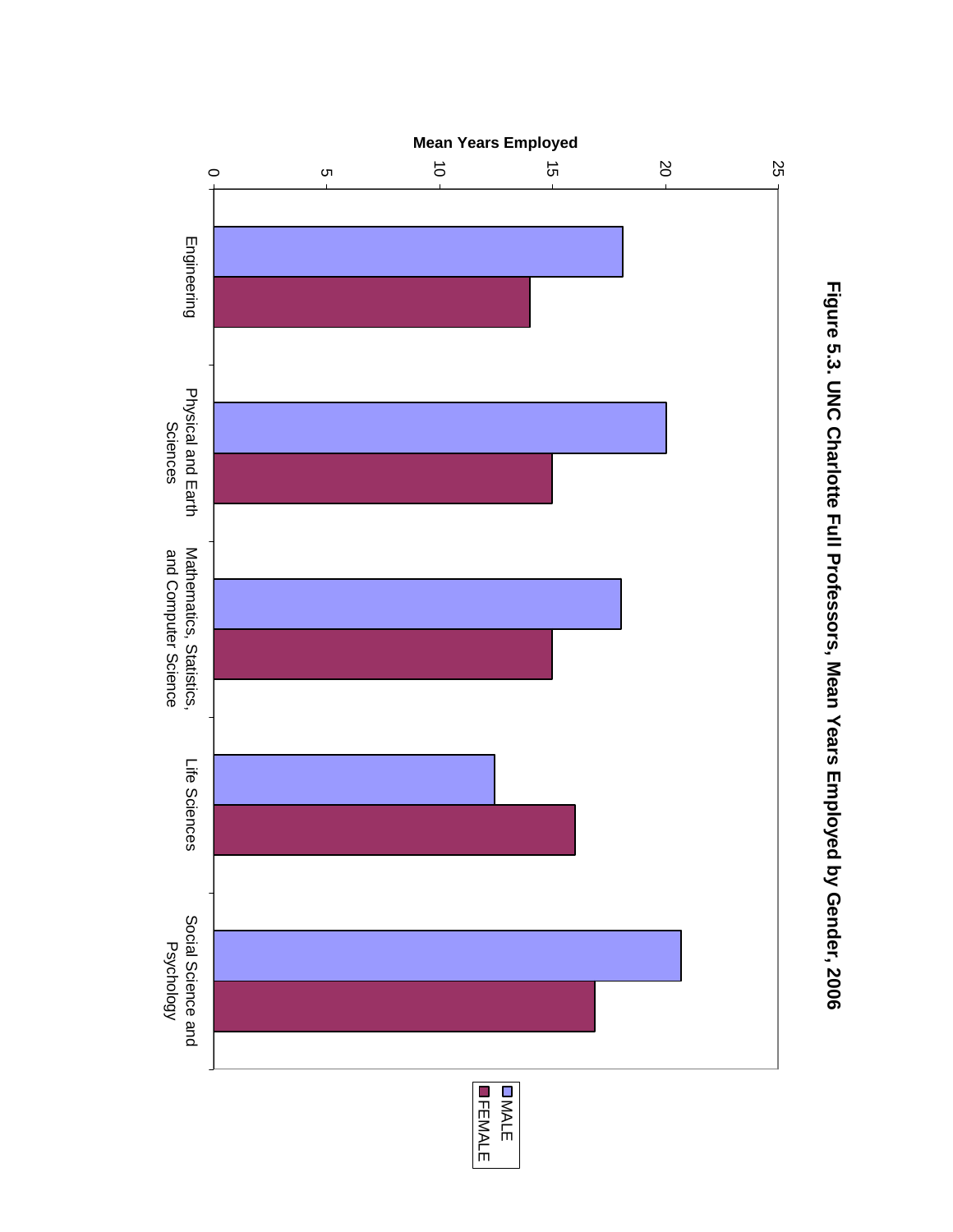

Figure 5.4. UNC Charlotte Full Professors, Mean Years in Rank by Gender 2006 **Figure 5.4. UNC Charlotte Full Professors, Mean Years in Rank by Gender 2006**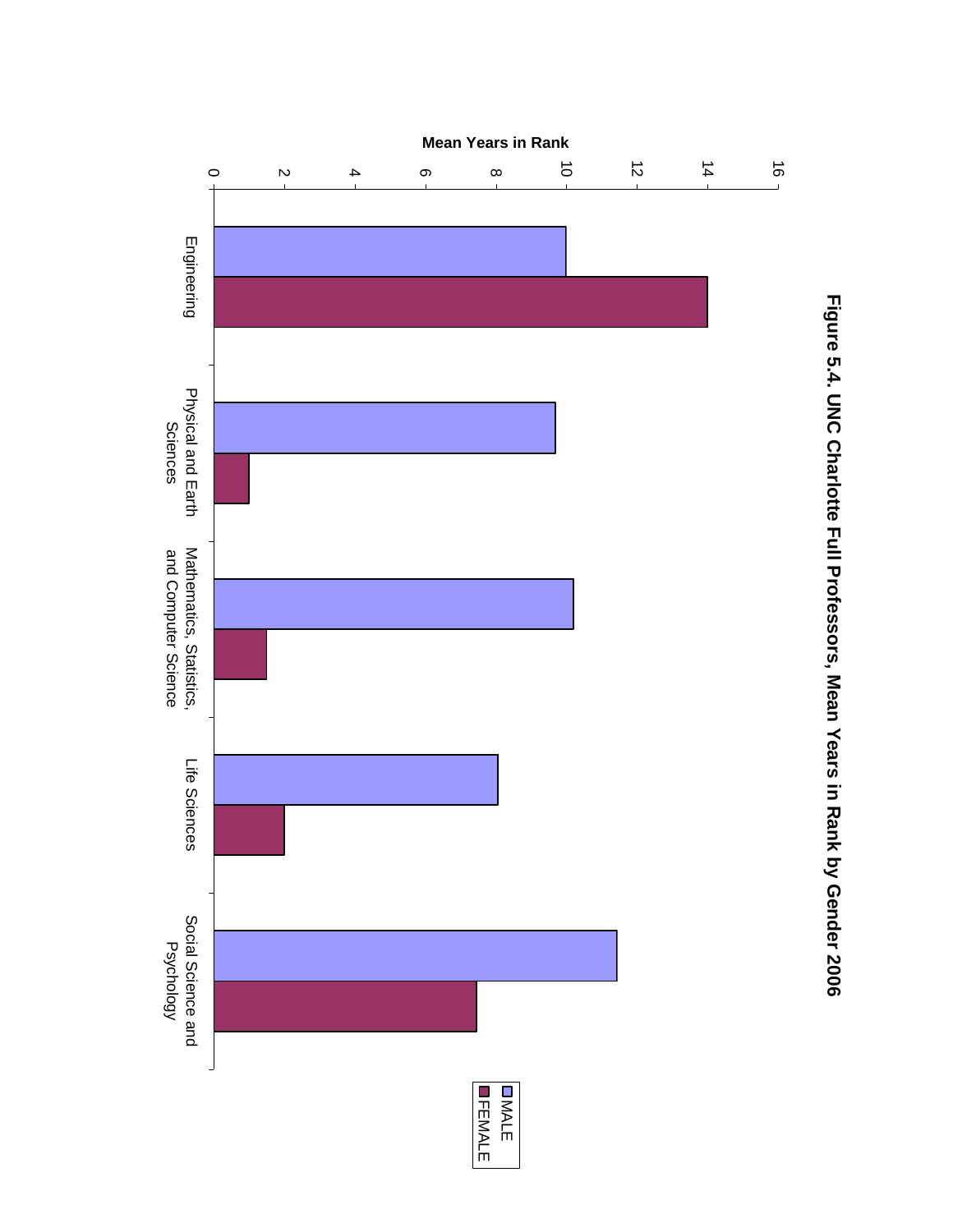|                            |                         | 2003           |                         | 2004           |                         | 2005         |                         | 2006           |
|----------------------------|-------------------------|----------------|-------------------------|----------------|-------------------------|--------------|-------------------------|----------------|
|                            | <b>Male</b>             | Female         | <b>Male</b>             | Female         | <b>Male</b>             | Female       | <b>Male</b>             | <b>Female</b>  |
| Engineering                |                         |                |                         |                |                         |              |                         |                |
| Assistant                  | 0                       | 0              | $\overline{2}$          | 0              | 1                       | 0            | 1                       | 0              |
| Associate                  | $\pmb{0}$               | 0              | 0                       | $\pmb{0}$      | $\overline{c}$          | 0            | 1                       | 0              |
| Full                       | $\overline{2}$          | $\overline{0}$ | 0                       | $\overline{0}$ | $\overline{0}$          | $\mathbf{0}$ | $\overline{2}$          | $\overline{0}$ |
|                            |                         |                |                         |                |                         |              |                         |                |
| <b>Physical Sciences</b>   |                         |                |                         |                |                         |              |                         |                |
| Assistant                  | 0                       | 0              | 0                       | 0              | 0                       | 0            | 0                       | 0              |
| Associate                  | 1                       | 0              | 0                       | 0              | 0                       | 0            | 0                       | 0              |
| Full                       | $\Omega$                | $\overline{0}$ | $\overline{0}$          | $\Omega$       | $\overline{0}$          | $\Omega$     | $\mathbf{0}$            | $\overline{0}$ |
|                            |                         |                |                         |                |                         |              |                         |                |
| <b>Mathematical and</b>    |                         |                |                         |                |                         |              |                         |                |
| <b>Computer Sciences</b>   |                         |                |                         |                |                         |              |                         |                |
| Assistant                  | 0                       | 0              | $\boldsymbol{2}$        | 0              | 0                       | 0            | $\mathbf 0$             | 1              |
| Associate                  | 0                       | 0              | 1                       | 0              | 0                       | 0            | 0                       | 0              |
| Full                       | $\Omega$                | 0              | 1                       | 0              | 1                       | 0            | $\Omega$                | 0              |
|                            |                         |                |                         |                |                         |              |                         |                |
| <b>Biological Sciences</b> |                         |                |                         |                |                         |              |                         |                |
| Assistant                  | 1                       | 0              | 0                       | 0              | 1                       | 0            | 0                       | 0              |
| Associate                  | $\overline{0}$          | $\mathbf 0$    | 0                       | $\mathbf 0$    | 1                       | 0            | $\mathbf 0$             | 0              |
| Full                       | 1                       | 0              | 0                       | 0              | 0                       | 0            | 0                       | 0              |
| <b>Total</b>               | 5                       | $\mathbf 0$    | 6                       | $\bf{0}$       | 6                       | $\bf{0}$     | $\overline{\mathbf{4}}$ | 1              |
|                            |                         |                |                         |                |                         |              |                         |                |
| Psychology                 |                         |                |                         |                |                         |              |                         |                |
| Assistant                  | 0                       | 0              | 0                       | 0              | 0                       | 0            | 0                       | 0              |
| Associate                  | $\mathbf 0$             | $\mathbf 0$    | $\mathbf 0$             | $\mathbf 0$    | $\mathbf 0$             | 0            | $\mathbf 0$             | 0              |
| Full                       | $\Omega$                | $\Omega$       | $\Omega$                | $\Omega$       | $\Omega$                | $\mathbf{0}$ | $\Omega$                | $\Omega$       |
|                            |                         |                |                         |                |                         |              |                         |                |
| <b>Social Sciences</b>     |                         |                |                         |                |                         |              |                         |                |
| Assistant                  | 0                       | 0              | $\mathbf 0$             | $\overline{2}$ | $\mathbf 0$             | 0            | 0                       | 0              |
| Associate                  | $\mathbf 0$             | $\mathbf 0$    | 0                       | $\mathbf 0$    | $\mathbf 0$             | 0            | 3                       | 0              |
| Full                       | $\mathbf 0$             | $\overline{0}$ | $\mathbf 0$             | $\mathbf 0$    | $\mathbf 0$             | $\mathbf 0$  | $\pmb{0}$               | $\mathbf 0$    |
| <b>Total</b>               | $\overline{\mathbf{0}}$ | $\mathbf 0$    | $\overline{\mathbf{0}}$ | $\overline{2}$ | $\overline{\mathbf{0}}$ | $\bf{0}$     |                         | $\mathbf 0$    |

**Table 6. UNC Charlotte, 2003-2006 Voluntary, Non-Retirement Attrition, by Rank and Gender**

Updated 8/2007 Source: UNC Charlotte Institutional Research Faculty Data File 2002-2006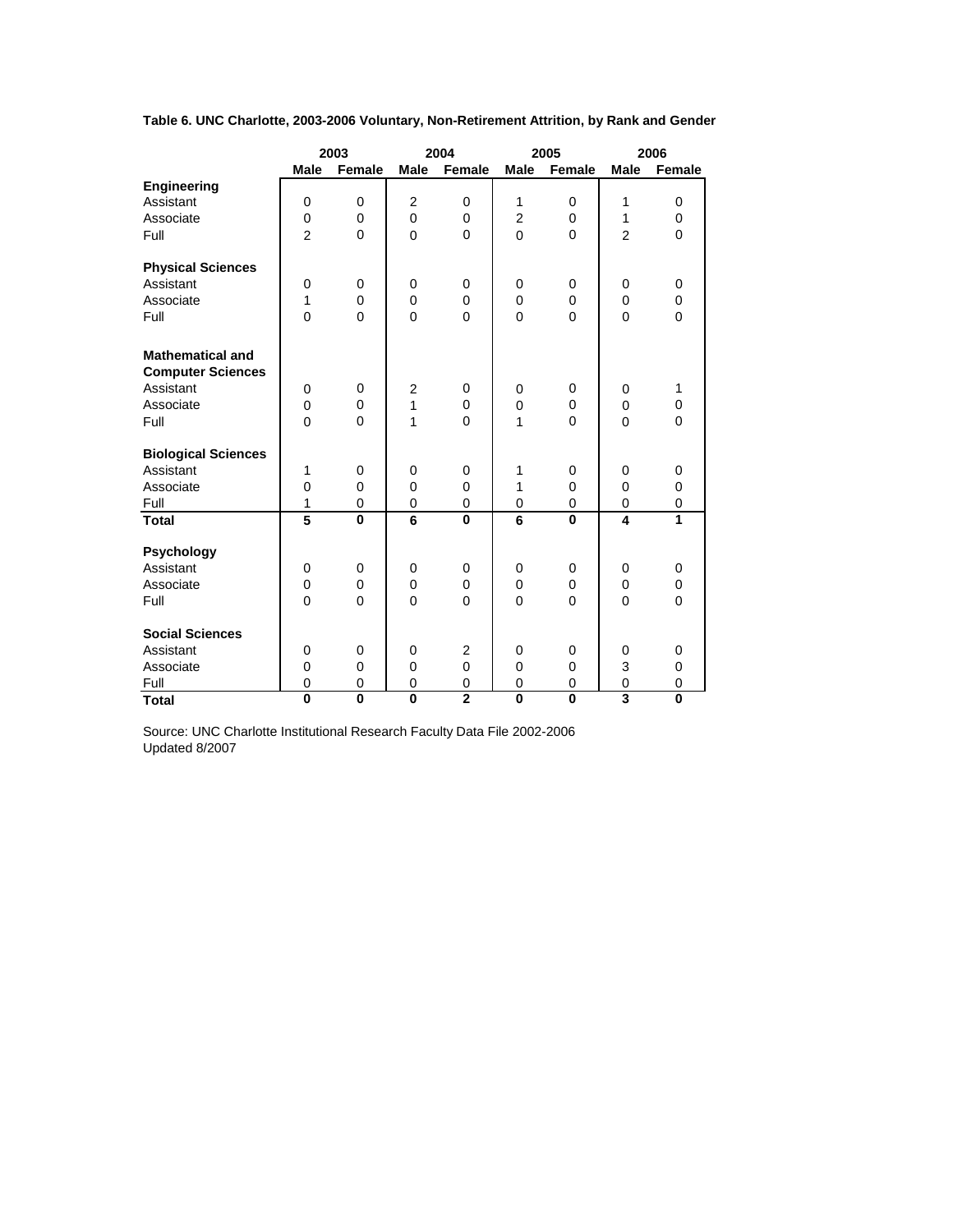### **Table 7. New Hires in Tenure Track Positions in STEM and SBS by Department by Gender, 2004-2007**

| Department                           |                         |                 |                         |                 |                   |                   |                   |                   |
|--------------------------------------|-------------------------|-----------------|-------------------------|-----------------|-------------------|-------------------|-------------------|-------------------|
|                                      | <b>Men 2004</b>         | <b>Men 2005</b> | <b>Men 2006</b>         | <b>Men 2007</b> | <b>Women 2004</b> | <b>Women 2005</b> | <b>Women 2006</b> | <b>Women 2007</b> |
|                                      | $\overline{\mathbf{z}}$ | $\overline{N}$  | $\overline{N}$          | $\overline{N}$  | N                 | $\overline{N}$    | Z                 | $\overline{N}$    |
| <b>ENGINEERING</b>                   |                         |                 |                         |                 |                   |                   |                   |                   |
| <b>Engineering Technology</b>        |                         |                 |                         |                 |                   |                   |                   |                   |
| Assistant                            |                         | 1               |                         | 3               |                   |                   |                   | $\overline{1}$    |
| Associate                            |                         |                 |                         | 1               |                   |                   |                   | 1                 |
| Professor                            |                         |                 |                         |                 |                   |                   |                   |                   |
|                                      |                         |                 |                         |                 |                   |                   |                   |                   |
| <b>Electrical and Comp. Engineer</b> |                         |                 |                         |                 | $\mathbf{1}$      |                   |                   |                   |
| Assistant<br>Associate               |                         | $\overline{c}$  | 1<br>$\mathbf{1}$       | $\mathbf{1}$    |                   |                   |                   |                   |
| Professor                            | $\overline{1}$          |                 |                         |                 |                   |                   |                   |                   |
|                                      |                         |                 |                         |                 |                   |                   |                   |                   |
| <b>Mechanical Engineering</b>        |                         |                 |                         |                 |                   |                   |                   |                   |
| Assistant                            |                         | 1               | $\overline{2}$          | 3               | $\overline{2}$    |                   |                   |                   |
| Associate                            |                         |                 | $\overline{1}$          | $\overline{1}$  |                   |                   |                   |                   |
| Professor                            |                         |                 |                         |                 |                   |                   |                   |                   |
|                                      |                         |                 |                         |                 |                   |                   |                   |                   |
| <b>Civil Engineering</b>             |                         |                 |                         |                 |                   |                   |                   |                   |
| Assistant                            |                         | 3               |                         |                 |                   | $\overline{1}$    |                   |                   |
| Associate                            |                         |                 |                         |                 |                   |                   |                   |                   |
| Professor                            |                         |                 |                         |                 |                   |                   |                   |                   |
|                                      |                         |                 |                         |                 |                   |                   |                   |                   |
| PHYSICAL SCIENCES                    |                         |                 |                         |                 |                   |                   |                   |                   |
| Chemistry                            |                         |                 |                         |                 |                   |                   |                   |                   |
| Assistant                            |                         | $\mathbf{1}$    |                         |                 |                   |                   |                   | 1                 |
| Associate                            |                         |                 |                         |                 |                   |                   |                   |                   |
| Professor                            |                         |                 |                         |                 |                   |                   |                   |                   |
|                                      |                         |                 |                         |                 |                   |                   |                   |                   |
| <b>Physics and Optical Science</b>   |                         |                 |                         |                 |                   |                   |                   |                   |
| Assistant                            | $\mathbf{1}$            | $\mathbf{1}$    | $\overline{2}$          | 1               | 1                 |                   |                   |                   |
| Associate<br>Professor               |                         |                 | $\overline{1}$          |                 |                   |                   |                   |                   |
|                                      |                         |                 |                         |                 |                   |                   |                   |                   |
| <b>EARTH SCIENCE</b>                 |                         |                 |                         |                 |                   |                   |                   |                   |
| Assistant                            |                         | $\overline{1}$  | $\overline{1}$          |                 |                   |                   |                   | $\overline{1}$    |
| Associate                            |                         |                 |                         |                 |                   |                   |                   |                   |
| Professor                            |                         |                 |                         |                 |                   |                   |                   |                   |
|                                      |                         |                 |                         |                 |                   |                   |                   |                   |
| <b>MATHEMATICS AND STATISTICS</b>    |                         |                 |                         |                 |                   |                   |                   |                   |
| Assistant                            | 1                       | 4               | $\overline{\mathbf{c}}$ | 3               | $\mathbf{1}$      |                   | 1                 |                   |
| Associate                            |                         |                 |                         |                 |                   |                   |                   |                   |
| Professor                            |                         |                 |                         |                 |                   |                   |                   |                   |
|                                      |                         |                 |                         |                 |                   |                   |                   |                   |
| <b>COMPUTER SCIENCES</b>             |                         |                 |                         |                 |                   |                   |                   |                   |
| <b>Computer Science</b>              |                         |                 |                         |                 |                   |                   |                   |                   |
| Assistant                            | $\overline{2}$          | $\overline{2}$  | $\overline{2}$          | $\mathbf{1}$    | $\mathbf{1}$      | $\overline{2}$    | $\overline{2}$    |                   |
| Associate                            |                         |                 |                         |                 |                   |                   |                   | $\overline{1}$    |
| Professor                            | 1                       |                 |                         |                 |                   |                   |                   |                   |
|                                      |                         |                 |                         |                 |                   |                   |                   |                   |
| Software & Information               |                         |                 |                         |                 |                   |                   |                   |                   |
| Assistant                            |                         |                 |                         | $\overline{2}$  |                   | $\mathbf{1}$      | $\mathbf{1}$      |                   |
| Associate                            |                         |                 |                         |                 |                   |                   |                   |                   |
| Professor                            |                         |                 |                         |                 |                   |                   |                   |                   |
|                                      |                         |                 |                         |                 |                   |                   |                   |                   |
| <b>LIFE SCIENCES</b>                 |                         |                 |                         |                 |                   |                   |                   |                   |
| <b>Biology</b>                       | $\overline{2}$          |                 | 3                       |                 | 1                 |                   | 1                 |                   |
| Assistant                            |                         |                 |                         |                 |                   |                   | 1                 |                   |
| Associate<br>Professor               |                         |                 |                         |                 |                   |                   |                   |                   |
|                                      |                         |                 |                         |                 |                   |                   |                   |                   |
| <b>Bioinformatics</b>                |                         |                 |                         |                 |                   |                   |                   |                   |
| Assistant                            |                         |                 |                         |                 |                   |                   |                   |                   |
| Associate                            |                         |                 |                         |                 |                   |                   |                   |                   |
| Professor                            |                         |                 |                         |                 |                   |                   |                   |                   |
|                                      |                         |                 |                         |                 |                   |                   |                   |                   |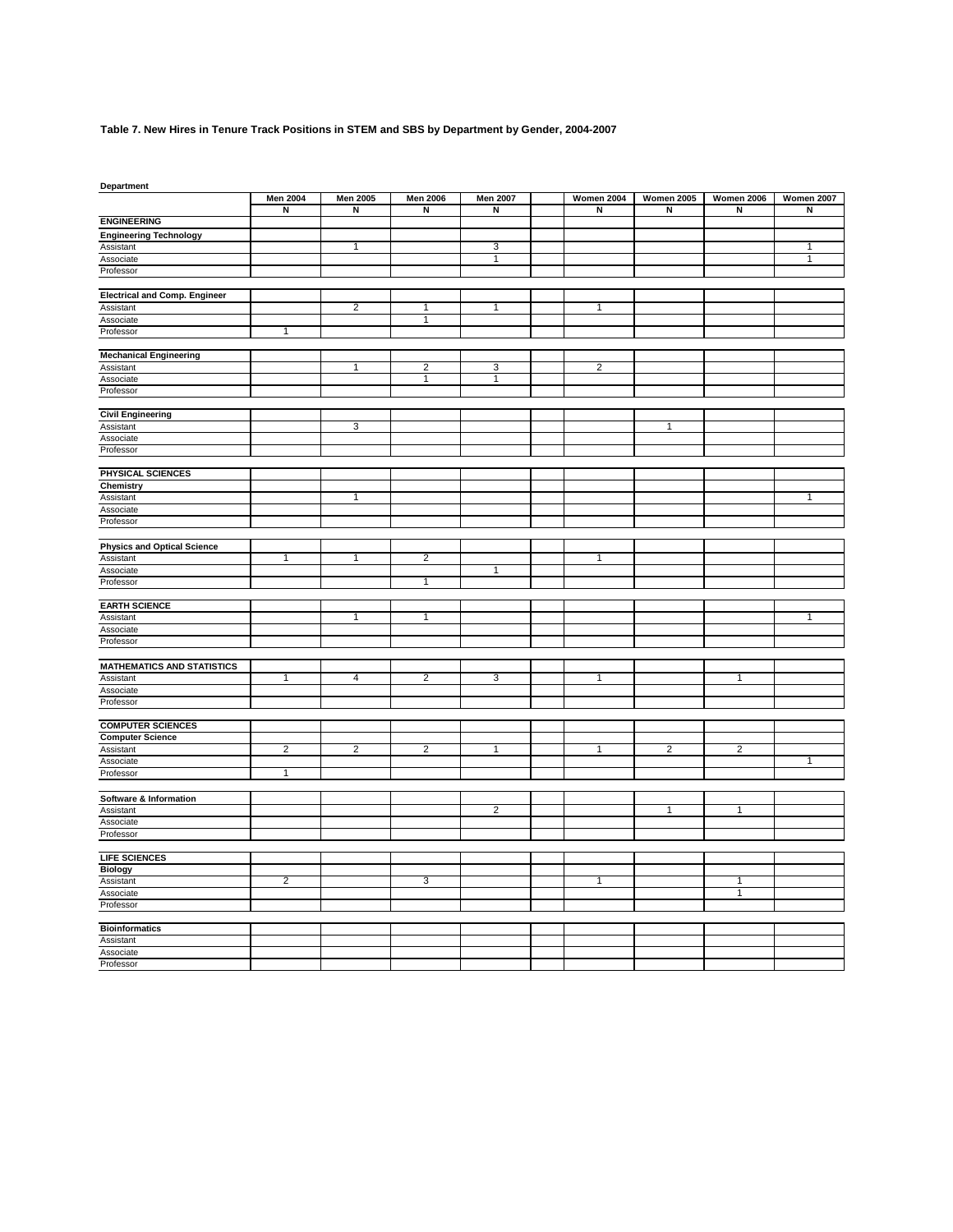### **Table 7. New Hires in Tenure Track Positions in STEM and SBS by Department by Gender, 2004-2007**

**Department**

|                          | <b>Men 2004</b> | Men 2005     | <b>Men 2006</b> | <b>Men 2007</b> | <b>Women 2004</b> | <b>Women 2005</b> | <b>Women 2006</b> | Women 2007     |
|--------------------------|-----------------|--------------|-----------------|-----------------|-------------------|-------------------|-------------------|----------------|
|                          | N               | N            | N               | N               | Ñ                 | N                 | N                 | N              |
| <b>PSYCHOLOGY</b>        |                 |              |                 |                 |                   |                   |                   |                |
| Assistant                |                 | $\mathbf{1}$ |                 |                 |                   | $\mathbf{1}$      |                   | $\overline{2}$ |
| Associate                | $\mathbf{1}$    | 1            |                 |                 |                   | 1                 |                   |                |
| Professor                |                 |              |                 |                 |                   |                   |                   |                |
| <b>SOCIAL SCIENCES</b>   |                 |              |                 |                 |                   |                   |                   |                |
| <b>Criminal Justice</b>  |                 |              |                 |                 |                   |                   |                   |                |
| Assistant                | $\mathbf{1}$    | $\mathbf{1}$ |                 |                 |                   | $\mathbf{1}$      |                   |                |
| Associate                |                 |              |                 |                 |                   |                   |                   |                |
| Professor                |                 |              |                 | $\mathbf{1}$    |                   |                   |                   |                |
| Economics                |                 |              |                 |                 |                   |                   |                   |                |
| Assistant                |                 |              | $\overline{2}$  |                 |                   |                   |                   |                |
| Associate                |                 |              |                 | $\mathbf{1}$    |                   |                   |                   |                |
| Professor                |                 |              |                 |                 |                   |                   |                   |                |
|                          |                 |              |                 |                 |                   |                   |                   |                |
| Geography                |                 |              |                 |                 |                   |                   |                   |                |
| Assistant                | $\mathbf{1}$    |              |                 | $\mathbf{1}$    |                   | $\mathbf{1}$      |                   | $\mathbf{1}$   |
| Associate                |                 | $\mathbf{1}$ |                 |                 |                   |                   |                   |                |
| Professor                |                 |              | $\mathbf{1}$    |                 |                   |                   |                   |                |
| <b>Political Science</b> |                 |              |                 |                 |                   |                   |                   |                |
| Assistant                |                 |              |                 |                 |                   |                   |                   |                |
| Associate                |                 |              |                 |                 |                   |                   |                   |                |
| Professor                |                 |              |                 |                 |                   |                   |                   |                |
|                          |                 |              |                 |                 |                   |                   |                   |                |
| Sociology                |                 |              |                 |                 |                   |                   |                   |                |
| Assistant                |                 |              |                 |                 | 1                 | 1                 |                   |                |
| Associate                |                 |              |                 |                 |                   |                   |                   |                |
| Professor                |                 |              |                 |                 |                   |                   |                   |                |
| Anthropology             |                 |              |                 |                 |                   |                   |                   |                |
| Assistant                |                 |              |                 | $\overline{1}$  | $\overline{0}$    |                   |                   |                |
| Associate                |                 |              |                 |                 | $\mathbf{1}$      |                   |                   |                |
| Professor                |                 |              |                 |                 |                   |                   |                   |                |
|                          |                 |              |                 |                 |                   |                   |                   |                |

### **TOTAL for STEM - Engineering, Physical, Earth, Life, and Computer Sciences, and Mathematics**

|                                                | <b>Men 2004</b> | <b>Men 2005</b> | <b>Men 2006</b> | <b>Men 2007</b> |              | Women 2004        | <b>Women 2005</b> | <b>Women 2006</b> | <b>Women 2007</b> |       |       |
|------------------------------------------------|-----------------|-----------------|-----------------|-----------------|--------------|-------------------|-------------------|-------------------|-------------------|-------|-------|
|                                                |                 |                 | N               | N               | <b>Total</b> | N                 | N                 | N                 | N                 | Total | women |
| Assistant                                      |                 | 16              | 13              | 13              | 48           |                   |                   |                   |                   | 19    | 28%   |
| Associate                                      |                 |                 |                 |                 |              |                   |                   |                   |                   |       | 38%   |
| Professor                                      |                 |                 |                 |                 | $\sim$       |                   |                   |                   |                   |       | 0%    |
| TOTAL for SBS - Psychology and Social Sciences | <b>Men 2004</b> | <b>Men 2005</b> | <b>Men 2006</b> | <b>Men 2007</b> |              | <b>Women 2004</b> | <b>Women 2005</b> | <b>Women 2006</b> | <b>Women 2007</b> |       |       |
|                                                |                 |                 |                 | N               | <b>Total</b> | N                 |                   | N                 |                   | Total |       |
| Assistant                                      |                 |                 |                 |                 |              |                   |                   |                   |                   |       | 50%   |
| Associate                                      |                 |                 |                 |                 |              |                   |                   |                   |                   |       | 33%   |
| Professor                                      |                 |                 |                 |                 | $\sim$       |                   |                   |                   |                   |       | 0%    |

updated September 10 2007 \*Source: UNC Charlotte Office of Institutional Research Faculty data file, 2004-2006 Data includes all faculty listed as "Currently Employed" in 2004-2006 Faculty file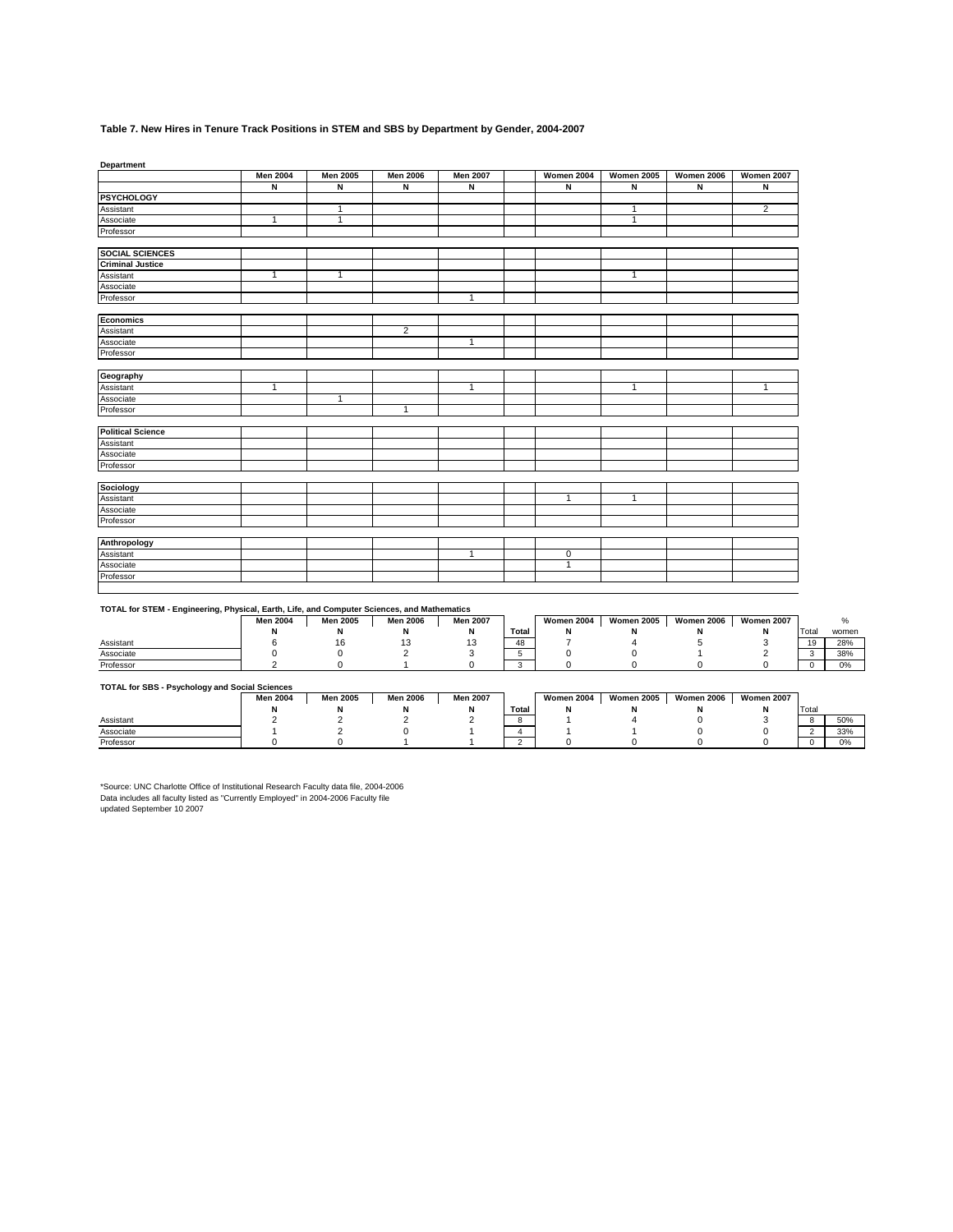

Table 7.1. Male and Female Faculty Hired by Year, Rank and Gender **Table 7.1. Male and Female Faculty Hired by Year, Rank and Gender**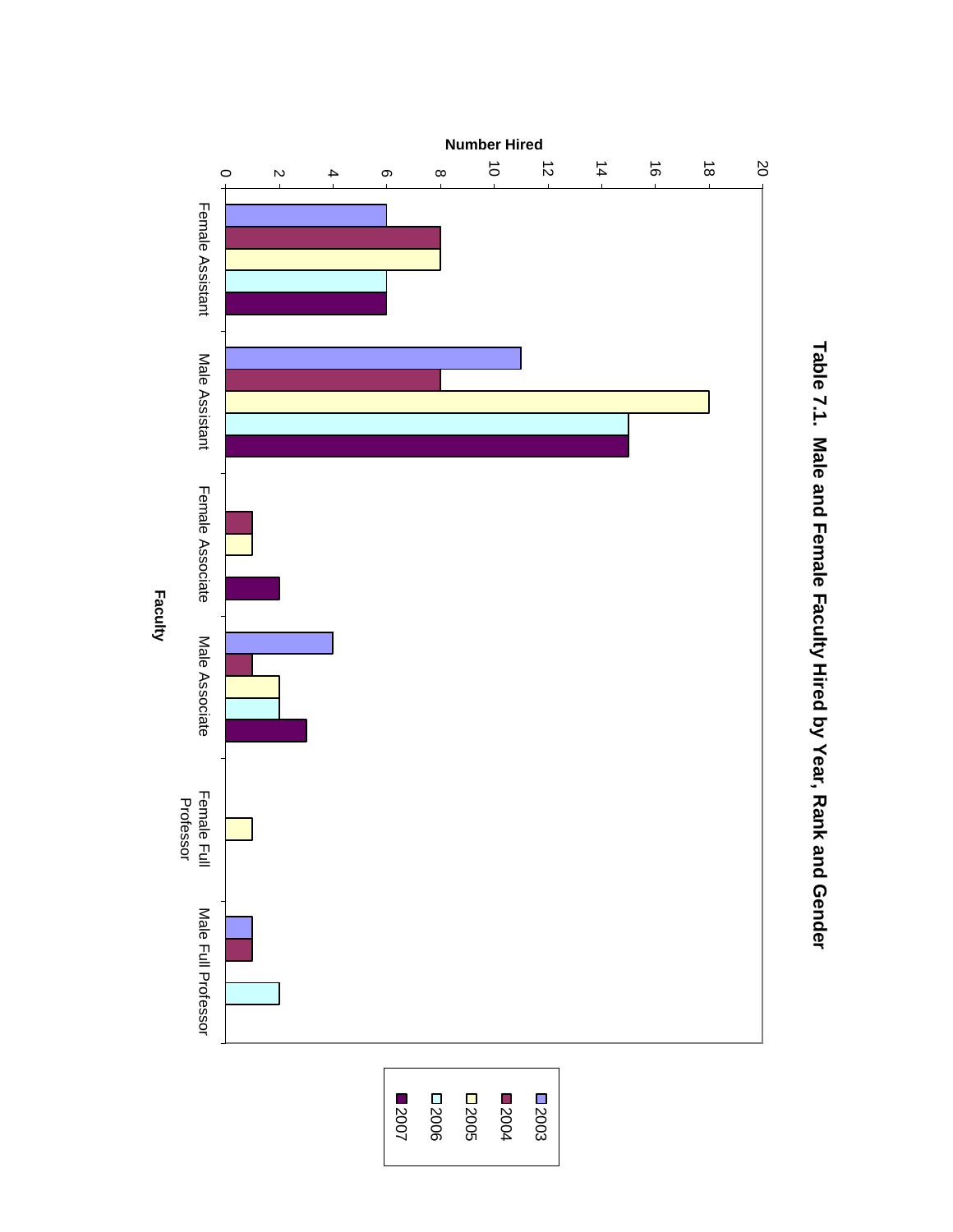### **Table 8. Faculty in Administrative Positions 2005 - 2008 by Gender**

|                                 | Females | 2005-2006<br>Males | Females | 2006-2007<br>Males | Females | 2007-2008<br>Males |
|---------------------------------|---------|--------------------|---------|--------------------|---------|--------------------|
| Provost/Assoc and Asst Provosts |         | 3                  | 2       | 3                  | 2       | 3                  |
| Deans/Assoc and Asst Deans      | 6       | 13                 | 9       | 13                 | 10      | 13                 |
| Chairs                          | 11      | 32                 | 8       | 33                 | 9       | 33                 |
| <b>Directors of Centers</b>     | 3       |                    | 3       |                    | 3       |                    |
| <b>Total</b>                    | 21      | 55                 | 22      | 56                 | 24      | 56                 |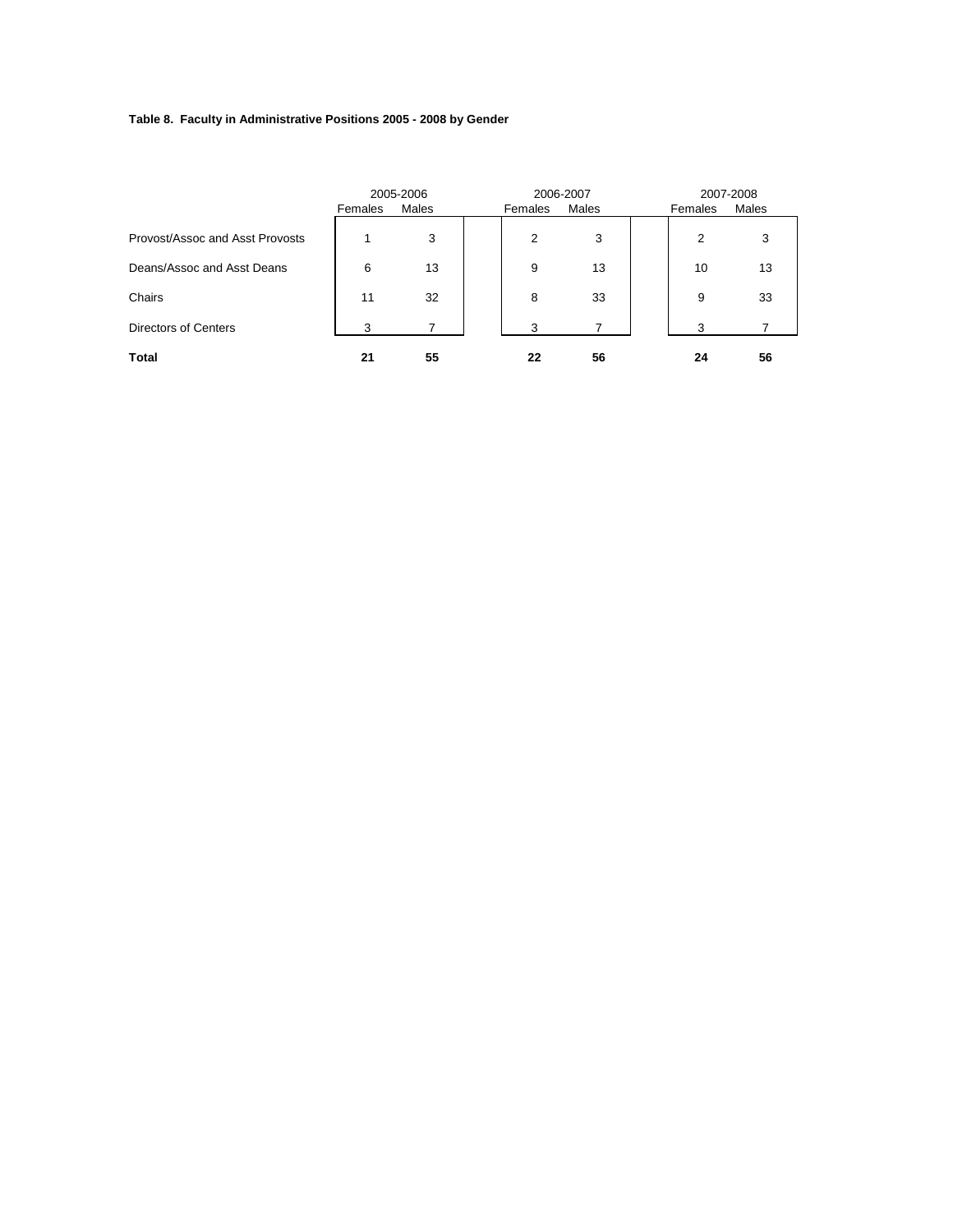|               | Psychology | Mathematics | Earth Science | Geography | <b>Political Science</b> | Economics | Sociology and Anthropology | Software and Information Technology | Computer Science | hysics and Optical Science | hemistry | <b>Bioinformatics</b> | <b>Biology</b> | <b><i>Mechanical</i></b> Engineering | ingineering Technology | lectrical and Comp. Engineering | Civil Engineering        |               |                                                                                                                                 |
|---------------|------------|-------------|---------------|-----------|--------------------------|-----------|----------------------------|-------------------------------------|------------------|----------------------------|----------|-----------------------|----------------|--------------------------------------|------------------------|---------------------------------|--------------------------|---------------|---------------------------------------------------------------------------------------------------------------------------------|
| $N=10$        |            |             |               |           |                          |           |                            |                                     |                  |                            |          |                       |                |                                      |                        |                                 |                          | <b>MALE</b>   | 200                                                                                                                             |
| N<br>T        |            |             |               |           |                          |           |                            |                                     |                  |                            |          |                       |                |                                      |                        |                                 |                          | <b>FEMALE</b> |                                                                                                                                 |
| スリー           |            |             |               |           |                          |           |                            |                                     |                  |                            |          |                       |                |                                      |                        |                                 |                          | MALE          |                                                                                                                                 |
| アルコ           |            |             |               |           |                          |           |                            |                                     |                  |                            |          |                       |                |                                      |                        |                                 |                          | <b>FEMALE</b> | <b>2002</b>                                                                                                                     |
| N<br>L        |            |             |               |           |                          |           |                            |                                     |                  |                            |          |                       |                |                                      |                        |                                 |                          | ITVM          |                                                                                                                                 |
| $\sum_{i=1}$  |            |             |               |           |                          |           |                            |                                     |                  |                            |          |                       |                |                                      |                        |                                 |                          |               | $\begin{array}{cc} 2006 & \text{MALE} & \text{MALE} & \text{FEMALE} \\ \text{FEMALE} & \text{MALE} & \text{FEMALE} \end{array}$ |
| $N=10$        |            |             |               |           |                          |           |                            |                                     |                  |                            |          |                       |                |                                      |                        |                                 | $\overline{\phantom{0}}$ |               |                                                                                                                                 |
| $\frac{2}{1}$ |            |             |               |           |                          |           |                            |                                     |                  |                            |          |                       |                |                                      |                        |                                 |                          |               |                                                                                                                                 |

# Table 8.1. UNC Charlotte Faculty Defined as Distinguished or Titled 2004-2007 **Table 8.1. UNC Charlotte Faculty Defined as Distinguished or Titled 2004-2007**

Source: UNC Charlotte Department of Institutional Research Faculty Database 2004-2007<br>Updated April 2008 Updated April 2008 Source: UNC Charlotte Department of Institutional Research Faculty Database 2004-2007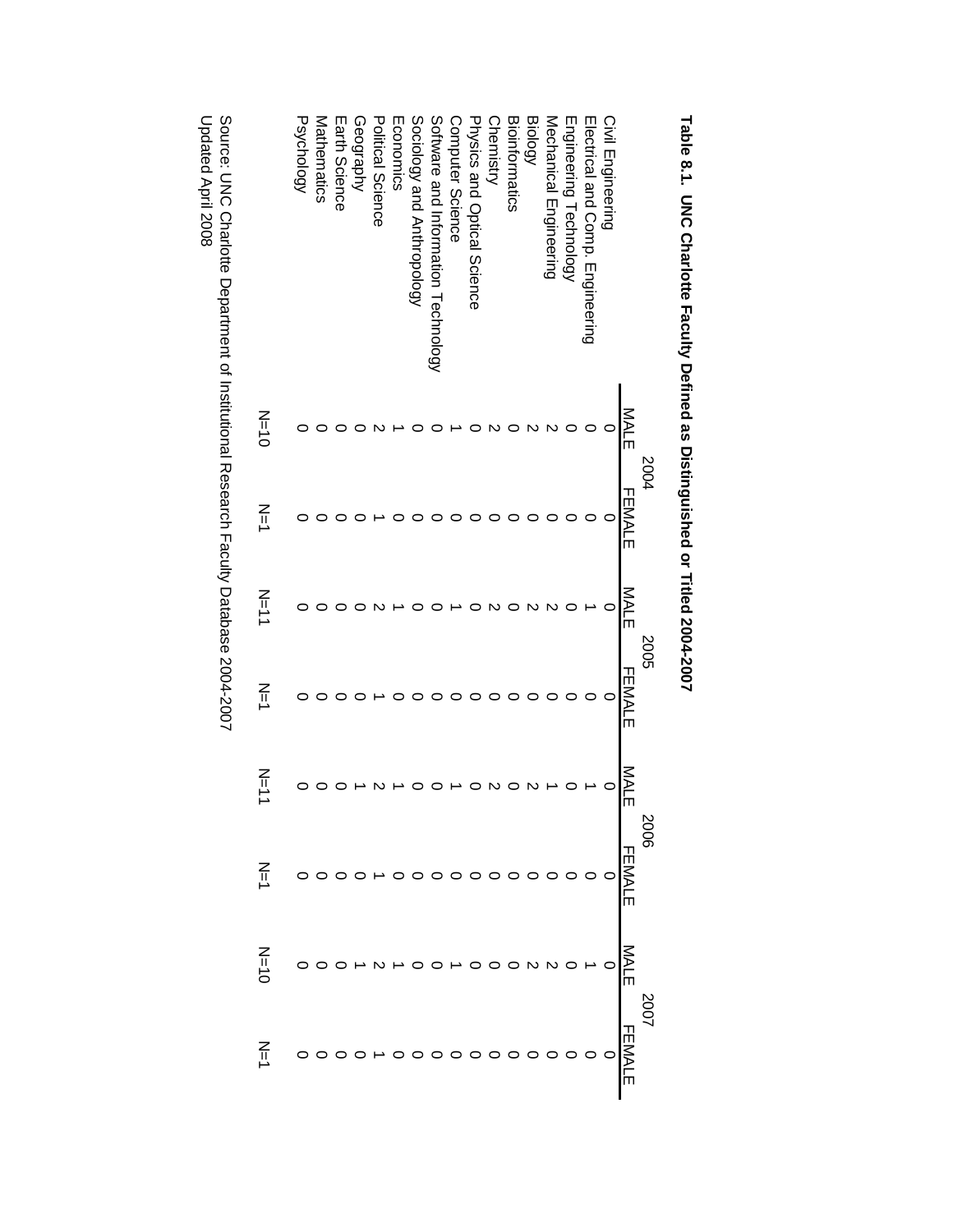**Table 9. 1 UNC Charlotte Mean Salaries by Gender, Rank and Year 2004-2006**

| Year                                                 |                     | Male                 | 2004                  |          |                      |                       |
|------------------------------------------------------|---------------------|----------------------|-----------------------|----------|----------------------|-----------------------|
| <b>Department</b>                                    |                     |                      |                       |          | Female               |                       |
| Engineering<br><b>Civil Engineering</b>              | Ν                   | Range                | Mean                  | N        | Range                | Mean                  |
| Assistant<br>Associate                               | 5<br>3              | 2156.00<br>5813.00   | 67404.80<br>75450.33  | na<br>-3 | na<br>0.00           | na<br>72201.00        |
| Full                                                 | 6                   | 82090.00             | 81985.50              | na       | na                   | na                    |
| <b>Electrical and Comp.</b>                          |                     |                      |                       |          |                      |                       |
| Assistant<br>Associate                               | 4<br>8              | 21525.00<br>14300.00 | 68606.25<br>80604.13  | -3<br>na | 0.00<br>na           | 71000.00<br>na        |
| Full                                                 | 10                  | 62559.00             | 104424.80             | na       | na                   | na                    |
| <b>Engineering Technology</b><br>Assistant           | 8                   | 19500.00             | 65184.38              | -3       | 0.00                 | 60375.00              |
| Associate                                            | 10                  | 54512.00             | 66826.30              | na       | na                   | na                    |
| Full<br><b>Mechanical Engineering</b>                | 3                   | 82340.00             | 85553.33              | -3       | 0.00                 | 80675.00              |
| Assistant<br>Associate                               | 3<br>9              | 29000.00<br>21689.00 | 61333.33<br>78451.56  | 3<br>-3  | 0.00<br>0.00         | 70000.00<br>84000.00  |
| Full                                                 | 8                   | 99489.00             | 102794.25             | na       | na                   | na                    |
| <b>Physical Sciences</b>                             |                     |                      |                       |          |                      |                       |
| Chemistry<br>Assistant                               | <3                  | 2951.00              | 52181.50              | -3       | 2364.00              | 51887.00              |
| Associate<br>Full                                    | 6<br>5              | 4541.00<br>46243.00  | 59678.50<br>82756.60  | -3<br>-3 | 0.00<br>0.00         | 57015.00<br>91085.00  |
| <b>Physics and Optical Science</b><br>Assistant      | 5                   | 10385.00             | 64359.20              | -3       | 17550.00             | 60775.00              |
| Associate<br>Full                                    | 6<br>4              | 50243.00             | 62652.33              | -3<br>na | 0.00<br>na           | 60002.00<br>na        |
|                                                      |                     | 63973.00             | 102403.75             |          |                      |                       |
| <b>Mathematics and Statistics</b><br>Assistant       | 11                  | 25275.00             | 47136.82              | 3        | 5479.00              | 52700.33              |
| Associate<br>Full                                    | 10<br>25            | 36970.00<br>84175.00 | 64791.50<br>80416.52  | 3<br>na  | 8557.00<br>na        | 65639.67<br>na        |
| <b>Computer Sciences</b>                             |                     |                      |                       |          |                      |                       |
| <b>Computer Science</b>                              |                     |                      |                       |          |                      |                       |
| Assistant<br>Associate                               | 6<br>-3             | 1175.00<br>500.00    | 79234.00<br>79813.00  | -3<br>-3 | 0.00<br>0.00         | 80000.00<br>105163.00 |
| Full                                                 | 8                   | 64260.00             | 114932.25             | -3       | 0.00                 | 93093.00              |
| <b>Software and Information Systems</b><br>Assistant | 6                   | 14231.00             | 83363.50              | -3       | 0.00                 | 80950.00              |
| Associate                                            | <3                  | 0.00                 | 103914.00             | na       | na                   | na                    |
| Full                                                 | -3                  | 13215.00             | 133870.50             | na       | na                   | na                    |
| <b>Life Sciences</b><br><b>Biology</b>               |                     |                      |                       |          |                      |                       |
| Assistant<br>Associate                               | 3<br>6              | 4699.00<br>14889.00  | 54074.33<br>56162.67  | 3<br>-3  | 4825.00<br>6437.00   | 51555.67<br>61210.50  |
| Full                                                 | 9                   | 88109.00             | 82955.22              | na       | na                   | na                    |
| <b>Bioinformatics</b>                                |                     |                      |                       |          |                      |                       |
| Assistant<br>Associate                               |                     |                      |                       |          |                      |                       |
| Full                                                 |                     |                      |                       |          |                      |                       |
| <b>Earth Science</b><br>Assistant                    | -3                  | 2845.00              | 51427.00              | -3       | 0.00                 | 52850.00              |
| Associate<br>Full                                    | 4<br>-3             | 4418.00<br>0.00      | 57965.00<br>88003.00  | na<br>na | na<br>na             | na<br>na              |
|                                                      |                     |                      |                       |          |                      |                       |
| Psychology<br>Assistant                              | 4                   | 5400.00              | 53128.25              | 4        | 4826.00              | 49350.50              |
| Associate<br>Full                                    | 6<br>8              | 61469.00<br>36450.00 | 62679.83<br>81026.75  | 5<br>-3  | 11656.00<br>0.00     | 55754.20<br>78907.00  |
| <b>SOCIAL SCIENCES</b>                               |                     |                      |                       |          |                      |                       |
| <b>Criminal Justice</b><br>Assistant                 | 3                   |                      |                       |          |                      |                       |
| Associate                                            | na                  | 4608.00<br>na        | 50572.33<br>na        | -3<br>3  | 5989.00<br>19590.00  | 49005.50<br>64992.33  |
| Full                                                 | 3                   | 56607.00             | 72050.67              | na       | na                   | na                    |
| Economics<br>Assistant                               | -3                  | 0.00                 | 72106.00              | -3       | 19007.00             | 71149.50              |
| Associate<br>Full                                    | 5<br>6              | 24148.00             | 68556.80              | -3       | 0.00                 | 55637.00              |
|                                                      |                     | 14592.00             | 89427.33              | na       | na                   | na                    |
| <b>Political Science</b><br>Assistant                | 5                   | 3571.00              | 47877.60              | 4        | 6827.00              | 49012.75              |
| Associate<br>Full                                    | 5<br>5              | 43127.00<br>37550.00 | 63355.80<br>102352.20 | -3<br><3 | 0.00<br>0.00         | 55928.00<br>75654.00  |
| <b>Sociology and Anthropology</b>                    |                     |                      |                       |          |                      |                       |
| Assistant<br>Associate                               | 3<br>$\overline{4}$ | 3500.00              | 49000.00              | 4<br>7   | 3500.00              | 47000.00              |
| Full                                                 | 3                   | 3775.00<br>40785.00  | 58437.50<br>79938.33  | 3        | 12000.00<br>39483.00 | 54758.71<br>70347.67  |
| Geography                                            |                     |                      |                       |          |                      |                       |
| Assistant<br>Associate                               | 5<br>3              | 11070.00<br>21005.00 | 51531.00<br>56347.00  | -3<br>na | 2492.00<br>na        | 51246.00<br>na        |
| Full                                                 | 4                   | 73394.00             | 73577.00              | na       | na                   | na                    |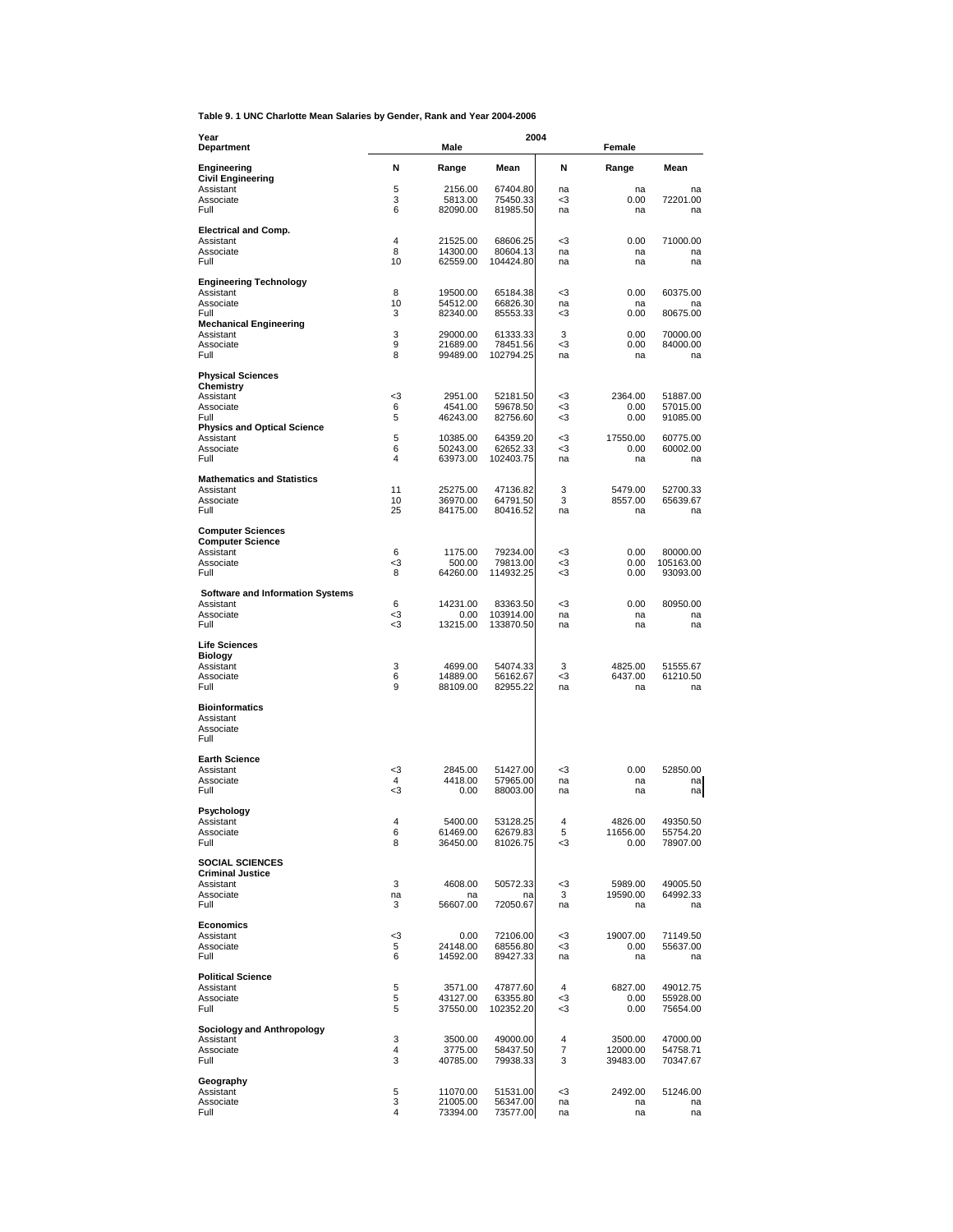**Table 9. 1 cont. UNC Charlotte Mean Salaries by Gender, Rank and Year 2004-2006**

| Year<br>Department                                  |                                  | Male                 | 2005                  |           | Female              |                       |
|-----------------------------------------------------|----------------------------------|----------------------|-----------------------|-----------|---------------------|-----------------------|
|                                                     |                                  |                      |                       |           |                     |                       |
| Engineering<br><b>Civil Engineering</b>             | Ν                                | Range                | Mean                  | N         | Range               | Mean                  |
| Assistant<br>Associate                              | 8<br>3                           | 5000.00<br>3781.00   | 71904.88<br>78740.33  | -3<br>-3  | 0.00<br>0.00        | 72000.00<br>76615.00  |
| Full                                                | 5                                | 91665.00             | 92815.60              | na        | na                  | na                    |
| <b>Electrical and Comp.</b><br>Assistant            | 5                                | 3031.00              | 76036.00              | -3        | 0.00                | 73474.00              |
| Associate                                           | 7<br>9                           | 11622.00             | 83708.57              | na        | na                  | na                    |
| Full                                                |                                  | 65468.00             | 107850.33             | na        | na                  | na                    |
| <b>Engineering Technology</b><br>Assistant          | 7                                | 20343.00             | 67943.86              | -3        | 17000.00            | 58500.00              |
| Associate<br>Full                                   | 10<br>3                          | 54937.00<br>66365.00 | 67826.30<br>103145.00 | na<br>-3  | na<br>0.00          | na<br>86000.00        |
| <b>Mechanical Engineering</b><br>Assistant          | -3                               | 12000.00             | 66000.00              | 3         | 0.00                | 72350.00              |
| Associate<br>Full                                   | 9<br>7                           | 28500.00<br>91433.00 | 82468.22<br>116205.00 | -3<br>na  | 0.00<br>na          | 99000.00<br>na        |
|                                                     |                                  |                      |                       |           |                     |                       |
| <b>Physical Sciences</b><br>Chemistry               |                                  |                      |                       |           |                     |                       |
| Assistant<br>Associate                              | 3<br>5                           | 5457.00<br>5641.00   | 52721.00<br>61745.40  | -3<br>-3  | 0.00<br>1654.00     | 52755.00<br>57996.00  |
| Full<br><b>Physics and Optical Science</b>          | 5                                | 47700.00             | 85734.40              | -3        | 0.00                | 96245.00              |
| Assistant<br>Associate                              | 6<br>4                           | 10987.00<br>53369.00 | 65923.00<br>61632.00  | -3<br>-3  | 19279.00<br>0.00    | 62989.50<br>61892.00  |
| Full                                                | 4                                | 65964.00             | 107879.25             | na        | na                  | na                    |
| <b>Mathematics and Statistics</b>                   |                                  |                      |                       |           |                     |                       |
| Assistant<br>Associate                              | 11<br>8                          | 25319.00<br>28929.00 | 53043.73<br>65416.75  | 4<br><3   | 20488.00<br>8432.00 | 49639.25<br>66804.00  |
| Full                                                | 23                               | 80829.00             | 85704.22              | -3        | 0.00                | 75936.00              |
| <b>Computer Sciences</b><br><b>Computer Science</b> |                                  |                      |                       |           |                     |                       |
| Assistant<br>Associate                              | 7<br><3                          | 2400.00<br>194.00    | 81159.57<br>81711.00  | 3<br>-3   | 2400.00<br>30829.00 | 80800.00<br>105414.50 |
| Full                                                | 7                                | 67882.00             | 122653.86             | -3        | 0.00                | 105660.00             |
| <b>Software and Information Systems</b>             |                                  |                      |                       |           |                     |                       |
| Assistant<br>Associate                              | 5<br>-3                          | 4993.00<br>10911.00  | 84126.80<br>106611.50 | -3<br>na  | 5259.00<br>na       | 82629.50<br>na        |
| Full                                                | -3                               | 14343.00             | 138252.50             | na        | na                  | na                    |
| <b>Life Sciences</b><br><b>Biology</b>              |                                  |                      |                       |           |                     |                       |
| Assistant<br>Associate                              | <3<br>5                          | 1750.00<br>7890.00   | 54202.00<br>59911.00  | 3<br><3   | 359.00<br>0.00      | 54720.67<br>59289.00  |
| Full                                                | 9                                | 91805.00             | 86897.33              | -3        | 0.00                | 70504.00              |
| <b>Bioinformatics</b>                               |                                  |                      |                       |           |                     |                       |
| Assistant<br>Associate                              |                                  |                      |                       |           |                     |                       |
| Full                                                |                                  |                      |                       |           |                     |                       |
| <b>Earth Science</b><br>Assistant                   | 3                                | 4700.00              | 52901.67              | <1        | 0.00                | 57447.00              |
| Associate<br>Full                                   | 3<br>-3                          | 5212.00<br>30078.00  | 60501.00<br>75499.00  | na<br>na  | na<br>na            | na<br>na              |
| Psychology                                          |                                  |                      |                       |           |                     |                       |
| Assistant                                           | 3                                | 7257.00              | 57379.67              | 4         | 7043.00<br>13112.00 | 51759.00              |
| Associate<br>Full                                   | 9<br>7                           | 69605.00<br>36804.00 | 62870.11<br>85277.86  | 6<br>-3   | 0.00                | 58907.17<br>81274.00  |
| <b>SOCIAL SCIENCES</b>                              |                                  |                      |                       |           |                     |                       |
| <b>Criminal Justice</b><br>Assistant                | 4                                | 11800.00             | 51929.25              | $<\!\!3$  | 6600.00             | 50300.00              |
| Associate<br>Full                                   | na<br>-3                         | na<br>6388.00        | na<br>93805.00        | 3<br>na   | 27007.00<br>na      | 67454.33<br>na        |
| <b>Economics</b>                                    |                                  |                      |                       |           |                     |                       |
| Assistant<br>Associate                              | <3<br>$\overline{4}$             | 0.00<br>31380.00     | 74834.00<br>72137.50  | $3$<br>-3 | 0.00<br>30595.00    | 63126.00<br>72784.50  |
| Full                                                | 7                                | 60736.00             | 94812.00              | na        | na                  | na                    |
| <b>Political Science</b>                            |                                  |                      |                       |           |                     |                       |
| Assistant<br>Associate                              | 3<br>6                           | 5078.00<br>38615.00  | 49777.67<br>63323.00  | 4<br>-3   | 7225.00<br>0.00     | 50157.25<br>58284.00  |
| Full                                                | 6                                | 38827.00             | 102806.67             | -3        | 0.00                | 78226.00              |
| Sociology and Anthropology<br>Assistant             | 3                                | 3580.00              | 50226.67              | 6         | 4200.00             | 48080.00              |
| Associate<br>Full                                   | -3<br>$\overline{4}$             | 588.00<br>42300.00   | 60144.00<br>80125.00  | 7<br>-3   | 12060.00<br>9105.00 | 57713.43<br>85210.50  |
|                                                     |                                  |                      |                       |           |                     |                       |
| Geography<br>Assistant                              | 5                                | 11858.00             | 53682.00              | -3        | 7112.00             | 53558.50              |
| Associate<br>Full                                   | $\overline{2}$<br>$\overline{4}$ | 15393.00<br>81851.00 | 64303.00<br>73447.75  | na<br>na  | na<br>na            | na<br>na              |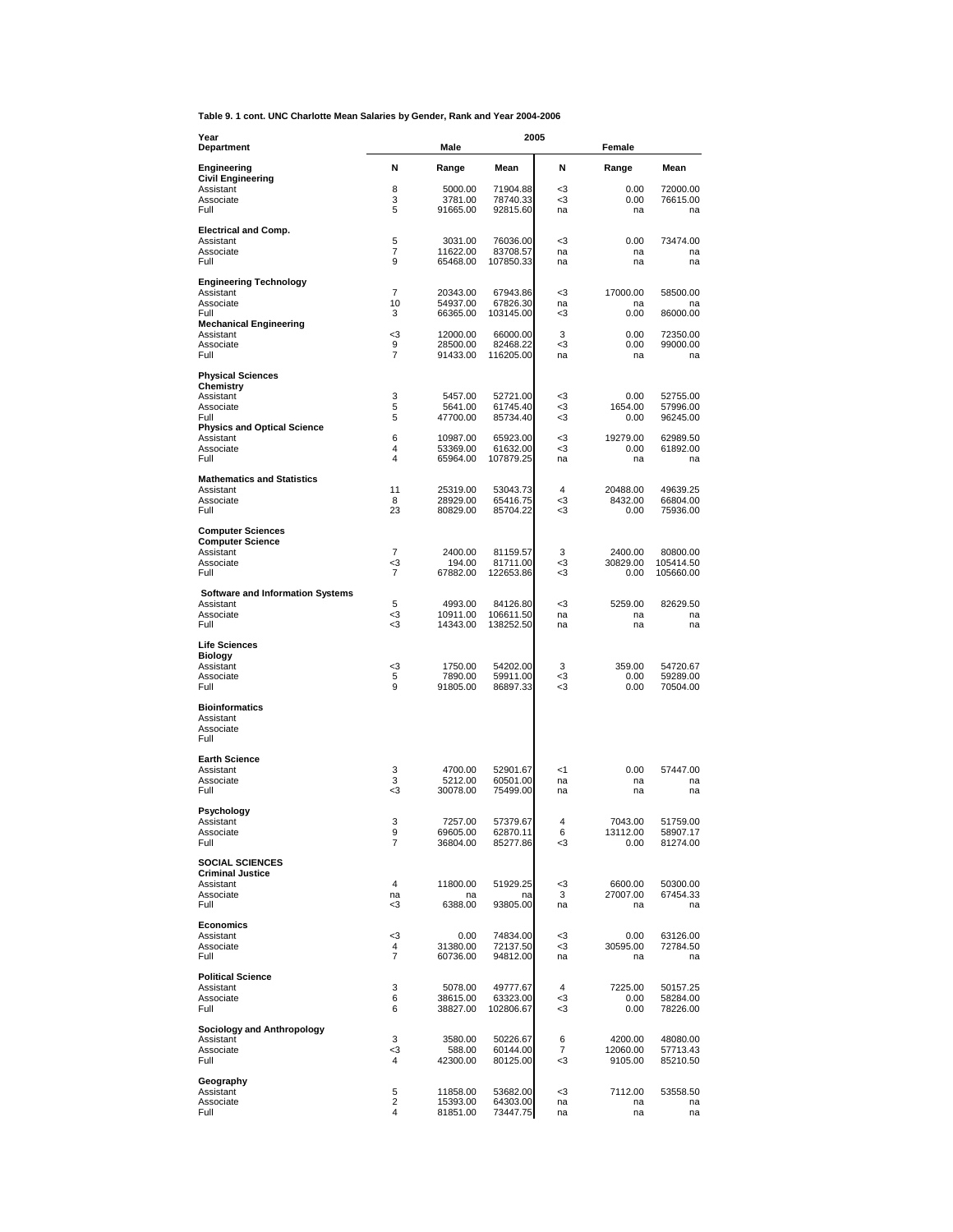**Table 9. 1 cont. UNC Charlotte Mean Salaries by Gender, Rank and Year 2004-2006**

| Year                                                 |          |                      | 2006                   |          |                      |                        |
|------------------------------------------------------|----------|----------------------|------------------------|----------|----------------------|------------------------|
| Department                                           |          | Male                 |                        |          | Female               |                        |
| Engineering<br><b>Civil Engineering</b><br>Assistant | N<br>8   | Range<br>4875.00     | Mean<br>75984.87       | N<br><3  | Range<br>0.00        | Mean<br>75240.00       |
| Associate<br>Full                                    | 3<br>4   | 4435.00<br>74000.00  | 83860.33<br>114070.75  | -3<br>na | 0.00<br>na           | 82744.00<br>na         |
| <b>Electrical and Comp.</b>                          |          |                      |                        |          |                      |                        |
| Assistant<br>Associate                               | 5<br>9   | 3304.00<br>15464.00  | 79246.20<br>87861.89   | -3<br>na | 0.00<br>na           | 78999.00<br>na         |
| Full                                                 | 8        | 106441.00            | 107434.88              | na       | na                   | na                     |
| <b>Engineering Technology</b>                        |          |                      |                        |          |                      |                        |
| Assistant<br>Associate                               | 5<br>7   | 10500.00<br>22819.00 | 73050.00<br>75002.71   | -3<br>na | 0.00<br>na           | 74000.00<br>na         |
| Full                                                 | 3        | 67365.00             | 110811.67              | <3       | 0.00                 | 92000.00               |
| <b>Mechanical Engineering</b><br>Assistant           | 3        | 3000.00              | 75666.67               | 3        | 525.00               | 76350.00               |
| Associate<br>Full                                    | 8<br>6   | 32589.00<br>97833.00 | 101089.00<br>119684.83 | -3<br>na | 0.00<br>na           | 105500.00              |
|                                                      |          |                      |                        |          |                      | na                     |
| <b>Physical Sciences</b><br>Chemistry                |          |                      |                        |          |                      |                        |
| Assistant                                            | -3       | 2914.00              | 54057.00               | <3       | 0.00                 | 55565.00               |
| Associate<br>Full                                    | 4<br>6   | 5027.00<br>49058.00  | 64748.50<br>86687.50   | <3<br>-3 | 395.00<br>0.00       | 61478.50<br>100993.00  |
| <b>Physics and Optical Science</b><br>Assistant      | 6        | 9451.00              | 68441.83               | -3       | 22379.00             | 66239.50               |
| Associate                                            | 5        | 53269.00             | 67445.80               | -3       | 0.00                 | 67892.00               |
| Full                                                 | 5        | 64164.00             | 118679.80              | na       | na                   | na                     |
| <b>Mathematics and Statistics</b><br>Assistant       | 10       |                      |                        | 4        | 23735.00             |                        |
| Associate                                            | 8        | 25510.00<br>32707.00 | 54267.30<br>67570.25   | <3       | 6884.00              | 50783.00<br>69100.00   |
| Full                                                 | 22       | 62488.00             | 92747.73               | -3       | 0.00                 | 87251.00               |
| <b>Computer Sciences</b>                             |          |                      |                        |          |                      |                        |
| <b>Computer Science</b><br>Assistant                 | 9        | 6661.00              | 85064.56               | 5        | 5495.00              | 83289.40               |
| Associate<br>Full                                    | $3$<br>6 | 818.00<br>119281.00  | 87835.00<br>118489.17  | <3<br>-3 | 0.00<br>0.00         | 115669.00<br>127633.00 |
|                                                      |          |                      |                        |          |                      |                        |
| <b>Software and Information Systems</b><br>Assistant | 5        | 5843.00              | 88717.40               | 3        | 10545.00             | 85507.33               |
| Associate<br>Full                                    | <3<br><3 | 12389.00<br>17043.00 | 114812.50<br>146132.50 | na<br>na | na<br>na             | na<br>na               |
|                                                      |          |                      |                        |          |                      |                        |
| <b>Life Sciences</b><br><b>Biology</b>               |          |                      |                        |          |                      |                        |
| Assistant<br>Associate                               | 5<br>5   | 7082.00<br>10590.00  | 55681.80<br>64111.00   | 4<br><3  | 29083.00<br>111.00   | 52098.00<br>62044.50   |
| Full                                                 | 8        | 56453.00             | 100447.75              | <3       | 0.00                 | 76209.00               |
| <b>Bioinformatics</b>                                |          |                      |                        |          |                      |                        |
| Assistant<br>Associate                               | <3<br><3 | 1024.00<br>0.00      | 84488.00<br>93000.00   | na<br><3 | na<br>0.00           | na<br>95195.00         |
| Full                                                 | <3       | 0.00                 | 137397.00              | na       | na                   | na                     |
| <b>Earth Science</b>                                 |          |                      |                        |          |                      |                        |
| Assistant<br>Associate                               | 4<br>3   | 6100.00<br>15372.00  | 56588.75<br>65914.32   | -3<br>na | 0.00<br>na           | 57447.00<br>na         |
| Full                                                 | -3       | 30578.00             | 78749.00               | na       | na                   | na                     |
| Psychology                                           |          |                      |                        |          |                      |                        |
| Assistant<br>Associate                               | <3<br>7  | 2860.00<br>47906.00  | 62910.00<br>67856.29   | 5<br>6   | 10536.00<br>54475.00 | 55469.20<br>61899.83   |
| Full                                                 | 8        | 47296.00             | 92942.38               | -3       | 0.00                 | 90931.00               |
| <b>SOCIAL SCIENCES</b>                               |          |                      |                        |          |                      |                        |
| <b>Criminal Justice</b><br>Assistant                 | 3        | 5276.00              | 52121.00               | -3       | 6930.00              | 52815.00               |
| Associate                                            | $3$      | 0.00                 | 65410.00               | <3       | 4359.00              | 61720.50               |
| Full                                                 | $3$      | 6833.00              | 99920.50               | -3       | 0.00                 | 93044.00               |
| <b>Economics</b><br>Assistant                        | 3        | 8428.00              | 89190.67               | -3       | 0.00                 | 63126.00               |
| Associate<br>Full                                    | 3<br>8   | 17388.00             | 69362.33               | -3       | 38961.00             | 79077.50               |
|                                                      |          | 66102.00             | 100643.00              | -3       | 0.00                 | 70000.00               |
| <b>Political Science</b><br>Assistant                | 3        | 16678.00             | 50430.00               | 4        | 8176.00              | 52468.00               |
| Associate<br>Full                                    | 6<br>5   | 38512.00             | 72471.00               | -3<br>-3 | 4864.00              | 63328.00               |
|                                                      |          | 40637.00             | 107072.20              |          | 0.00                 | 82226.00               |
| <b>Sociology and Anthropology</b><br>Assistant       | 3        | 3700.00              | 52242.67               | 6        | 5468.00              | 49968.33               |
| Associate<br>Full                                    | $3$<br>4 | 1544.00<br>41162.00  | 62627.00<br>86925.75   | 5<br>3   | 12657.00<br>31577.00 | 62061.80<br>82435.00   |
|                                                      |          |                      |                        |          |                      |                        |
| Geography<br>Assistant                               | 5        | 15354.00             | 56132.80               | -3       | 0.00                 | 52700.00               |
| Associate<br>Full                                    | 2<br>5   | 18943.00<br>87360.00 | 68628.50<br>86693.60   | -3<br>na | 0.00<br>na           | 78117.00<br>na         |
|                                                      |          |                      |                        |          |                      |                        |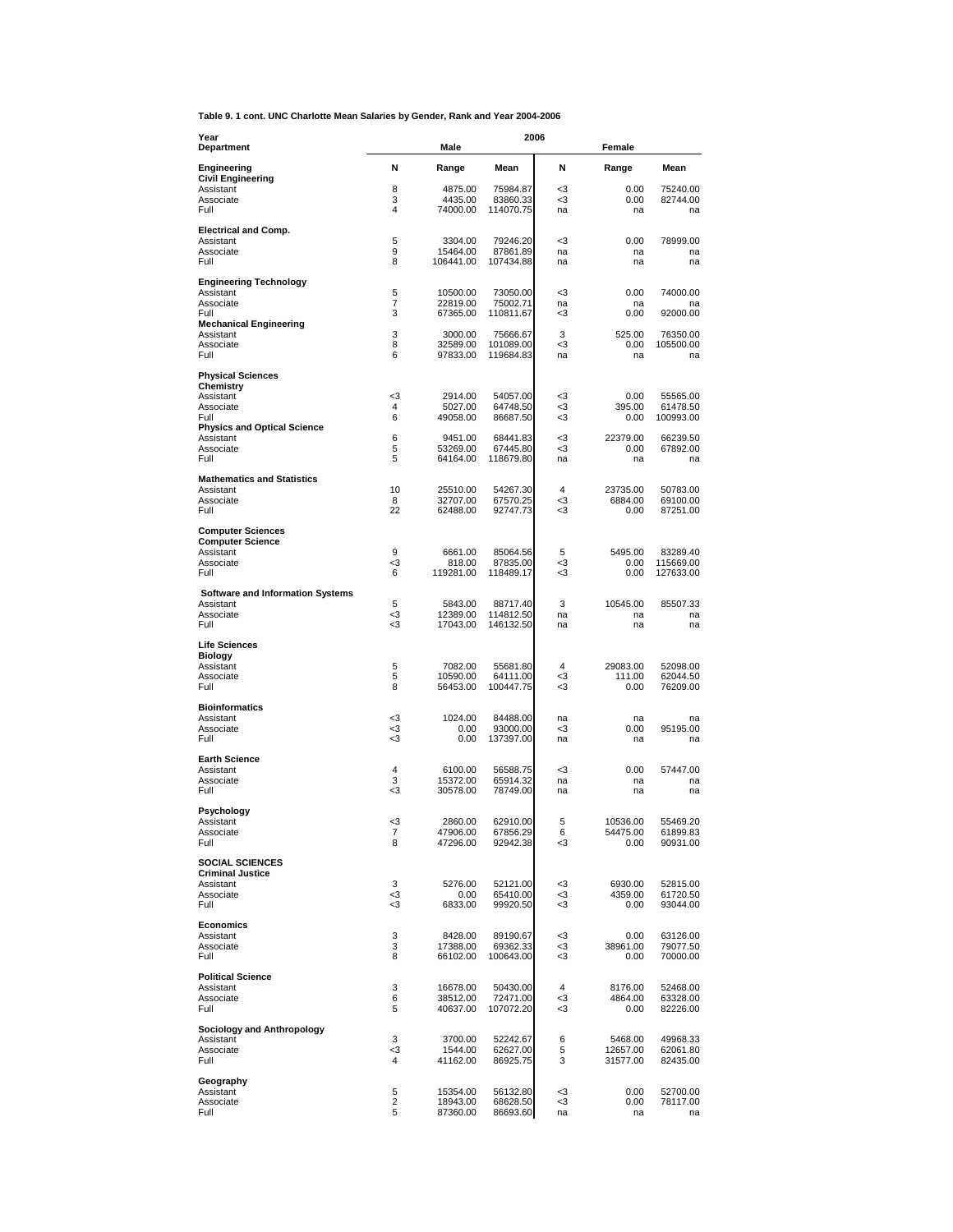|                                                                                                                                                                                                                                                     |                          |            | <b>STEM Faculty</b> |             |                          |                 |                       |                              |
|-----------------------------------------------------------------------------------------------------------------------------------------------------------------------------------------------------------------------------------------------------|--------------------------|------------|---------------------|-------------|--------------------------|-----------------|-----------------------|------------------------------|
|                                                                                                                                                                                                                                                     |                          |            | <b>Male</b>         |             |                          |                 | Female                |                              |
|                                                                                                                                                                                                                                                     | Frequency                | Mean       | <u>Median</u>       | Range       | <b>Frequency</b>         | Mean            | Median                | Range                        |
| Engineering                                                                                                                                                                                                                                         |                          |            |                     |             |                          |                 |                       |                              |
| Assistant Professor                                                                                                                                                                                                                                 | $\overline{4}$           | 979        | I <sub>19</sub>     | $0 - 1750$  |                          | 560             | 800                   | 0001-0                       |
| Associate Professor                                                                                                                                                                                                                                 | $\mathbb{Z}1$            | 536        | 600                 | $0 - 1750$  | $\omega$ $\omega$        | 400             | $400\,$               | $400 - 400$                  |
| Full Professor                                                                                                                                                                                                                                      | 13                       | 118        | 515                 | $0 - 30000$ | $\Im$                    | $\circ$         | $\circ$               | $\circ$                      |
| Mathematics and Computer Science                                                                                                                                                                                                                    |                          |            |                     |             |                          |                 |                       |                              |
| Assistant Professor                                                                                                                                                                                                                                 | 24                       |            | $\circ$             | 7661-0      | $\overline{1}$           |                 |                       | 7661-0                       |
| Associate Professor                                                                                                                                                                                                                                 | $\overline{5}$           | 451        | $\circ$             | 7661-0      | $\overline{\mathcal{A}}$ | 629<br>350      |                       | 8+6-0                        |
| Full Professor                                                                                                                                                                                                                                      | 28                       | 136        | $\circ$             | 7661-0      | 公                        | 302             | $\frac{0}{302}$       | $0 - 604$                    |
| Physical and Biological Sciences                                                                                                                                                                                                                    |                          |            |                     |             |                          |                 |                       |                              |
| Assistant Professor                                                                                                                                                                                                                                 | $\overline{5}$           |            | 552                 | 8801-0      |                          |                 |                       |                              |
| Associate Professor                                                                                                                                                                                                                                 | $\overline{\text{o}}$    | 717        | 553                 | 457-1299    | u u                      | 461             |                       |                              |
| Full Professor                                                                                                                                                                                                                                      | $\overline{4}$           | 803        | 668                 | 71117       | 公                        | 843             | 552<br>552            | 0-651<br>113-130<br>552-1134 |
| <b>Earth Science</b>                                                                                                                                                                                                                                |                          |            |                     |             |                          |                 |                       |                              |
| Assistant Professor                                                                                                                                                                                                                                 | $\epsilon$               | 275<br>574 | 277                 | 269-279     | $\Sigma$ $\Omega$        | $Z \nleq \nleq$ | $Z \nleq \frac{1}{2}$ | 486-486                      |
| Associate Professor                                                                                                                                                                                                                                 | $\overline{\phantom{a}}$ |            |                     | 176-1435    |                          |                 |                       | $\rm \acute{e}$              |
| Full Professor                                                                                                                                                                                                                                      | 公                        | 571        | 571                 | 523-619     | Š                        |                 |                       | $\mathbf{N}\mathbf{A}$       |
| Social and Behavioral Sciences                                                                                                                                                                                                                      |                          |            |                     |             |                          |                 |                       |                              |
| Assistant Professor                                                                                                                                                                                                                                 | $\overline{L}$           | 257        | $\circ$             | 6299        |                          | 374             | $\infty$              | 0-1762                       |
| Associate Professor                                                                                                                                                                                                                                 | 23                       | 443        | 50I                 | 0-1762      | $\frac{16}{7}$           | 168             | $\circ$               | $0.940$<br>0.940             |
| Full Professor                                                                                                                                                                                                                                      | 32                       | 271        | 113                 | 626-0       |                          | 386             | 271                   |                              |
|                                                                                                                                                                                                                                                     |                          |            |                     |             |                          |                 |                       |                              |
| Source: Faculty Surveys, Spring 2007                                                                                                                                                                                                                |                          |            |                     |             |                          |                 |                       |                              |
|                                                                                                                                                                                                                                                     |                          |            |                     |             |                          |                 |                       |                              |
|                                                                                                                                                                                                                                                     |                          |            |                     |             |                          |                 |                       |                              |
| Departments included in following categories:                                                                                                                                                                                                       |                          |            |                     |             |                          |                 |                       |                              |
| Mathmatics & Computer Science ---Mathematics and Statistics, Computer Science, Software & Information Systems<br>Engineering-Mechanical Engineering, Engineering Technology, Civil & Environmental Engineering, Electrical and Computer Engineering |                          |            |                     |             |                          |                 |                       |                              |
| Social and Behavioral Sciences---Geography, Sociology, Anthropology, Economics, Political Science, Criminal Justice, Psychology<br>Physical and Biological Science---Biology, Chemistry, Physics and Opt.                                           |                          |            |                     |             |                          |                 |                       |                              |
| <b>Earth Science---Earth Science</b>                                                                                                                                                                                                                |                          |            |                     |             |                          |                 |                       |                              |
|                                                                                                                                                                                                                                                     |                          |            |                     |             |                          |                 |                       |                              |

Table 10. 1 UNC Charlotte Research Space (square feet) by Rank and Gender, 2007 **Table 10. 1 UNC Charlotte Research Space (square feet) by Rank and Gender, 2007**

Updated 10/31/2007 Updated 10/31/2007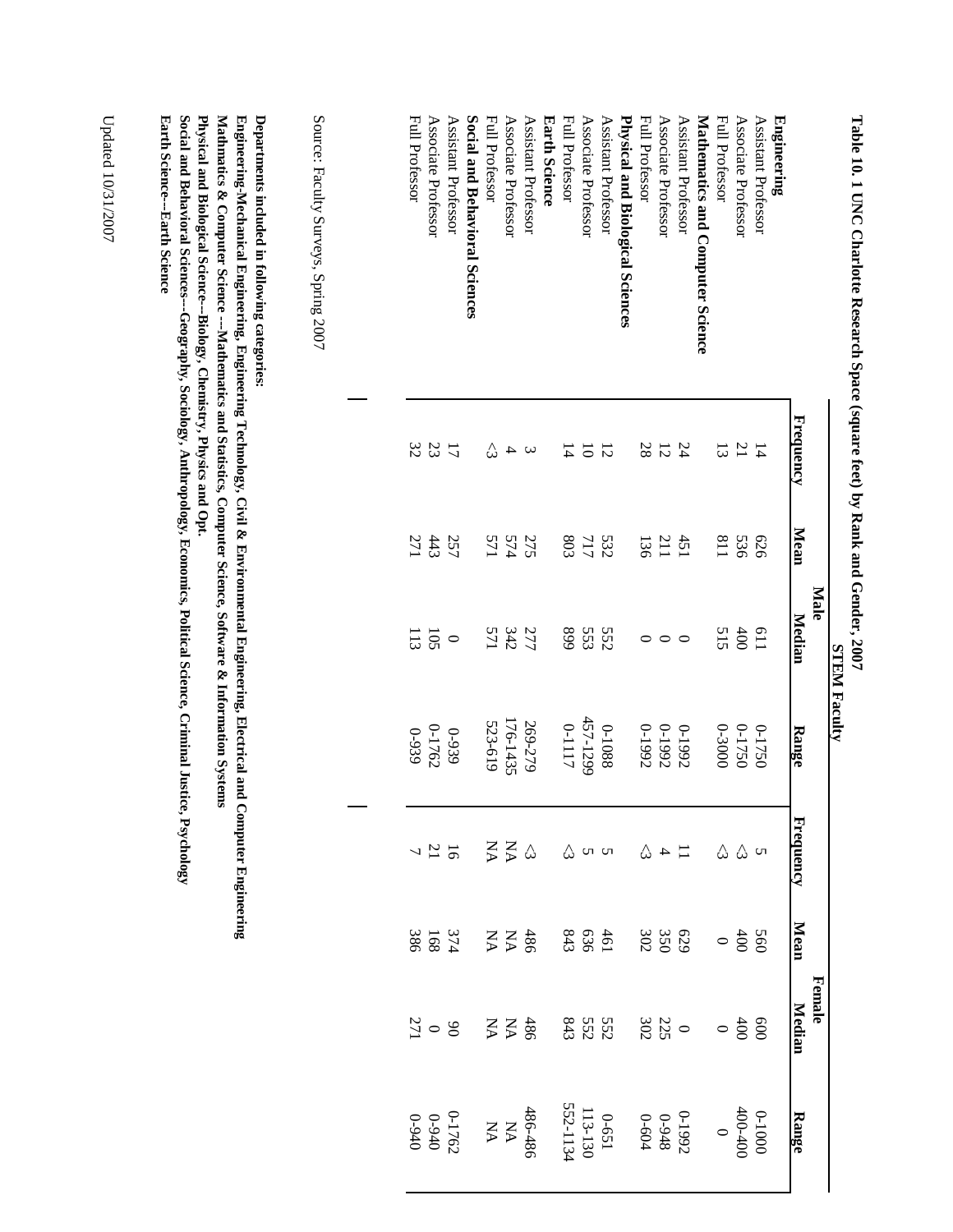|                                  |                    |                  | <b>STEM Faculty</b> |             |                          |                  |                                                  |                               |
|----------------------------------|--------------------|------------------|---------------------|-------------|--------------------------|------------------|--------------------------------------------------|-------------------------------|
|                                  | <b>Male</b>        |                  |                     |             | Female                   |                  |                                                  |                               |
|                                  | Frequency          | Mean             | Median              | Range       | Frequency                | Mean             | Median                                           | Range                         |
| Engineering                      |                    |                  |                     |             |                          |                  |                                                  |                               |
| Assistant Professor              | $\uparrow$         | 137              | $\overline{1}40$    | $102 - 150$ | $\cup$                   |                  |                                                  |                               |
| Associate Professor              | $\overline{21}$    | 151<br>222       | 150                 | 105-200     | $\Im$                    |                  |                                                  |                               |
| Full Professor                   | $\mathbb{Z}$       |                  | 200                 | 102457      | 公                        | 148<br>150       | $150$<br>$159$                                   | 102-175<br>150-150<br>290-290 |
| Mathematics and Computer Science |                    |                  |                     |             |                          |                  |                                                  |                               |
| Assistant Professor              | 24                 | 123              | 133                 | 98-133      |                          |                  |                                                  |                               |
| Associate Professor              | 12                 | $\frac{11}{15}$  | $\overline{5}$      | 90-133      | $\overline{\phantom{a}}$ | $\frac{13}{14}$  | $\begin{array}{c} 133 \\ 123 \\ 116 \end{array}$ | 98-133<br>133-167<br>133-153  |
| <b>Full Professor</b>            | 28                 |                  | 148                 | $105 - 266$ | 公                        |                  |                                                  |                               |
| Physical and Biological Sciences |                    |                  |                     |             |                          |                  |                                                  |                               |
| Assistant Professor              | 12                 | 134              | $\overline{50}$     | $01 - 150$  | S                        |                  |                                                  |                               |
| Associate Professor              | $\overline{5}$     | 136              | 130                 | $102 - 231$ | S                        | $127$<br>$125$   | 130<br>130<br>299                                |                               |
| Full Professor                   | $\overline{4}$     | ISO              | 130                 | $11-360$    | 公                        |                  |                                                  | $114 - 130$<br>113-130<br>299 |
| Social and Behavioral Sciences   |                    |                  |                     |             |                          |                  |                                                  |                               |
| Assistant Professor              | $\overline{L}$     | Ξ                | $\Xi$               | $011-06$    | 5                        |                  |                                                  |                               |
| Associate Professor              | 23                 | 134              | $\frac{118}{2}$     | 97-218      | 21                       | $\frac{11}{124}$ | $\frac{118}{118}$                                |                               |
| Full Professor                   | 32                 | 150              | 127                 | $04 - 253$  |                          |                  |                                                  | 97-119<br>100-241<br>97-223   |
| <b>Earth Science</b>             |                    |                  |                     |             |                          |                  |                                                  |                               |
| Assistant Professor              | $\mathbf{\hat{z}}$ | $\overline{119}$ | 121                 | $15 - 121$  | $\Im$                    |                  |                                                  | 120-120<br>NA<br>NA           |
| Associate Professor              | 4                  | 140              | 134                 | 120-171     | $\mathbf{\Sigma}$        | $Z\overline{Z}$  | $Z\overline{Z}$                                  |                               |
| Full Professor                   |                    | 211              | $\overline{211}$    | $89 - 232$  | Š                        |                  |                                                  |                               |
|                                  |                    |                  |                     |             |                          |                  |                                                  |                               |

Table 10.2 UNC Charlotte Office Space (square feet) by Rank and Gender, 2007<br>Table 10.2 UNC Charlotte Office Space (square feet) by Rank and Gender, 2007 **Table 10.2 UNC Charlotte Office Space (square feet) by Rank and Gender, 2007**

Source: Faculty Surveys, Spring 2007

Source: Faculty Surveys, Spring 2007

Departments included in following categories: **Departments included in following categories:**

Engineering--Mechanical Engineering, Engineering Technology, Civil & Environmental Engineering Physical and Biological Science--Biology, Chemistry, Physics and Opt., Bioinformatics Mathmatics & Computer Science --Mathematics and Statistics, Computer Science Software and Inf. Technology **Physical and Biological Science--Biology, Chemistry, Physics and Opt., Bioinformatics Mathmatics & Computer Science --Mathematics and Statistics, Computer Science Software and Inf. Technology Engineering--Mechanical Engineering, Engineering Technology, Civil & Environmental Engineering**

Social and Behavioral Sciences-Geography, Sociology, Economics, Political Science, Criminal Justice, Psychology **Earth Science--Earth Science Earth Science--Earth Science Social and Behavioral Sciences-Geography, Sociology, Economics, Political Science, Criminal Justice, Psychology**

Updated  $11/2007$ Updated 11/2007